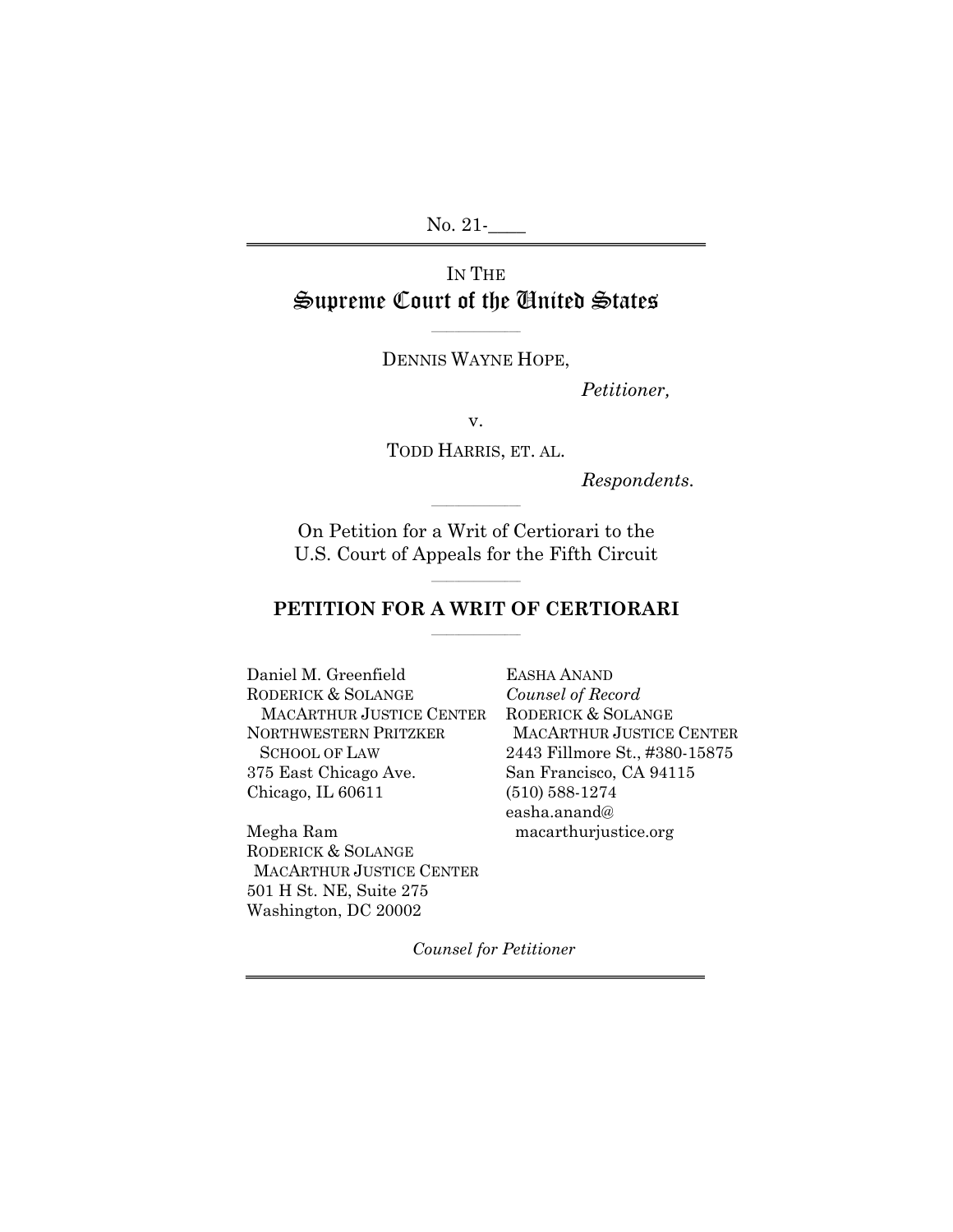#### **QUESTIONS PRESENTED**

**I.** Dennis Wayne Hope has been in solitary confinement since 1994—for 27 years (and counting). The court below in a 2-1 opinion, over a dissent by Judge Haynes, held that solitary confinement cannot violate the Eighth Amendment, no matter how long it is imposed for, its impact on a prisoner's mental and physical health, or the rationale for imposing it. The first question presented is:

Whether decades of solitary confinement can, under some circumstances, violate the Eighth Amendment, as at least five circuits have held, or whether solitary confinement can never run afoul of the Eighth Amendment, as the court below and three other circuits have held.

**II.** Mr. Hope alleges that the regular "reviews" of his isolation are sham proceedings, where officials sign off on his continuing isolation without even bothering to review his file. The court below held again, 2-1—that those proceedings comply with the Due Process Clause. The second question presented is:

Whether the Due Process Clause requires hearings where prison officials are open to the possibility of a different outcome, as at least seven circuits have held, or whether a hearing that rubber-stamps a prisoner's placement suffices, as the court below held.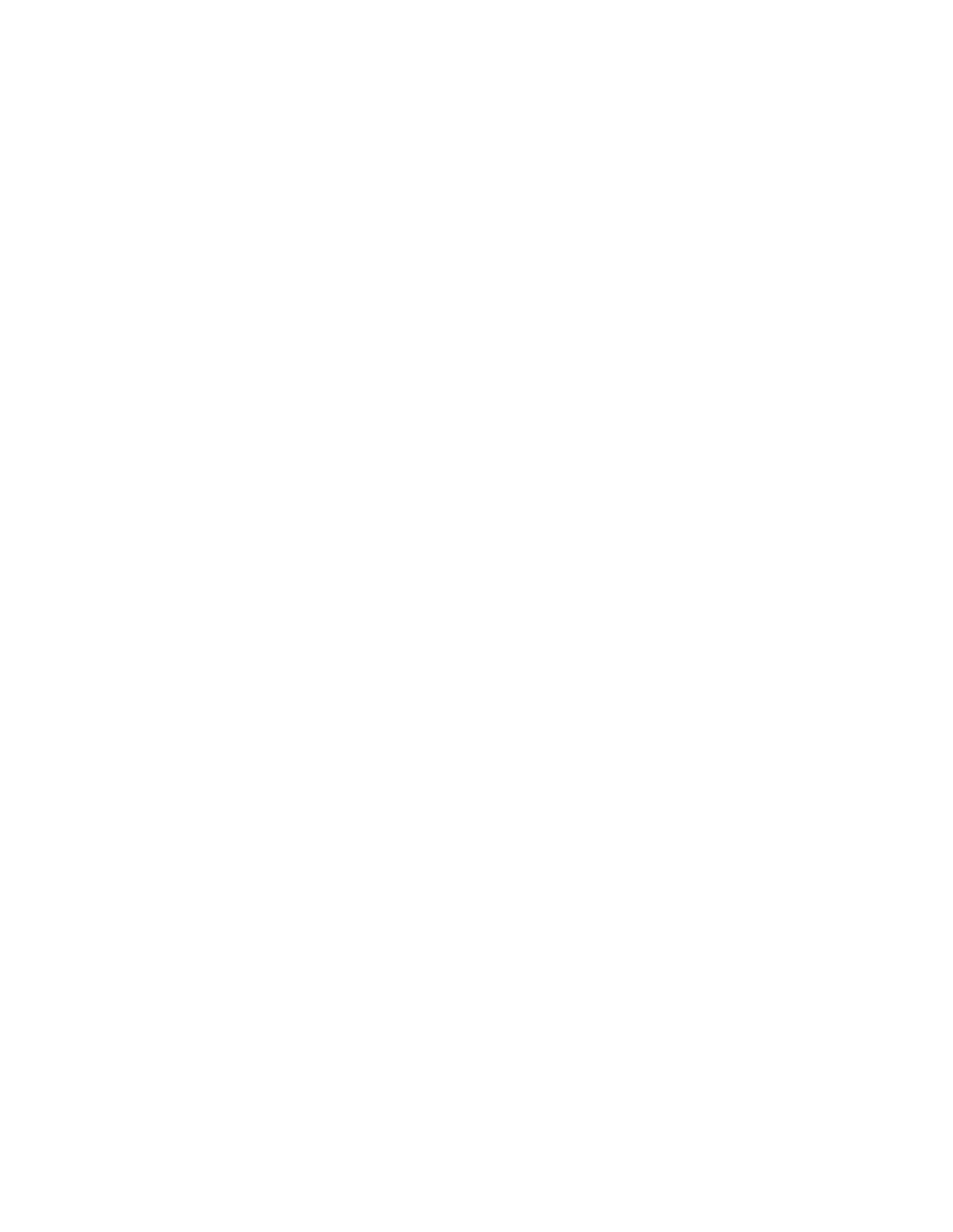## **TABLE OF CONTENTS**

## **Page(s)**

| This Court Should Resolve Whether Decades Of<br>$\mathbf{L}$    |
|-----------------------------------------------------------------|
| Solitary Confinement Can, In At Least Some                      |
| Circumstances, Violate The Eighth Amendment.  9                 |
|                                                                 |
| Five Circuits Hold That Long-Term Solitary<br>$1_{-}$           |
| Confinement Can, In Some Circumstances,                         |
|                                                                 |
| The Court Below And Three Other Circuits<br>$2_{-}$             |
| Hold That Long-Term Solitary Confinement                        |
| Cannot Violate The Eighth Amendment 13                          |
|                                                                 |
| This Is An Ideal Vehicle To Resolve The Question<br>$C_{\cdot}$ |
|                                                                 |
| D. The Question Presented Is Exceptionally                      |
| 26                                                              |
| II. This Court Should Make Clear That Hearings With A           |
| Pre-Ordained Outcome Do Not Satisfy The Due                     |
| Process Clause's Requirement Of Periodic Reviews. 31            |
| A. The Decision Below Is Contrary To Both This                  |
| Court's Precedents And The Precedents Of Every                  |
| Other Circuit To Consider The Question.  32                     |
| This Court's Intervention Is Warranted 36<br>$\bf{B}$           |
|                                                                 |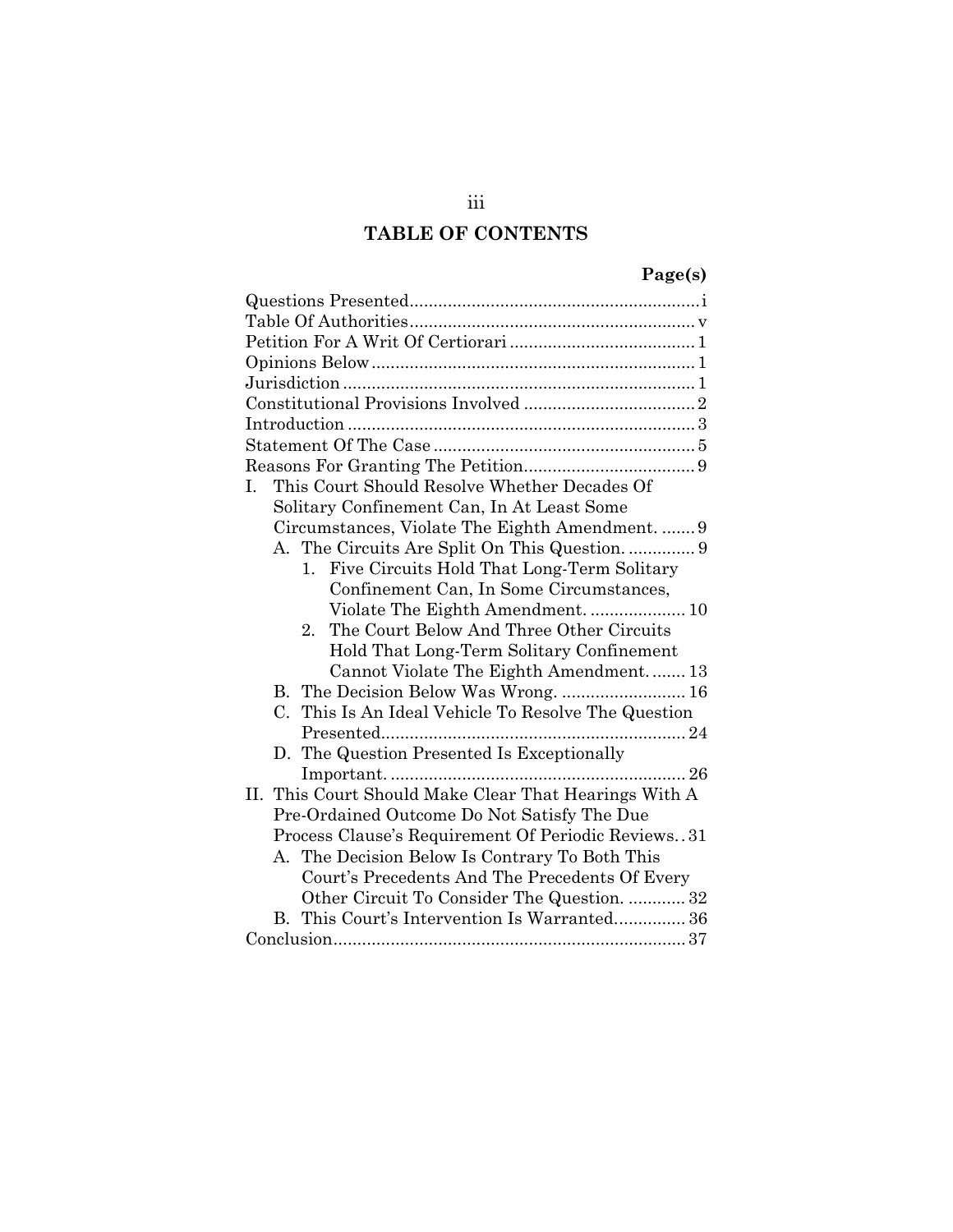| Appendix A                                                                                      |
|-------------------------------------------------------------------------------------------------|
| <i>Hope v. Harris</i> , 861 F. App'x 571 (5th Cir. 2021)1a                                      |
| Appendix B                                                                                      |
| Order Denying Rehearing En Banc, <i>Hope v. Harris</i> ,                                        |
| Appendix C                                                                                      |
| Order Adopting Report and Recommendation,<br><i>Hope v. Harris, No.</i> 9:18-cv-0027 (E.D. Tex. |
| Appendix D                                                                                      |
| Report and Recommendation, Hope v. Harris,<br>No. 9:18-cv-0027 (E.D. Tex. Mar. 9, 2020)37a      |
| Appendix E                                                                                      |
| Amended Complaint, <i>Hope v. Harris</i> ,<br>No. 9:18-cv-0027 (E.D. Tex. June 18, 2018)  59a   |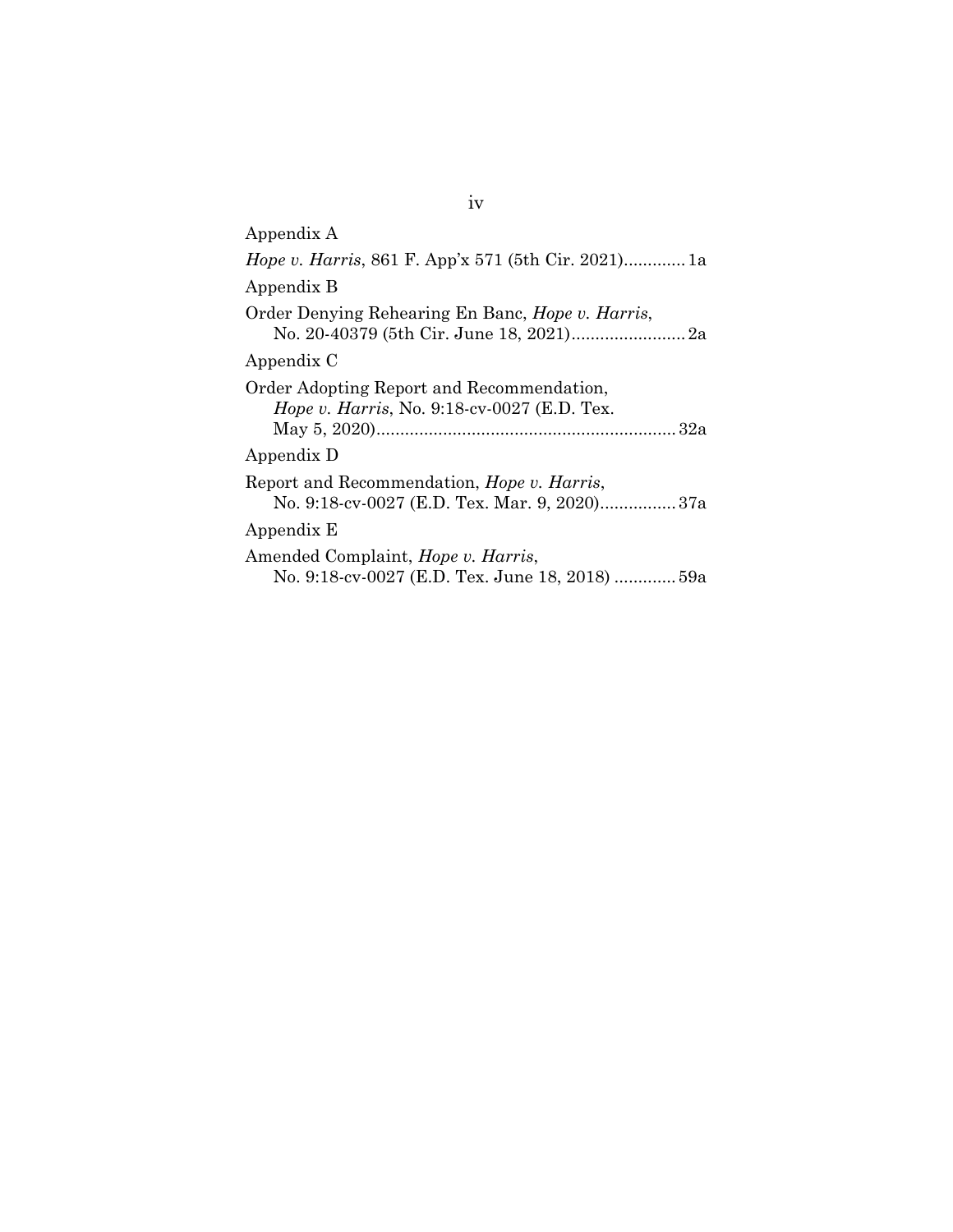# **TABLE OF AUTHORITIES**

## **Cases**

| Anderson v. Cnty. of Kern,                                       |
|------------------------------------------------------------------|
| Apodaca v. Raemisch,                                             |
| Armstrong v. Manzo,                                              |
| Bucklew v. Precythe,                                             |
| Davis v. Ayala,                                                  |
| Edmo v. Corizon, Inc.,                                           |
| Farmer v. Brennan,                                               |
| Gonzalez v. Hasty,                                               |
| Grissom v. Roberts,<br>902 F.3d 1162 (10th Cir. 2018) 14, 24, 27 |
| Hamner v. Burls,                                                 |
| Harden-Bey v. Rutter,<br>524 F.3d 789 (6th Cir. 2008) 13, 15     |
| Helling v. McKinney,                                             |
| Hewitt v. Helms,<br>459 U.S. 460 (1983)32, 34, 35, 36            |

v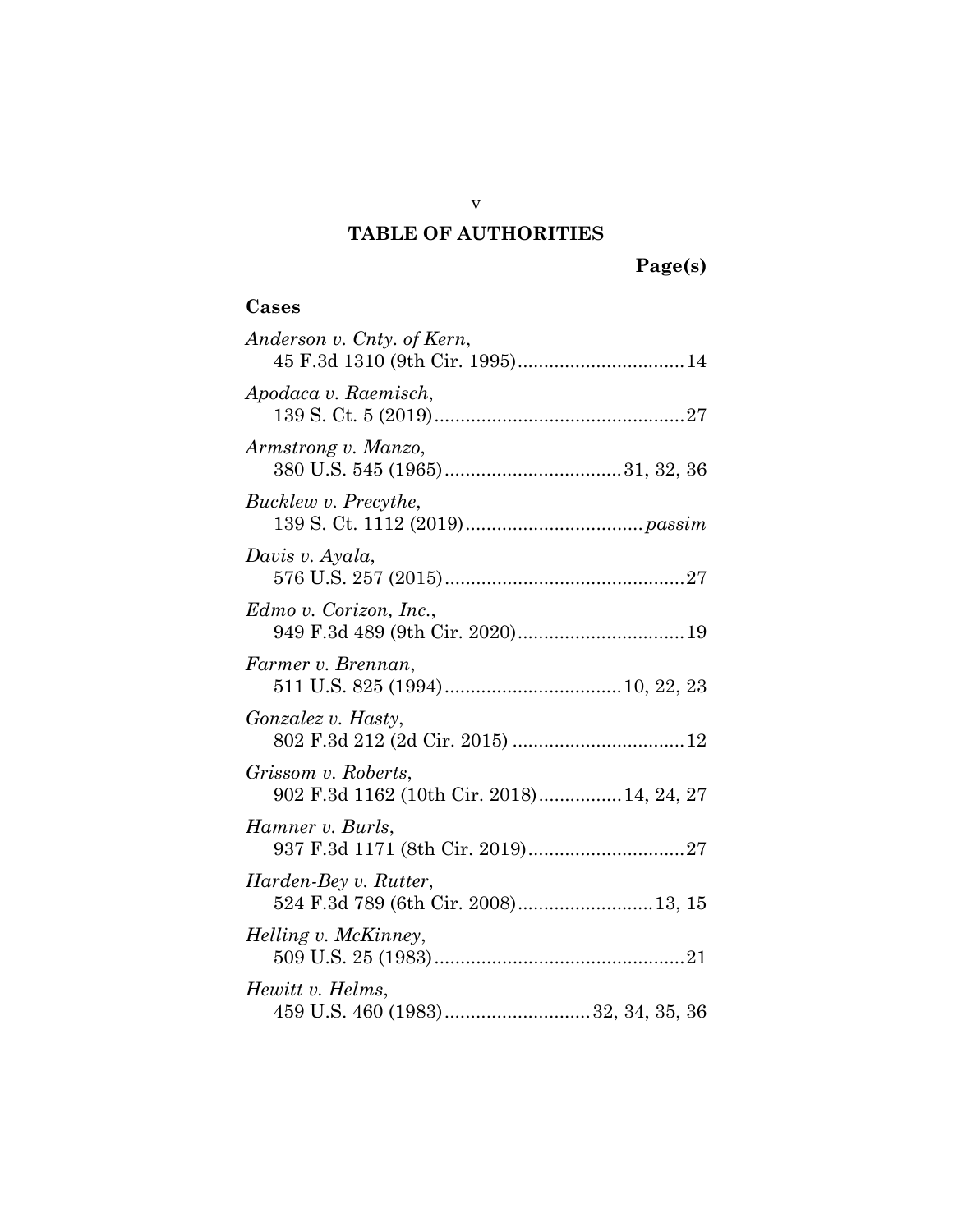| Hudson v. McMillian,                                                 |
|----------------------------------------------------------------------|
| Hutto v. Finney,                                                     |
| Incumaa v. Stirling,                                                 |
| Isby v. Brown,                                                       |
| J.H. v. Williamson $Cty$ .                                           |
| Jackson v. Meachum,                                                  |
| Jones v. Raye,<br>No. 12-6568, 2014 WL 10319865 (6th                 |
| Kervin v. Barnes,                                                    |
| Mathews v. Eldridge,                                                 |
| In re Medley,                                                        |
| Meriwether v. Faulkner,                                              |
| Mora-Contreras v. Peters,<br>851 F. App'x 73 (9th Cir. 2021)  14, 15 |
| Mukmuk v. Comm'r of Dep't of Corr. Servs.,                           |
| Murray v. Evert,<br>84 F. App'x 553 (6th Cir. 2003)  14, 15          |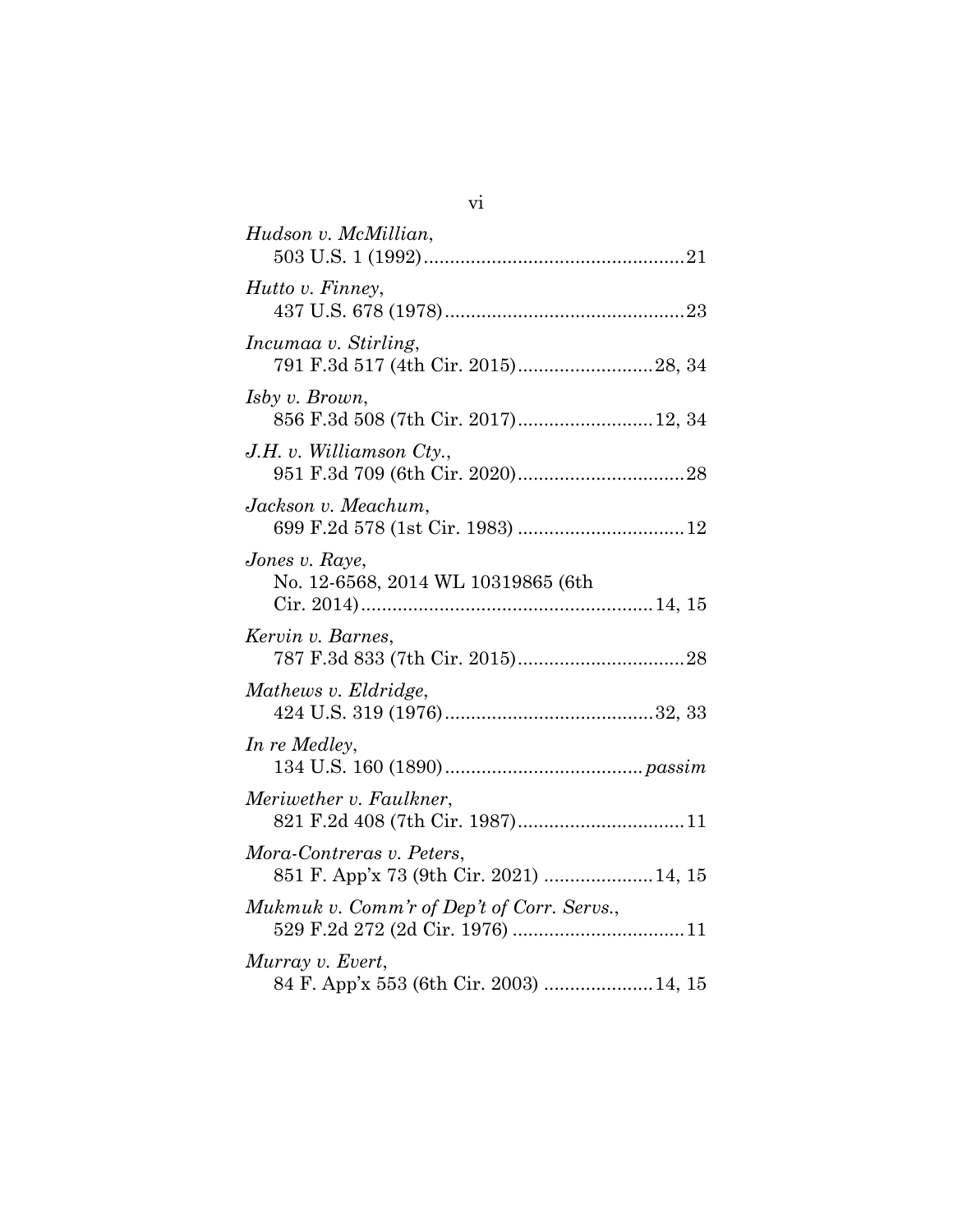| Palakovic v. Wetzel,                                                                    |
|-----------------------------------------------------------------------------------------|
| Penry v. Lynaugh,                                                                       |
| Porter v. Clarke,                                                                       |
| Porter v. Pa. Dep't of Corr.,                                                           |
| Proctor v. LeClaire,<br>846 F.3d 597 (2d Cir. 2017) 34, 35                              |
| Quintanilla v. Bryson,                                                                  |
| Reynolds v. Quiros,                                                                     |
| Rice ex rel. Rice v. Corr. Med. Servs.,<br>675 F.3d 650 (7th Cir. 2012) 11              |
| Ruiz v. Texas,                                                                          |
| Selby v. Caruso,                                                                        |
| Sheley v. Dugger,<br>833 F.2d 1420 (11th Cir. 1987)11, 12                               |
| Silverstein v. Fed. Bureau of Prisons,<br>559 F. App'x 739 (10th Cir. 2014)  14, 16, 25 |
| Toevs v. Reid,                                                                          |
| Troutman v. Louisville Metro Dep't of Corr.,                                            |
| Walker v. Shansky,                                                                      |

vii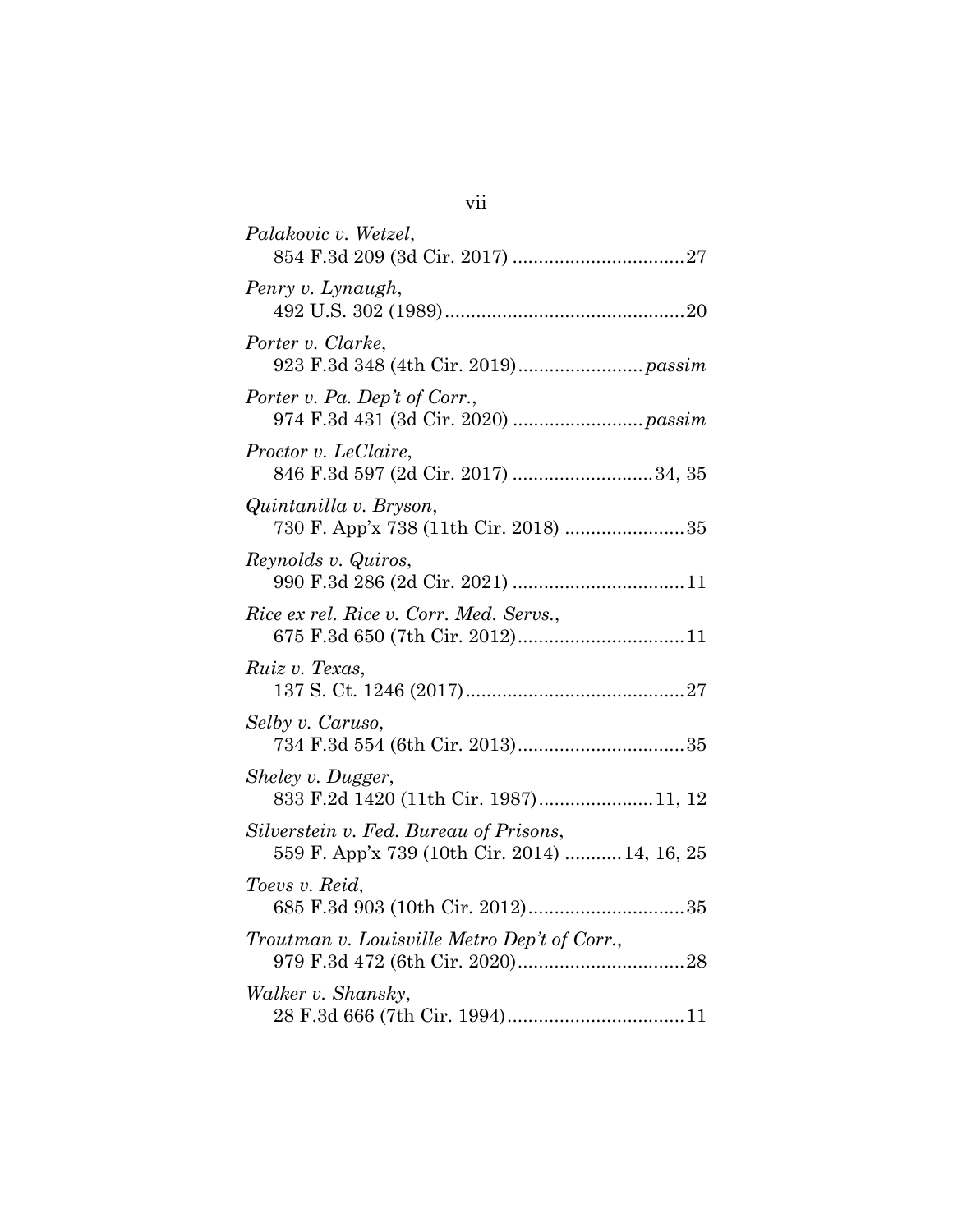| <i>Wallace v. Baldwin,</i>                                                             |
|----------------------------------------------------------------------------------------|
| Wilkerson v. Goodwin,                                                                  |
| Wilkinson v. Austin,                                                                   |
| Williams v. Hobbs,                                                                     |
| Williams v. Sec'y Pa. Dep't of Corr.,                                                  |
| Young v. Martin,                                                                       |
| <b>Constitutional Provisions</b>                                                       |
|                                                                                        |
|                                                                                        |
| <b>Statutes</b>                                                                        |
|                                                                                        |
|                                                                                        |
| <b>Other Authorities</b>                                                               |
| Alex Kozinski, Worse Than Death, 125 YALE                                              |
| Alexander A. Reinert, Solitary Troubles, 93<br>NOTRE DAME L. REV. 927 (2018)20, 21, 37 |
| <b>Charles Dickens, AMERICAN NOTES FOR</b><br>GENERAL CIRCULATION (Chapman & Hall      |

1913) ..................................................................... 26

## viii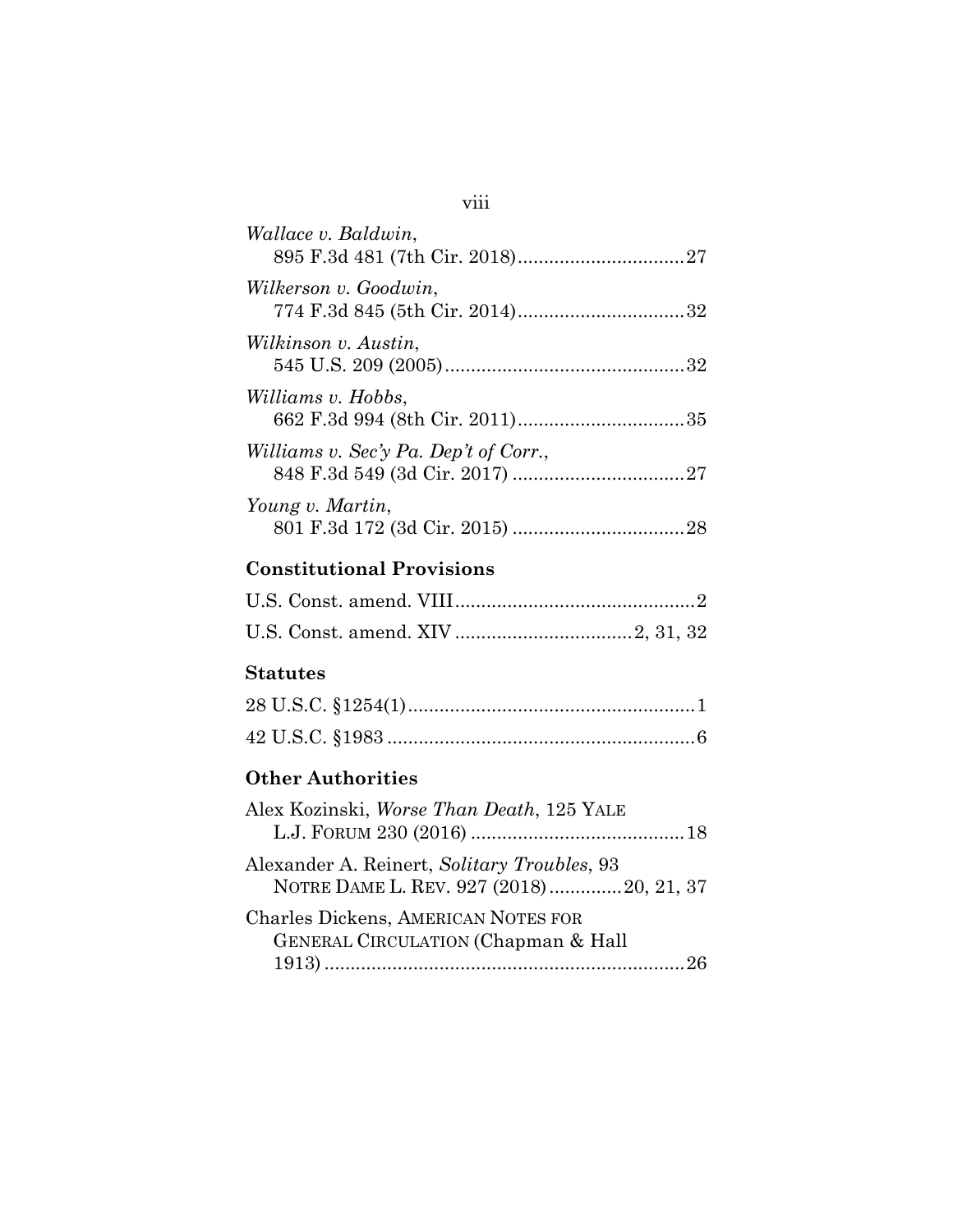| The Correctional Leaders Association & The<br>Arthur Liman Center for Public Interest<br>Law at Yale Law School, Time-In-Cell<br>2019: A Snapshot of Restrictive Housing |
|--------------------------------------------------------------------------------------------------------------------------------------------------------------------------|
| David M. Shapiro, Solitary Confinement in<br>the Young Republic, 133 HARV. L. REV.                                                                                       |
| Francis C. Gray, PRISON DISCIPLINE IN                                                                                                                                    |
| Gershom Powers, A BRIEF ACCOUNT OF THE<br>CONSTRUCTION, MANAGEMENT, &<br>DISCIPLINE, &C. &C., OF THE NEW YORK<br>STATE PRISON AT AUBURN (1826) 17                        |
| John F. Stinneford, Experimental<br>Punishments, 95 NOTRE DAME L. REV. 39                                                                                                |
| John F. Stinneford, The Original Meaning<br>of "Unusual": The Eighth Amendment as<br>a Bar to Cruel Innovation, 102 Nw. U.L.                                             |
| Kyle Cheney, et. al., Jan. 6 Defendants win<br>unlikely Dem champions as they face<br>harsh detainment, POLITICO (Apr. 19,                                               |
| Louis P. Masur, RITES OF EXECUTION (1989) 4, 17                                                                                                                          |
| Mark E. Kann, PUNISHMENT, PRISONS, &                                                                                                                                     |
| Rep. Vicky Hartzler, Letter to Attorney<br>General Merrick B. Garland & Bureau of<br>Prisons Director Hon. Michael Carvajal,                                             |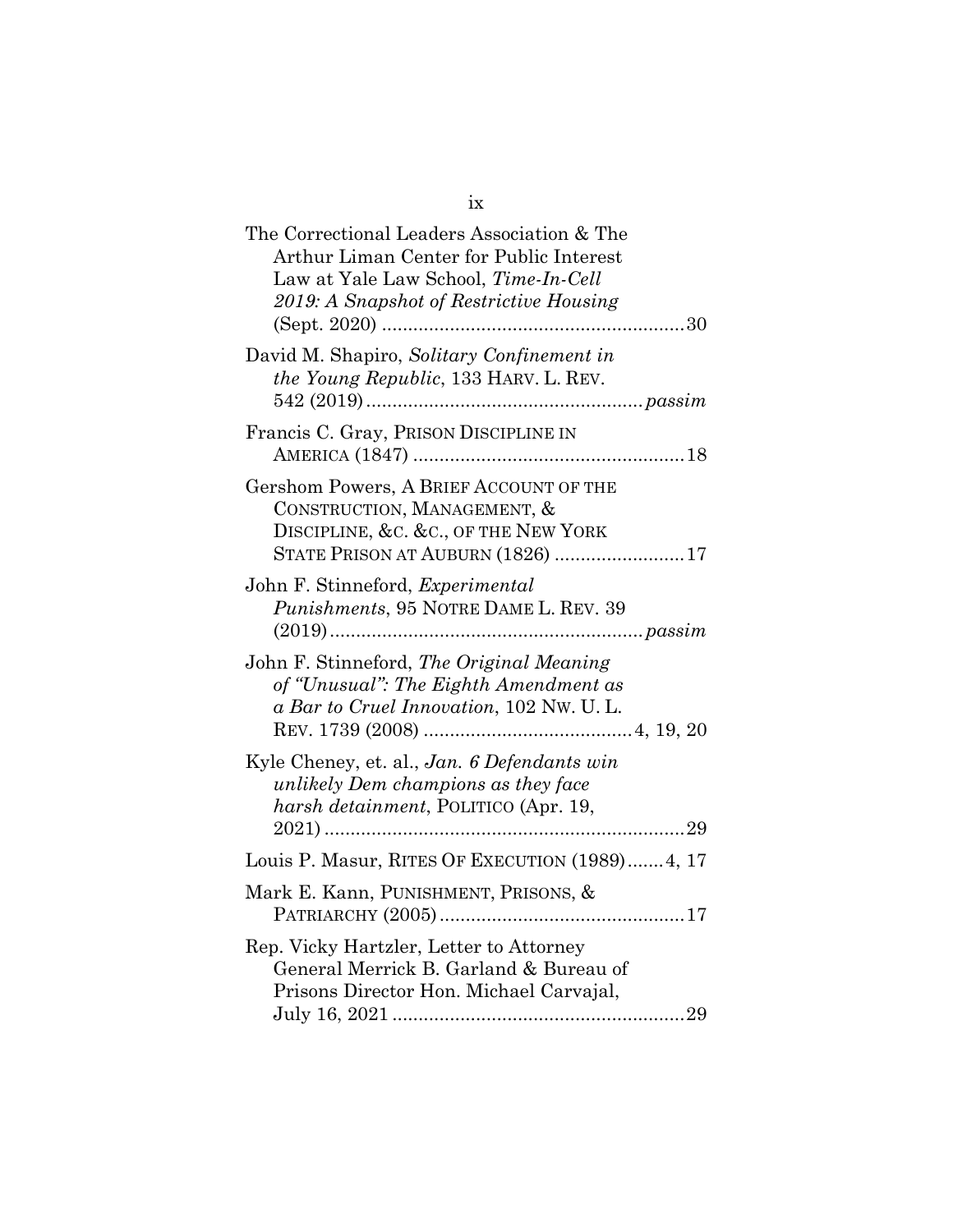| Rick Raemisch, My Night in Solitary, THE                                                                                          |  |
|-----------------------------------------------------------------------------------------------------------------------------------|--|
| Terry Allen Kupers, SOLITARY: THE INSIDE<br>STORY OF SUPERMAX ISOLATION & HOW                                                     |  |
| Timothy Williams, <i>Prison Officials Join</i><br>Movement to Curb Solitary Confinement,<br>THE NEW YORK TIMES (Sept. 2, 2015) 28 |  |

x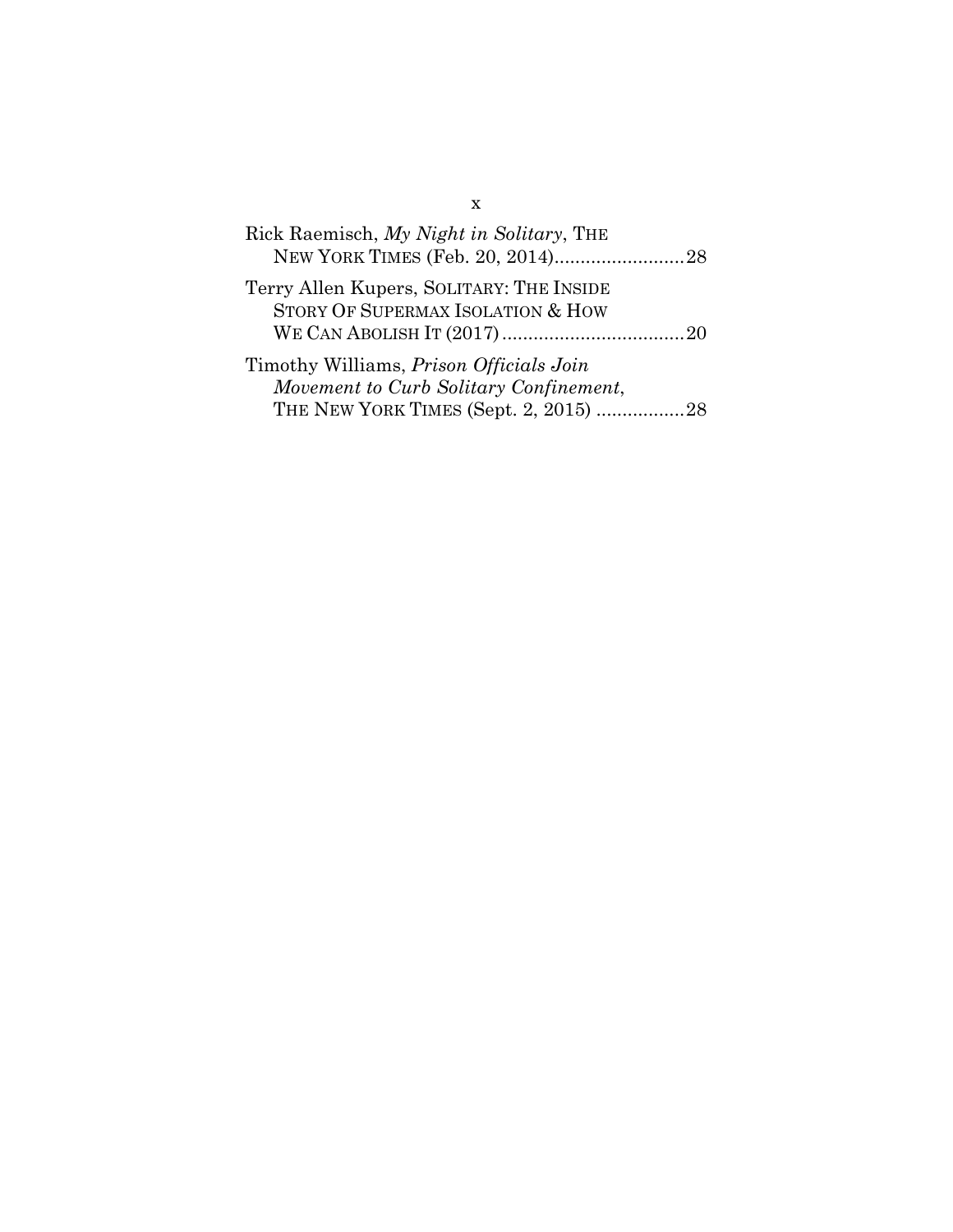## IN THE Supreme Court of the United States

\_\_\_\_\_\_\_\_\_\_\_\_\_\_\_\_\_\_\_\_\_\_\_ DENNIS WAYNE HOPE,

*Petitioner,* 

v.

TODD HARRIS, ETC.,

*Respondent.*

On Petition for a Writ of Certiorari to the U.S. Court of Appeals for the Fifth Circuit

\_\_\_\_\_\_\_\_\_\_\_\_\_\_\_\_\_\_\_\_\_\_\_

#### \_\_\_\_\_\_\_\_\_\_\_\_\_\_\_\_\_\_\_\_\_\_\_ **PETITION FOR A WRIT OF CERTIORARI**   $\mathcal{L}_\text{max}$

Petitioner Dennis Wayne Hope respectfully petitions this Court for a writ of certiorari to review the judgment of the Fifth Circuit in this case.

#### **OPINIONS BELOW**

The Fifth Circuit's opinion (Pet. App. 2a-31a) appears at 861 F. App'x 571. The district court's relevant rulings (Pet. App. 32a-58a) are unreported.

#### **JURISDICTION**

The judgment of the court of appeals was entered on June 18, 2021. Petitioner timely filed a petition for rehearing *en banc*, which was denied on September 1, 2021. Justice Alito granted a 60-day extension of the period for filing this petition to January 28, 2022. This Court's jurisdiction is invoked under 28 U.S.C.  $§ 1254(1).$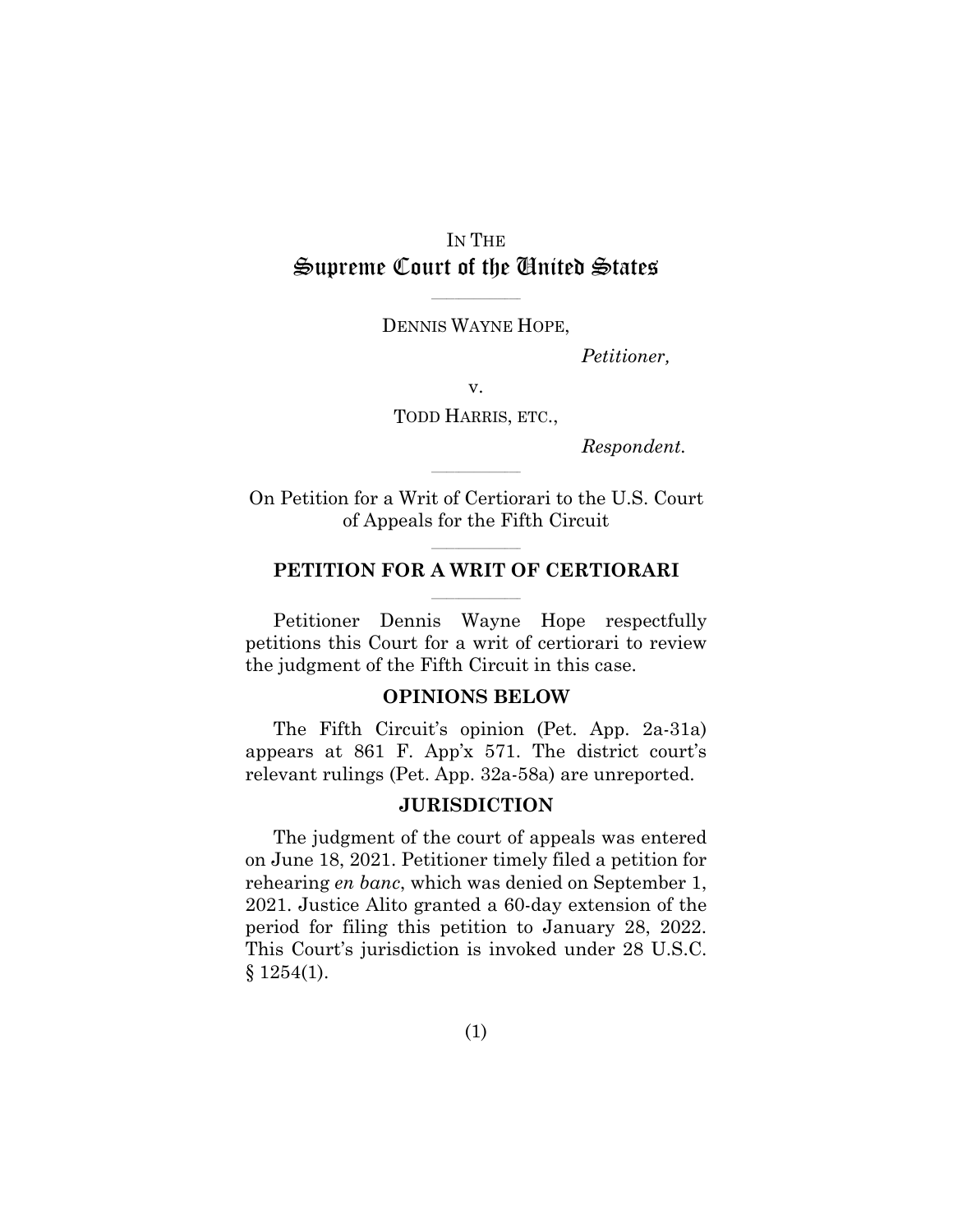### **CONSTITUTIONAL PROVISIONS INVOLVED**

The Eighth Amendment to the U.S. Constitution provides: "Excessive bail shall not be required, nor excessive fines imposed, nor cruel and unusual punishments inflicted."

The Fourteenth Amendment to the U.S. Constitution provides, in relevant part: "No state shall . . . deprive any person of life, liberty, or property, without due process of law[.]"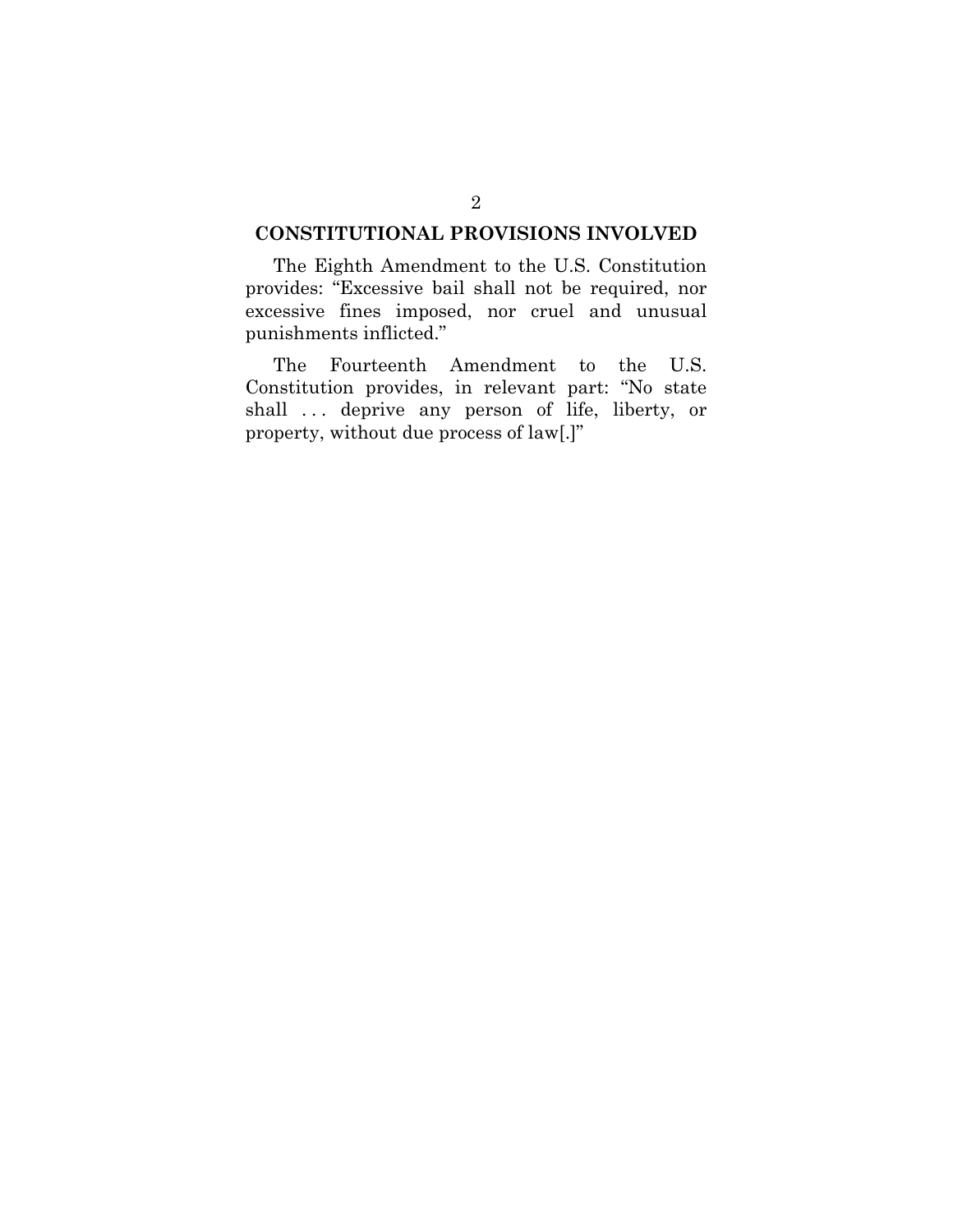#### **INTRODUCTION**

Since 1994, Dennis Wayne Hope has spent virtually every waking minute alone in a cell somewhere between the size of an elevator and a compact parking space. Pet.App.61a-62a¶12. He eats alone, exercises alone, and worships alone. Pet.App.62a-64a¶¶13-16. His only human contact is with the guards who strip search and handcuff him. Pet.App.62a-63a¶14; Pet.App.63a-64a¶16. He has alleged that decades of isolation have led to hallucinations and thoughts of suicide and that there is no reason for his ongoing solitary confinement. Pet.App.71a¶28, Pet.App.74a-75a¶35.

In a 2-1 opinion, over a dissent by Judge Haynes, the panel below held that those allegations do not state a claim because solitary confinement *never* violates the Eighth Amendment, no matter how long it is imposed for, how devastating its effects on a prisoner, or how penologically unnecessary. That conclusion is at odds with the approach of the Second, Third, Fourth, Seventh, and Eleventh circuits, all of which hold that prolonged solitary confinement can violate the Eighth Amendment, at least in some circumstances.

It is also contrary to the original meaning of the Eighth Amendment. John Stinneford, the scholar whose historical research regarding the original understanding of the Eighth Amendment this Court has embraced, has explained that long-term solitary confinement is a paradigmatic "unusual" punishment—unheard of at the Founding, attempted and quickly aborted in the following centuries, and resurrected only with Mr. Hope's generation of prisoners. John F. Stinneford, *Experimental*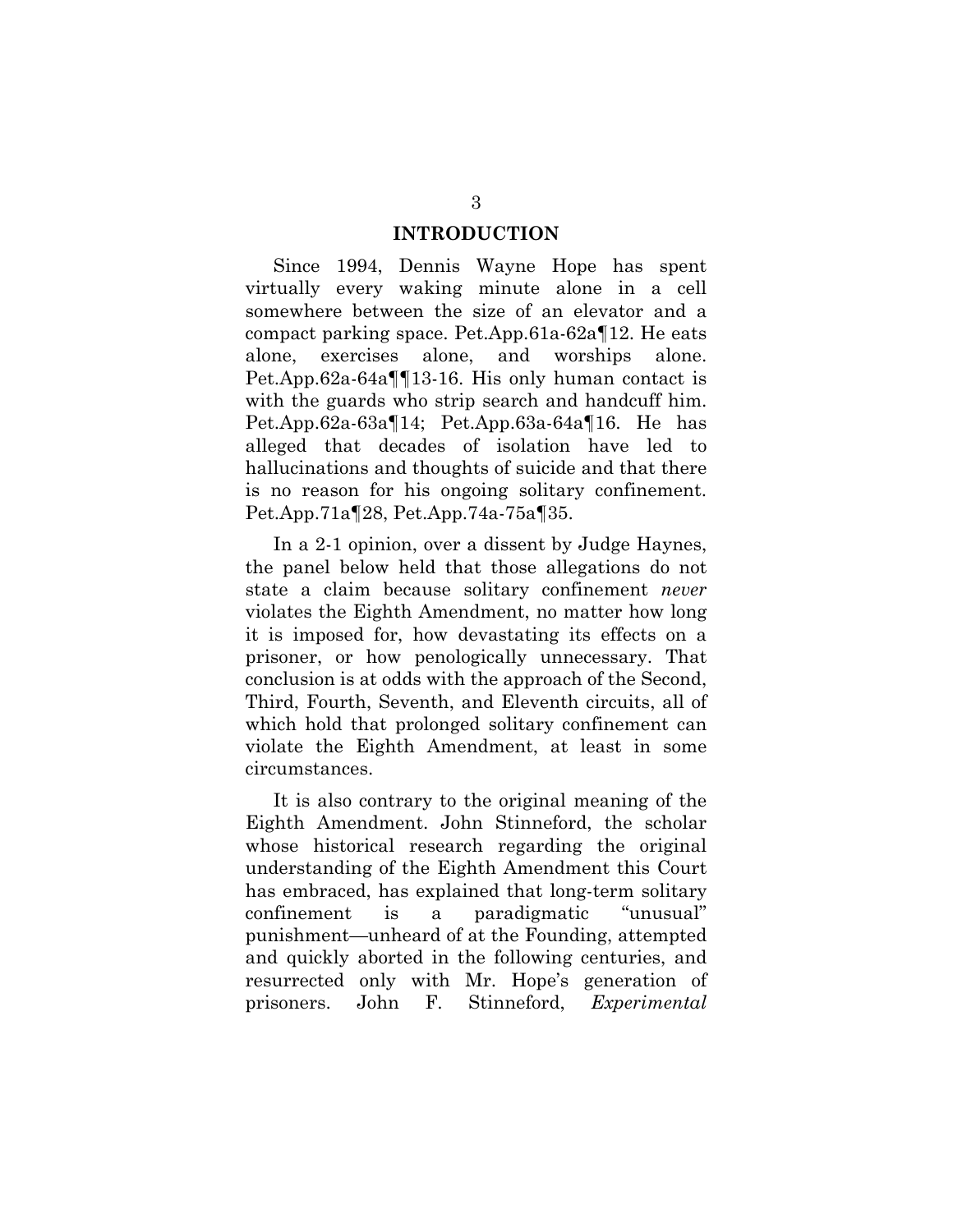*Punishments*, 95 NOTRE DAME L. REV. 39, 65-66, 71- 72 (2019); *see Bucklew v. Precythe*, 139 S. Ct. 1112, 1123 (2019) (quoting John F. Stinneford, *The Original Meaning of "Unusual": The Eighth Amendment as a Bar to Cruel Innovation*, 102 NW. U. L. REV. 1739, 1745 (2008)).

And near-total isolation for any length of time, let alone for decades, has always been understood to be "cruel" beyond measure: Newspapers at the Founding reported that prisoners confined to even a few months of solitary confinement begged to be hanged, LOUIS P. MASUR, RITES OF EXECUTION 82-83 (1989); a century later, this Court said that solitary confinement imposed "a further terror" even over and above a death sentence, *In re Medley*, 134 U.S. 160, 170 (1890); and contemporary research confirms that solitary confinement has devastating psychological and physical effects, *e.g.*, *Porter v. Clarke*, 923 F.3d 348, 356 (4th Cir. 2019).

The panel also held—again over a dissent by Judge Haynes—that the Due Process Clause was satisfied by sham "hearings" at which prison administrators use the time to talk about everything but Mr. Hope's case, then sign off on his continued isolation. Pet.App.28a-29a. That decision breaks ranks with every circuit to consider the question, all of which hold the Due Process Clause demands hearings that are, at a minimum, open to the possibility of a different outcome. And the Due Process Clause demands particular scrutiny in this context because allowing prison administrators to impose this sort of punishment is a recent innovation; from the Founding until recent decades, solitary confinement of any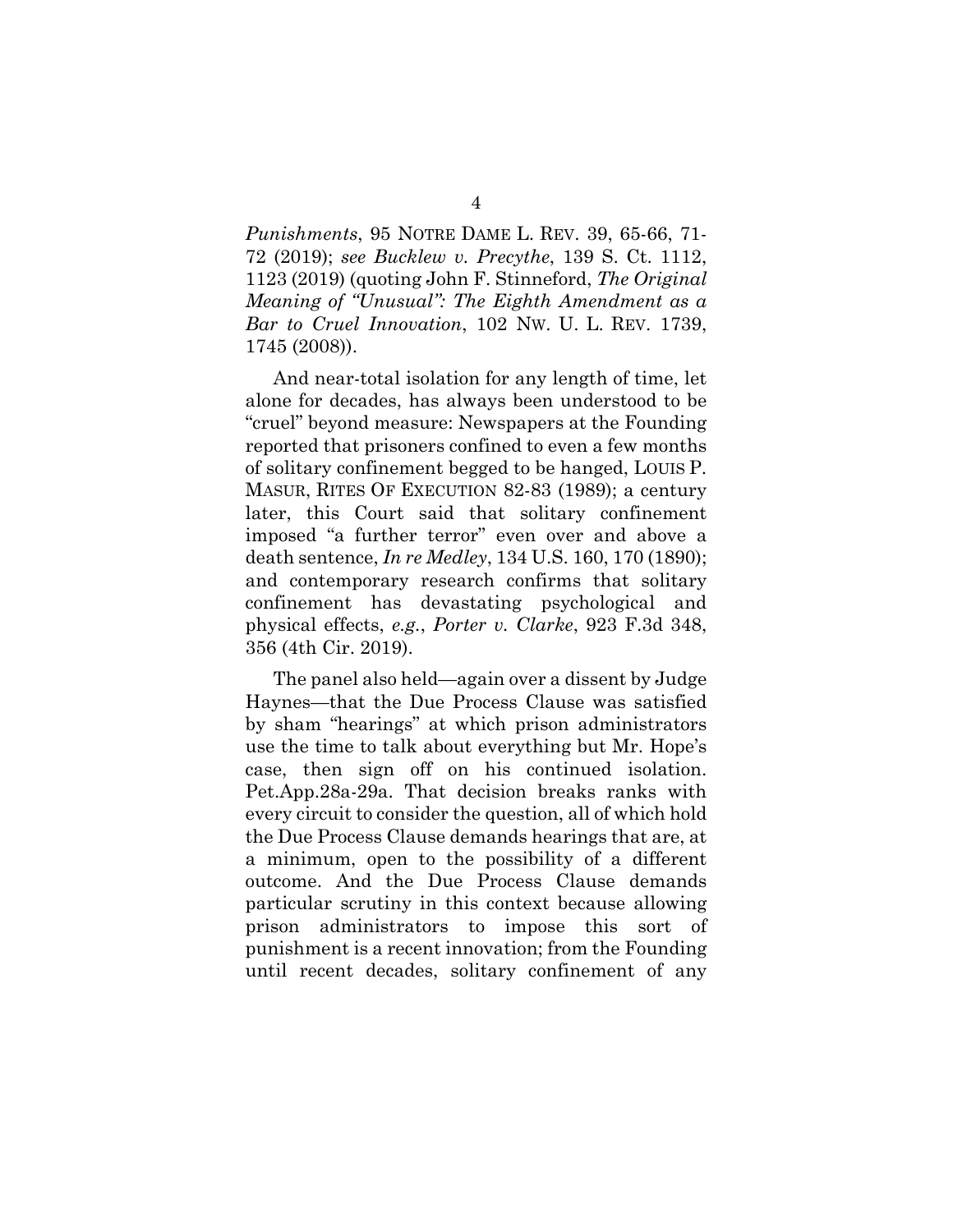length was only ever imposed by a court and pursuant to a criminal statute.

More than 500 Texas prisoners have served more than 10 years in solitary confinement, and an extraordinary 138 Texas prisoners have served more than 20 years in isolation. This Court should grant certiorari to confirm that, at least when it comes to solitary confinement measured in decades, rather than weeks, months, or even years, the Constitution imposes *some* constraints.

#### **STATEMENT OF THE CASE**

**1.** Mr. Hope has spent between 22 and 24 hours per day alone in a 54-square-foot cell for the past 27 years. Pet.App.61a-62a¶12, Pet.App.65a¶17. When Mr. Hope is removed from his cell to exercise, he is taken to another enclosure, where he exercises alone. Pet.App.65a¶17. He does not socialize with other prisoners, participate in religious activities, work, or attend group vocational programs. Pet.App.63a-64a¶16. Prison officials have allowed Mr. Hope one personal phone call since 1994. *Id.* At this point, "Mr. Hope has spent more time in solitary confinement than he was alive prior to coming to prison." Pet.App.78a¶41.

Mr. Hope's quarter century in solitary confinement has taken a toll. He is afflicted by visual and auditory hallucinations and suicidal ideation. Pet.App.71a¶28. He suffers from anxiety and depression. *Id*. And he endures chronic pain from constant confinement in cramped quarters. Pet.App.70a-71a¶27.

Mr. Hope was initially placed in solitary confinement in 1994, following an escape attempt. After he spent 11 years in solitary confinement, a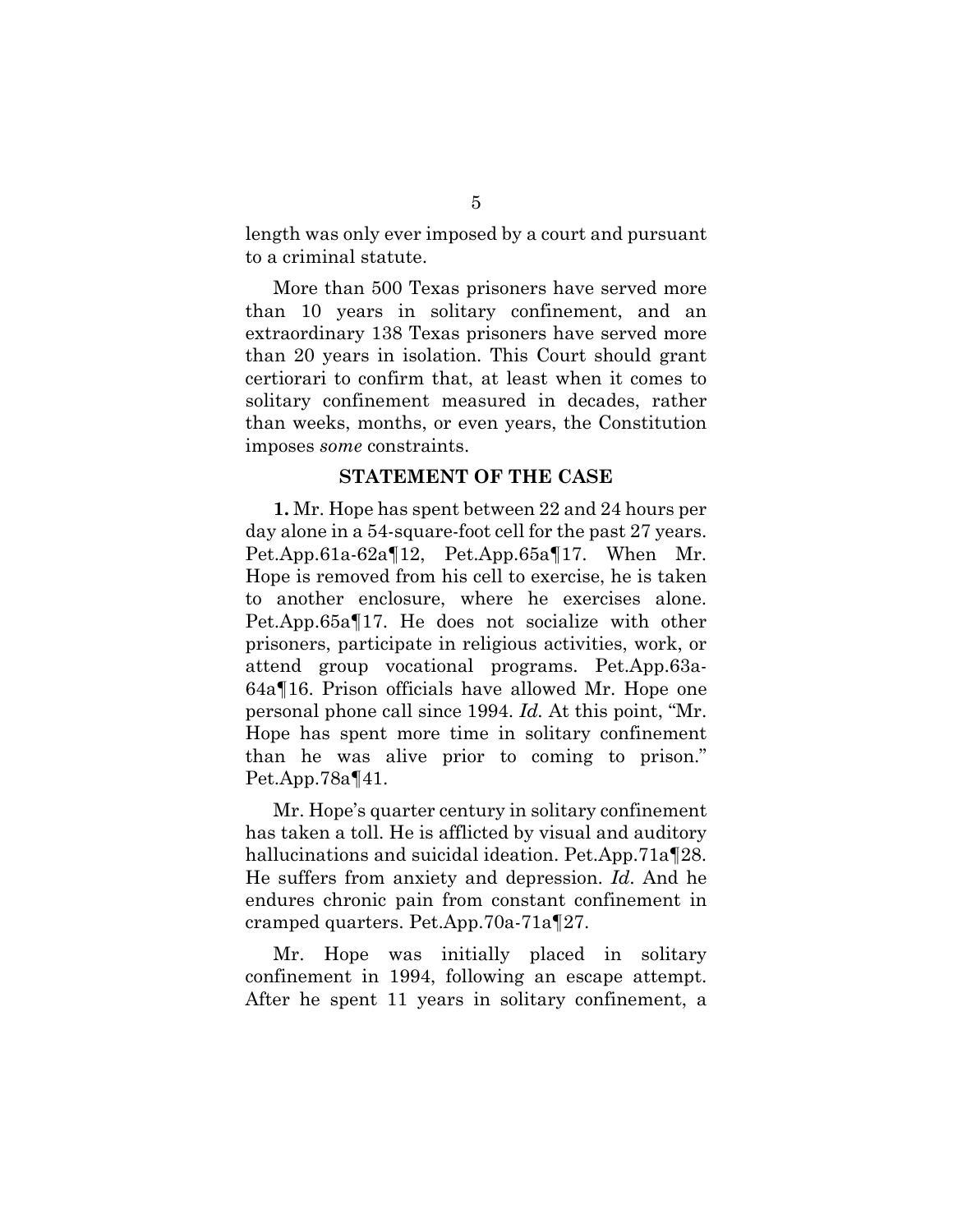committee of prison security personnel concluded he was no longer an "escape risk." Pet.App.78a¶42. But another 16 years later, Mr. Hope remains in solitary confinement. Pet.App.76a¶38. An administrative committee "reviews" Mr. Hope's placement twice a year, but in practice, those reviews merely rubberstamp Mr. Hope's ongoing solitary confinement, notwithstanding that he is no longer an escape risk. Pet.App.72a-75a¶¶31-35; Pet.App.77a¶39. So preordained are the outcomes of Mr. Hope's reviews that committee members have stopped pretending to even read Mr. Hope's file; instead, they make small talk about, for instance, "the availability of firewood and whether or not it can be delivered." Pet.App.71a-72a¶30.

**2.** In 2018, Mr. Hope filed suit under 42 U.S.C. § 1983. As relevant here, Mr. Hope raised a claim that his ongoing isolation violated the Eighth Amendment and that the sham reviews violated the Fourteenth Amendment's Due Process Clause. Defendants moved to dismiss Mr. Hope's complaint. The district court found that Mr. Hope failed to state any claims on which relief might be granted.<sup>1</sup>

**3.** The Fifth Circuit reversed as to claims not at issue in this petition,<sup>2</sup> but in a  $2-1$  opinion affirmed

l

<sup>1</sup> A magistrate judge also found that Mr. Hope did not have standing and that sovereign immunity barred his claims. Pet.App.46a-49a. The Fifth Circuit rejected those arguments. Pet.App.4a-11a & nn.3-4.

<sup>2</sup> The claims not at issue in this petition are: (1) A First Amendment retaliation claim, based on Mr. Hope's allegations that since 2012, he has been put in a new cell on a near-weekly basis as punishment for exercising his First Amendment rights.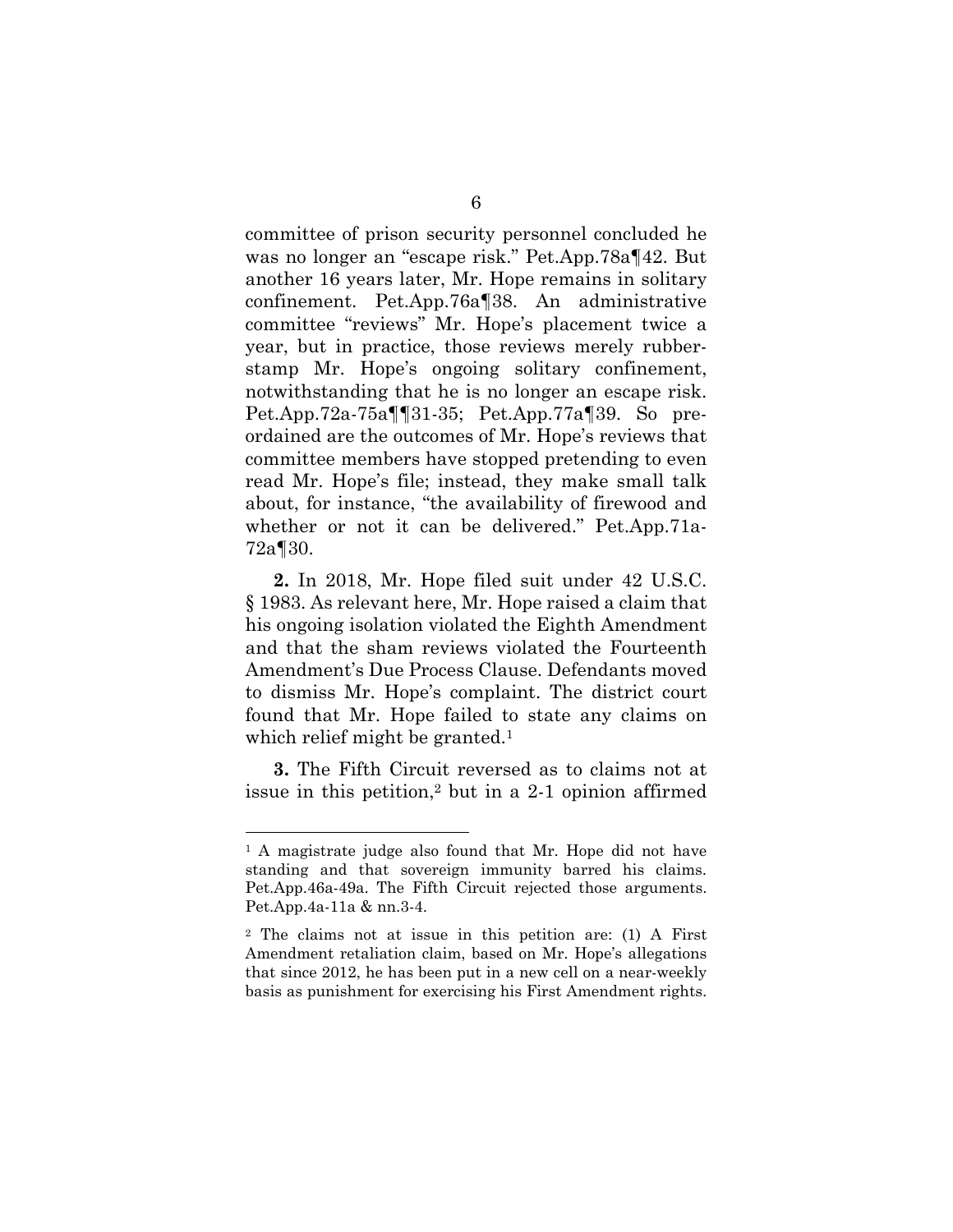the dismissal of Mr. Hope's claim that his quarter century of solitary confinement violated the Eighth Amendment. Although the majority of Mr. Hope's briefing focused on that claim, the panel rejected it in two cryptic sentences in a footnote:

> Similarly, to the extent that Hope has alleged an Eighth Amendment violation based on the sheer length of his confinement, this claim also fails. As the Supreme Court has explained, "the length of isolation sentences was not considered in a vacuum." *Hutto*[ *v. Finney*, 437 U.S. 678, 685 (1978)]; *see also Grabowski v. Lucas*, No. 94-60117, 1994 WL 652674, at \*3 (5th Cir. Nov. 11, 1994) (per curiam).

Pet.App.17a n.5.

l

The two judges in the majority also held that Mr. Hope's complaint failed to state a claim for a violation of the Due Process Clause. Pet.App.12a-15a. They found that Mr. Hope's ongoing solitary confinement implicated a "liberty interest" that entitled him to the protections of the Due Process Clause, but that the

The Fifth Circuit reversed the dismissal of this claim. Pet.App.15a-17a. (2) An Eighth Amendment claim for "sometimes unsanitary conditions of Mr. Hope's cells, including urine, feces, and mold on the walls, floor, and showers, insufficient cleaning supplies, and exposure to pepper spray and tear gas without decontamination." Pet.App.16a-17a, 20a-22a. The Fifth Circuit reversed the dismissal of this claim as well. Pet.App.20a-24a. (3) An Eighth Amendment claim for the denial of psychiatric treatment. Mr. Hope did not press this claim on appeal to the Fifth Circuit. Pet.App.21a n.6.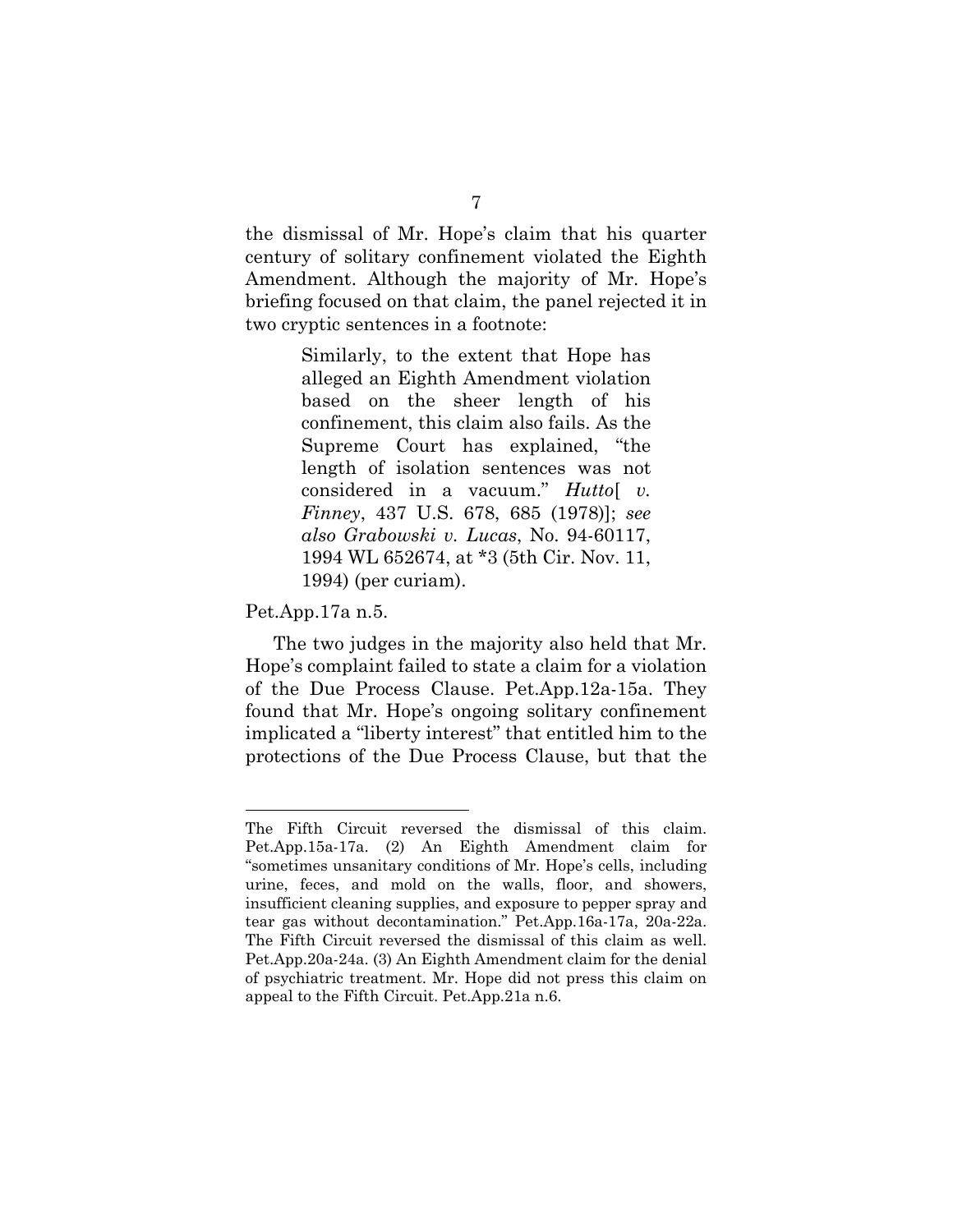periodic rubber-stamping of that placement satisfied the Constitution. Pet.App.13a-14a.

Judge Haynes dissented. As for Mr. Hope's claim that decades of isolation have wreaked havoc on his mental health and thus violate the Eighth Amendment, she concluded he should be allowed to proceed on two theories. First, Mr. Hope's solitary confinement violated the Eighth Amendment because it was, objectively, a sufficiently serious deprivation and because prison officials, subjectively, acted with deliberate indifference to that deprivation (one defendant, for example, knew of the effects long-term isolation had on Mr. Hope yet refused to order his release from solitary confinement). Pet.App.25a-28a. Alternatively, Judge Haynes held that Mr. Hope's allegations stated an Eighth Amendment claim because "the State's continued reliance on Hope's escape—over two decades ago—to justify keeping him in solitary confinement constitutes 'grossly disproportionate' punishment." Pet.App.30a n.6.

Judge Haynes would also have found that Mr. Hope stated a violation of the Due Process Clause. Pet.App.28a-30a. "In particular," she wrote, "if Hope is correct that the forty-eight SCC hearings were a 'sham,' then it would be as if he never attended any hearings at all." Pet.App.29a.

The Fifth Circuit denied Mr. Hope's petition for rehearing *en banc*. Pet. App. 1a.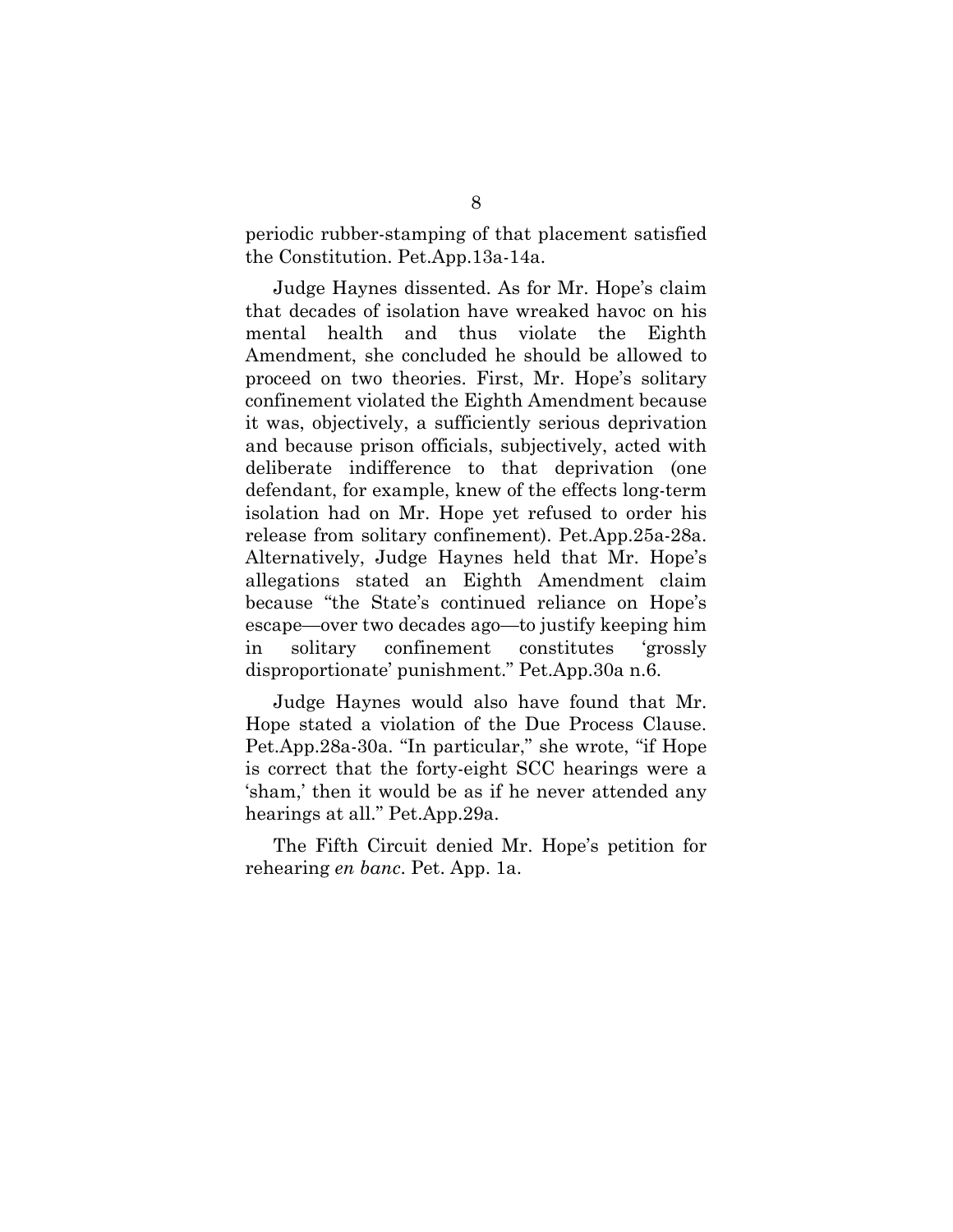#### **REASONS FOR GRANTING THE PETITION**

## **I. This Court Should Resolve Whether Decades Of Solitary Confinement Can, In At Least Some Circumstances, Violate The Eighth Amendment.**

The court below held that Mr. Hope's prolonged solitary confinement could not violate the Eighth Amendment. In so doing, it deepened a clear split among the federal circuits: At least five circuits hold that solitary confinement can violate the Eighth Amendment, depending on its length, its impact on a prisoner's mental and physical health, and its necessity. That rule accords with this Court's cases and with the original understanding of the Eighth Amendment. This Court should grant certiorari to resolve this entrenched split.

## **A. The Circuits Are Split On This Question.**

The panel below did not reject Mr. Hope's Eighth Amendment claim because he remained healthy despite his decades of isolation or because there was no feasible alternative placement for him or because a quarter century of solitary confinement simply wasn't long enough to raise constitutional concerns. In fact, it said nothing at all about Mr. Hope's particular claim. Instead, it held that solitary confinement simply cannot violate the Eighth Amendment. That proposition is the subject of a decades-old circuit split that shows no signs of resolving.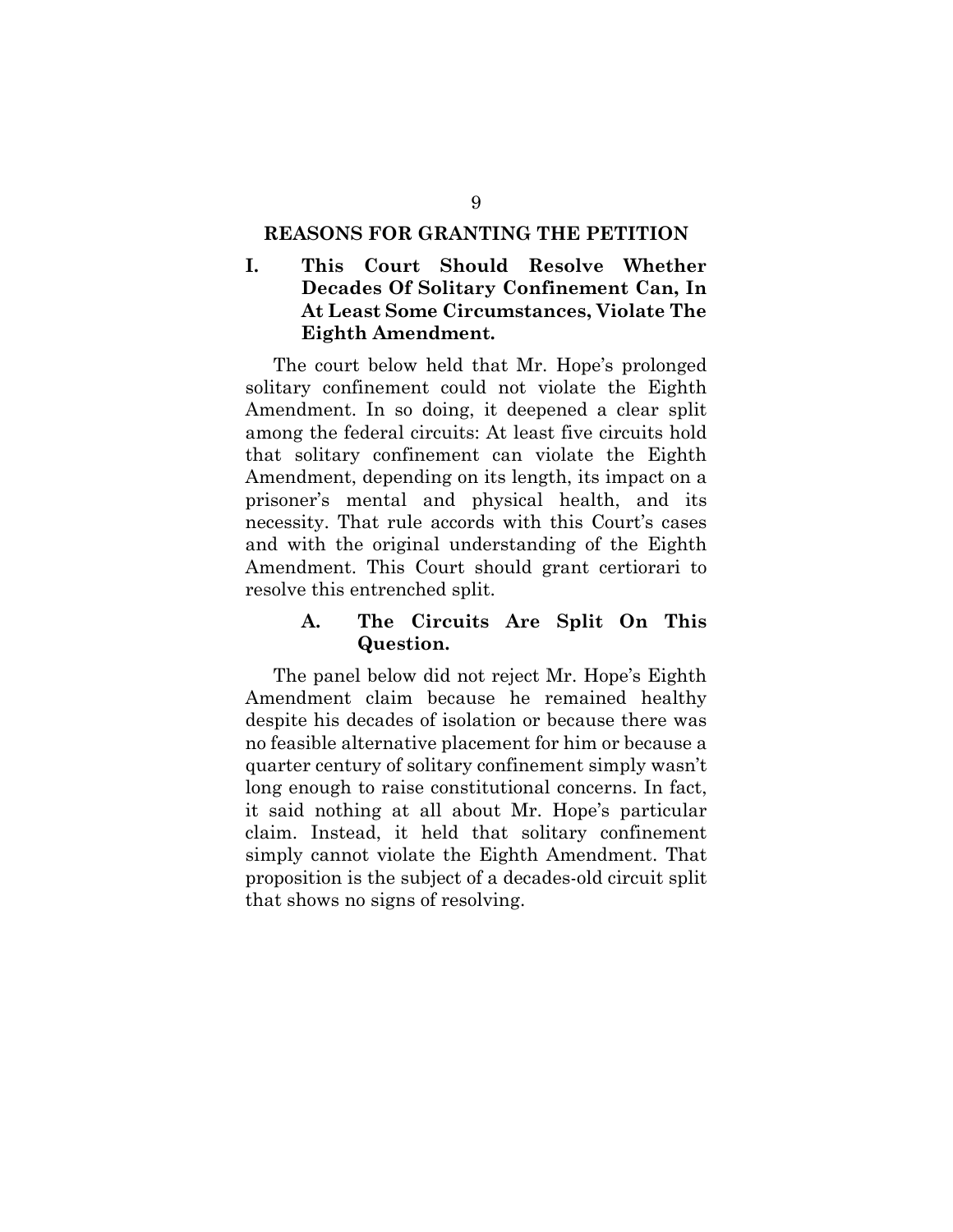## *1. Five Circuits Hold That Long-Term Solitary Confinement Can, In Some Circumstances, Violate The Eighth Amendment.*

At least five circuits hold that solitary confinement can violate the Eighth Amendment.

Most recently, in *Porter v. Pennsylvania Department of Corrections*, the Third Circuit held that a prisoner who had spent decades in solitary confinement made out an Eighth Amendment violation at summary judgment. 974 F.3d 431 (3d Cir. 2020). That Court applied the "two-prong test" for violations of the Eighth Amendment established in *Farmer v. Brennan*, 511 U.S. 825, 834 (1994). As for the objective prong of the test, the Third Circuit concluded that the plaintiff faced a sufficiently "substantial risk of serious harm" because he had shown that lengthy solitary confinement was likely to result in grave psychological consequences. *Porter*, 974 F.3d at 441-42*.* As for the subjective prong of the test, which requires showing "deliberate indifference" to that risk of harm, the Third Circuit held that "the substantial risks of prolonged solitary confinement are obvious, longstanding, pervasive, [and] welldocumented." *Id.* at 445-46.

The Fourth Circuit is in accord. In *Porter v. Clarke*, that court upheld an injunction ending solitary confinement for a group of prisoners. 923 F.3d 348, 364 (4th Cir. 2019). "[T]he undisputed evidence," the court explained, established that the challenged conditions "created a substantial risk of serious psychological and emotional harm and that State Defendants were deliberately indifferent to that risk." *Id.* It held that even long-term solitary confinement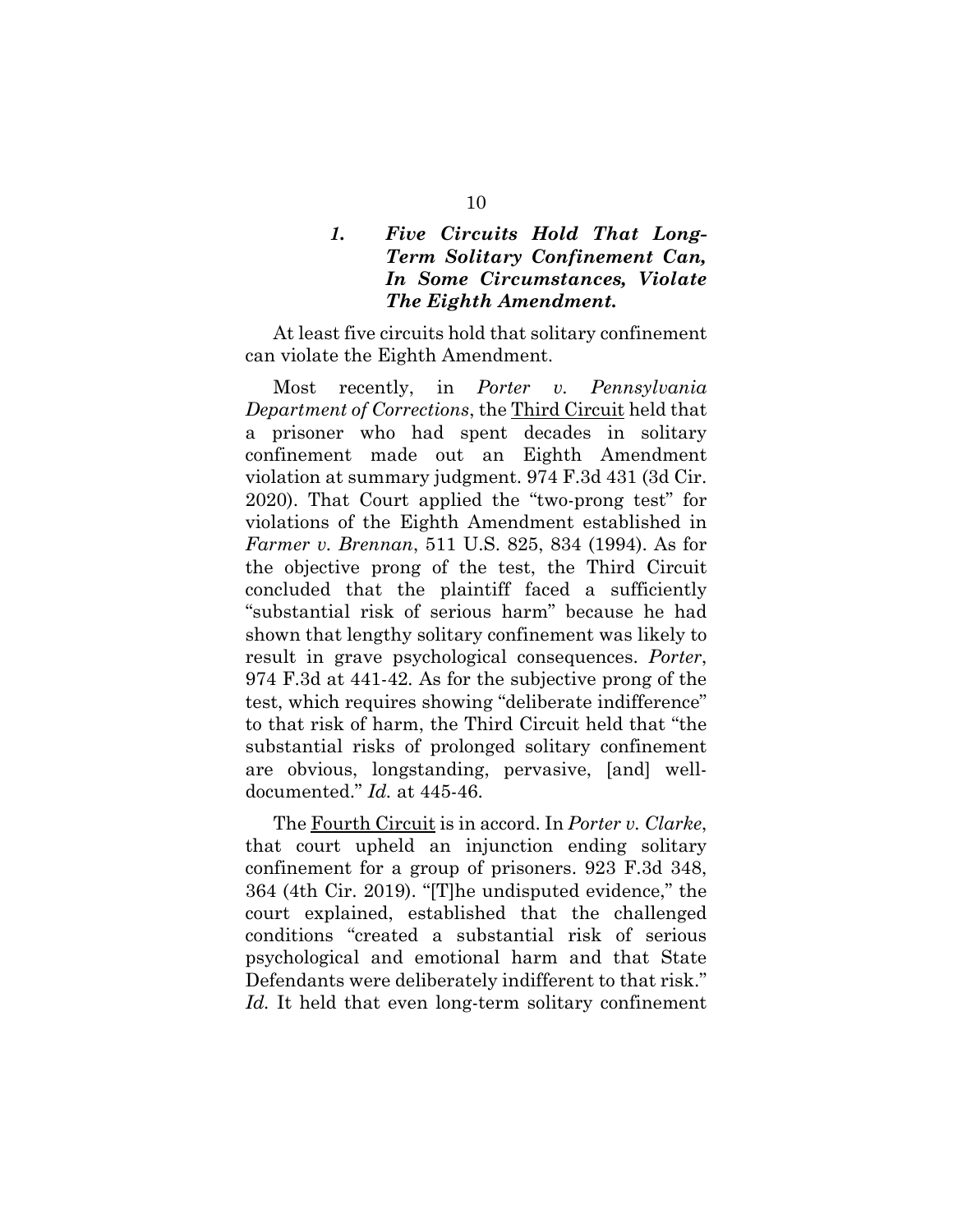might not violate the Eighth Amendment if there were a "legitimate penological purpose" justifying its use, but found that defendants hadn't and couldn't put forth any such purpose in that case. *Id.* at 363-64.

The Seventh Circuit has also held that "prolonged confinement in administrative segregation may constitute cruel and unusual punishment in violation of the Eighth Amendment." *Walker v. Shansky*, 28 F.3d 666, 673 (7th Cir. 1994). "Whether such confinement does in fact violate the Eighth Amendment depends on the duration and nature of the segregation and the existence of feasible alternatives." *Id.*; *see also Rice ex rel. Rice v. Corr. Med. Servs.*, 675 F.3d 650, 666-67 (7th Cir. 2012); *Meriwether v. Faulkner*, 821 F.2d 408, 417 (7th Cir. 1987).

Confronted with a prisoner who had been in solitary confinement for 12 years, the Eleventh Circuit held that such solitary confinement would violate the Eighth Amendment where it "shocks the conscience, is grossly disproportionate to the offense, or is totally without penological justification." *Sheley v. Dugger*, 833 F.2d 1420, 1429 (11th Cir. 1987). And it remanded the case for evidentiary development of those considerations, even though, as the dissent put it, plaintiff was a "manipulative, dangerously violent man" and prison officials "forecast an escape attempt" if plaintiff was let out of solitary confinement. *Id.* at 1430 (Edmondson, J., dissenting).

Finally, the Second Circuit has found triable issues of fact regarding whether even one year in solitary confinement was "constitutionally excessive." *Mukmuk v. Comm'r of Dep't of Corr. Servs.*, 529 F.2d 272, 276 (2d Cir. 1976); *see also Reynolds v. Quiros*,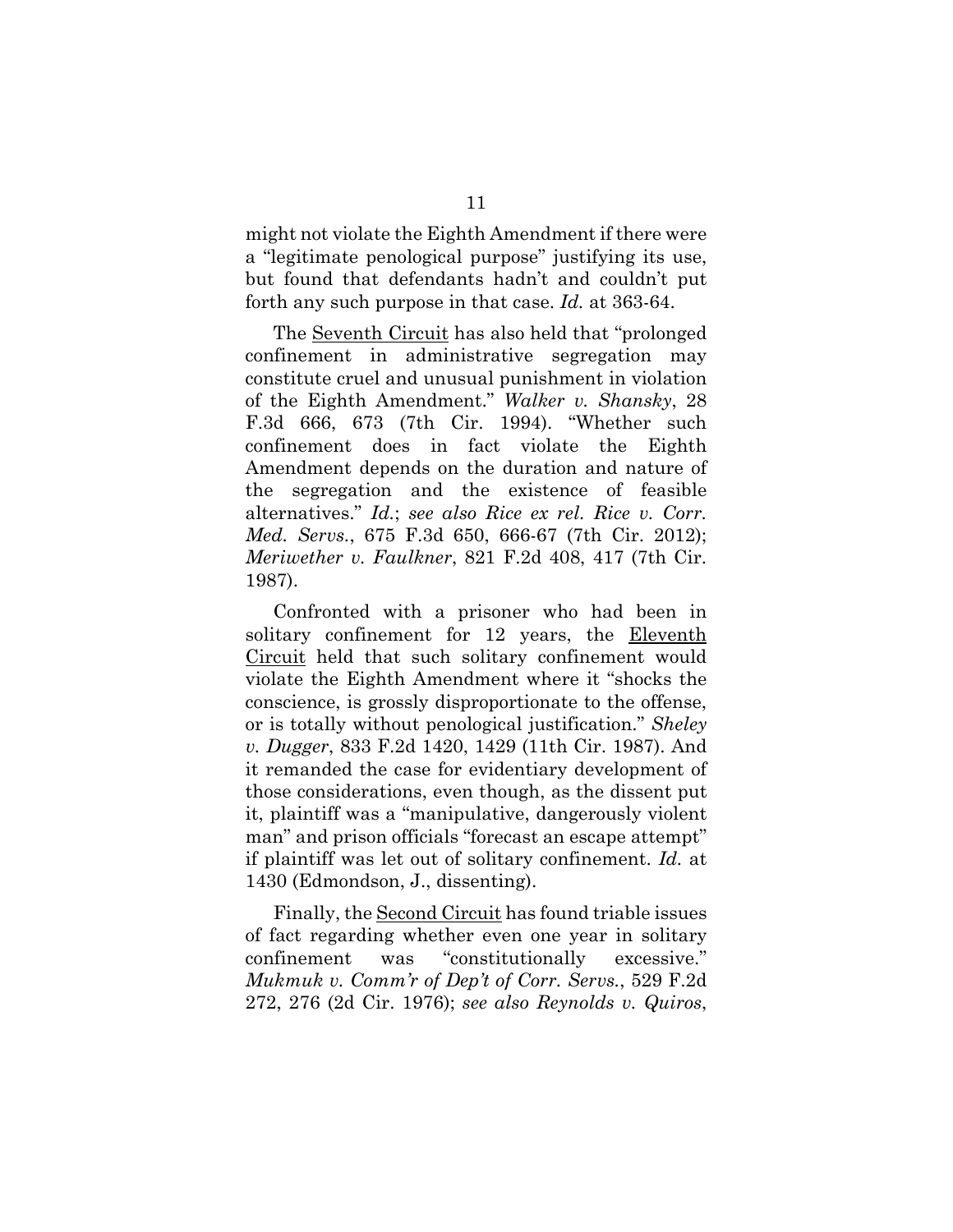990 F.3d 286, 294 (2d Cir. 2021) (remanding for development of facts regarding solitary confinement); *Gonzalez v. Hasty*, 802 F.3d 212, 224 (2d Cir. 2015) (whether solitary confinement can violate the Eighth Amendment "depends on the duration and conditions of confinement").3

Of course, solitary confinement, even for very long periods of time, is not *always* unconstitutional. *See, e.g.*, *Isby v. Brown*, 856 F.3d 508, 523-24 (7th Cir. 2017). But in five circuits, extended solitary confinement can, at least in *some* circumstances, violate the Eighth Amendment. Mr. Hope's complaint would have easily survived a motion to dismiss in any of those circuits. He's alleged that the "effects of longterm confinement," *see Sheley*, 833 F.3d at 1429-30, have been devastating, resulting in muscular atrophy, hallucinations, and suicidal ideation, *see* Pet.App.70a-71a, 74a-75a. He's alleged that prison officials have been "deliberately indifferent" to those risks, *see Porter*, 923 F.3d at 364—he's reported his mental and physical symptoms to each defendant, to no avail, *see*  Pet.App.71a-72a, 75a. And he's alleged that his ongoing placement in solitary confinement is "totally without penological justification," *see Sheley*, 833 F.3d

<sup>3</sup> The First Circuit would likely resolve the question presented in Mr. Hope's favor as well. In *Jackson v. Meachum*, 699 F.2d 578 (1st Cir. 1983), the First Circuit's "disinclination to declare even very lengthy periods of segregated confinement beyond the pale of minimally civilized conduct" carried the day, but that court noted that the Constitution would impose a "burden on prison authorities to explore feasible alternative custodial arrangements" if a prisoner faced "the threat of substantial, serious, and possibly irreversible psychological illness" from solitary confinement. *Id.* at 583-85.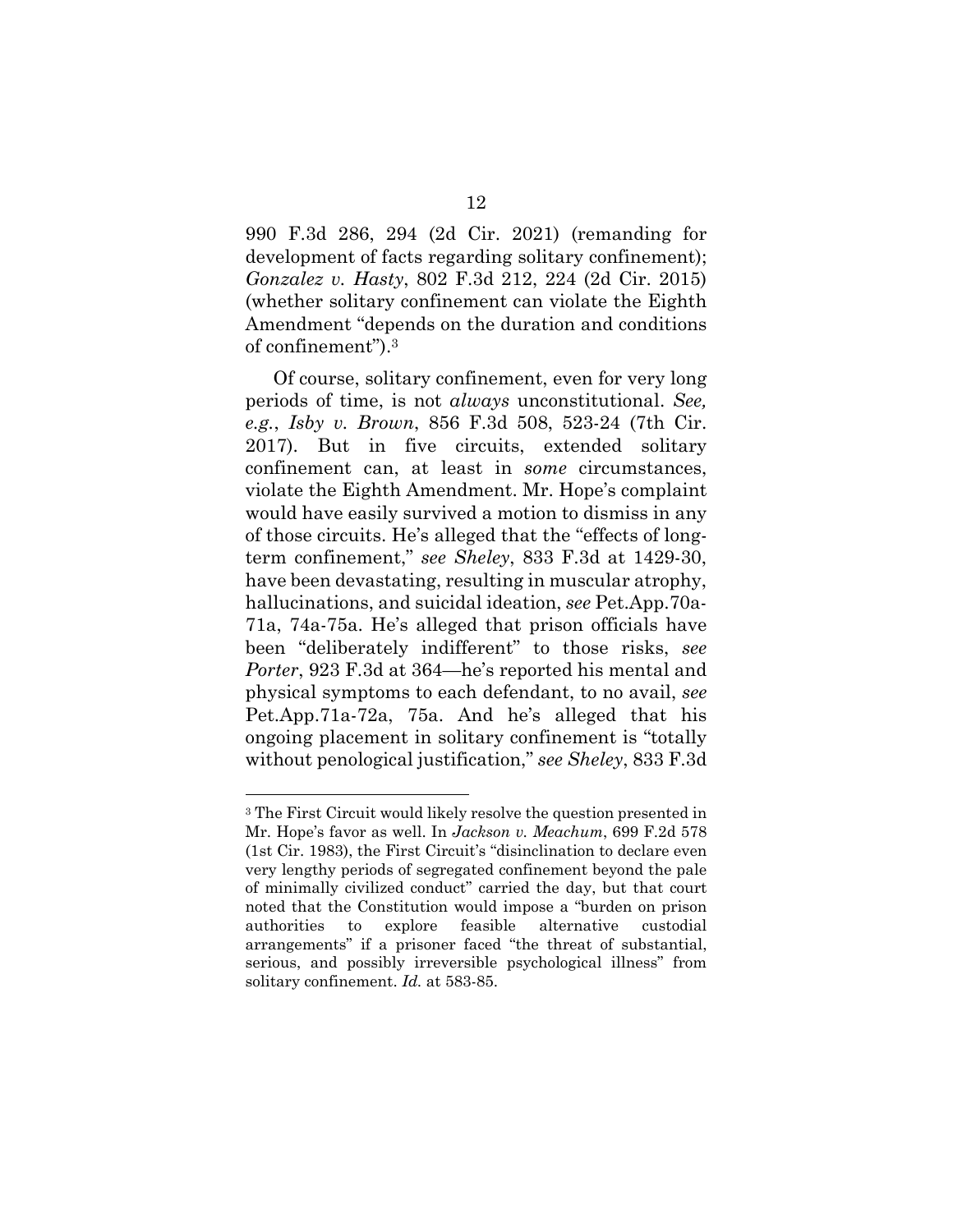at 1429, because the only reason for his placement in solitary confinement—that he might escape evaporated 16 years ago, when a committee of Texas prison personnel deemed him no longer an escape risk. Pet.App.78a.4

## *2. The Court Below And Three Other Circuits Hold That Long-Term Solitary Confinement Cannot Violate The Eighth Amendment.*

Like the panel below in this case, three other circuits have taken the position that solitary confinement *cannot* violate the Eighth Amendment, no matter its duration, its effect on the prisoner, or how unnecessary it is to ensure prison safety.

**a.** The Sixth Circuit routinely dismisses claims of solitary confinement on the basis that isolation cannot violate the Eighth Amendment. As one representative opinion summarized: "Because placement segregation is a routine discomfort that is part of the penalty that criminal offenders pay for their offenses against society, it is insufficient to support an Eighth Amendment claim." *Harden-Bey v. Rutter*, 524 F.3d

l

<sup>4</sup> Indeed, the allegations in Mr. Hope's complaint make out an Eighth Amendment violation even more clearly than the facts at issue in the Third and Fourth Circuit cases in at least one respect. The plaintiffs in those cases were (in the Fourth Circuit case) or had been until recently (in the Third Circuit case) on death row. *Porter*, 974 F.3d at 444; *Porter*, 923 F.3d at 352. Their isolation thus at least arguably fell within a historical tradition of housing condemned prisoners in solitary confinement (although that isolation used to last days or weeks, not years or decades). Stinneford, *Experimental Punishments*, *supra*, at 65- 66, 74-75. Mr. Hope's solitary confinement, by contrast, is a historical anomaly. *Id.* at 76-77; *see infra*, §I.B.1.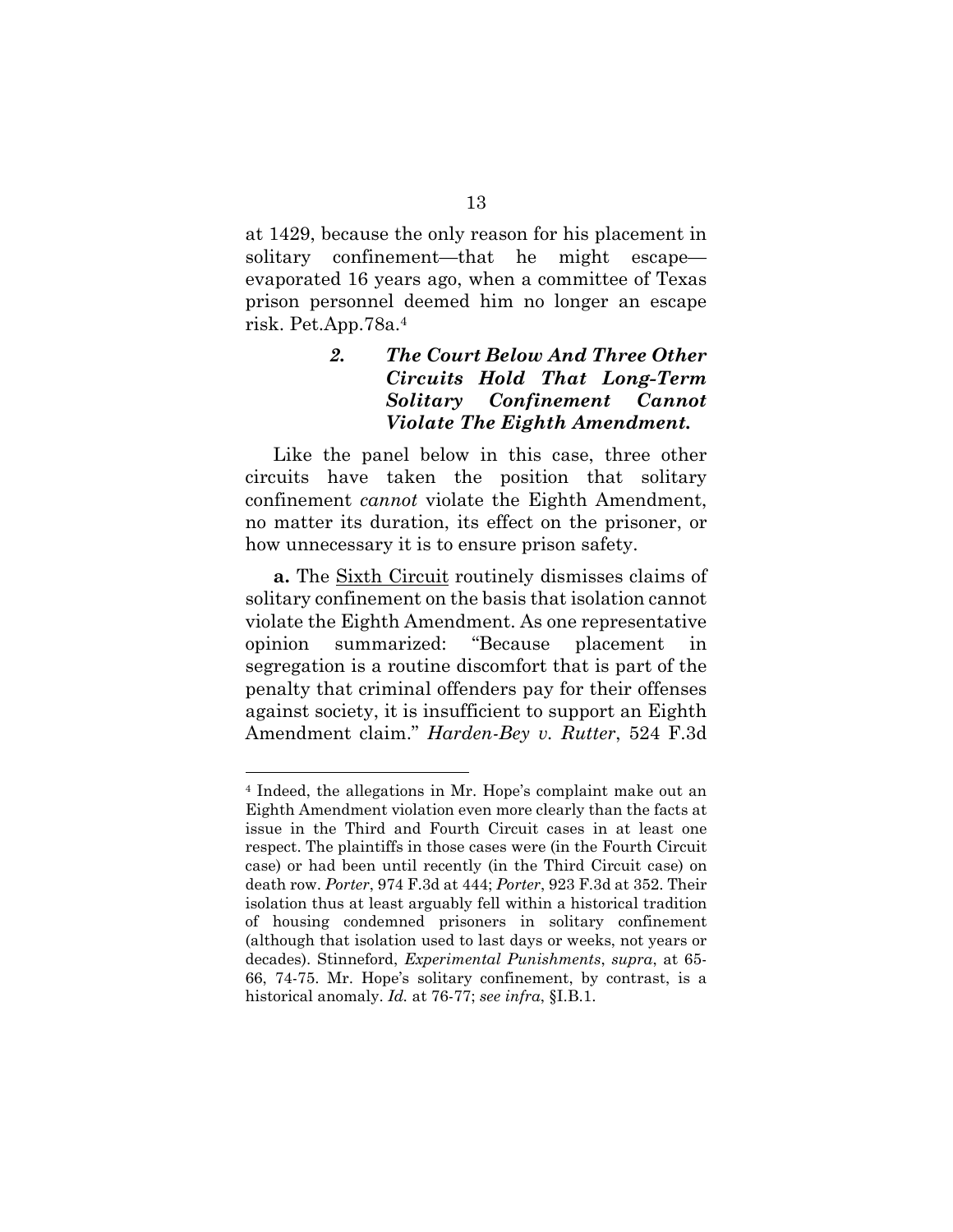789, 795-96 (6th Cir. 2008); *see also Murray v. Evert*, 84 F. App'x 553, 556 (6th Cir. 2003); *Jones v. Raye*, No. 12-6568, 2014 WL 10319865 (6th Cir. 2014).

So, too, in the Ninth Circuit. In *Anderson v. County of Kern*, 45 F.3d 1310 (9th Cir. 1995), that circuit rejected a claim that solitary confinement can violate the Eighth Amendment. *Id.* at 1316. It reasoned that "administrative segregation, even in a single cell for twenty-three hours a day, is within the terms of confinement ordinarily contemplated by a sentence." *Id.* Since then, that circuit has rejected Eighth Amendment claims on the basis of long-term solitary confinement with little analysis, citing *Anderson*. *See, e.g.*, *Mora-Contreras v. Peters*, 851 F. App'x 73, 73-74 (9th Cir. 2021).

Finally, the <u>Tenth Circuit</u> holds that so long as a prisoner can yell to an inmate in another cell, has incidental interactions with prison staff, and is afforded exercise, reading materials, and medical care, his isolation cannot violate the Eighth Amendment—even if a prisoner is otherwise totally deprived of human contact and confined to his cell. *Grissom v. Roberts*, 902 F.3d 1162, 1174-75 (10th Cir. 2018); *Silverstein v. Fed. Bureau of Prisons*, 559 F. App'x 739, 756 (10th Cir. 2014). While the Tenth Circuit left open that some more restrictive form of isolation might violate the Eighth Amendment, *Silverstein*, 559 F. App'x at 755-56, the conditions it permitted—more than 22 hours per day in a cell, no face-to-face contact with other prisoners or visitors, and only negligible interactions with prison staff—are precisely the kind of conditions that research,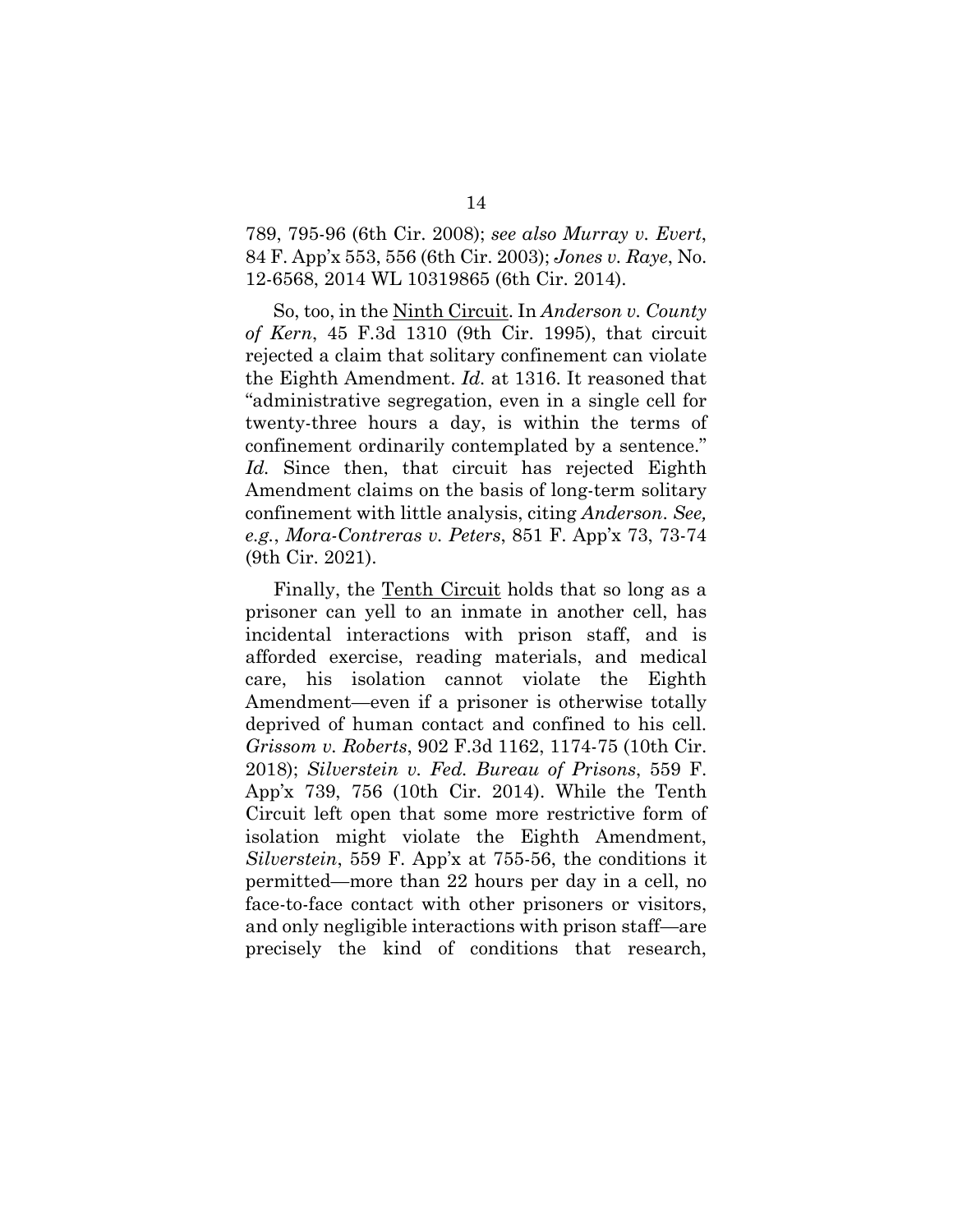historical precedent, and courts have decried as solitary confinement.5

**b.** Like the Sixth, Ninth, and Tenth circuits, two judges below held that Mr. Hope's ongoing isolation could not violate the Eighth Amendment, no matter how long it lasted, how totally it destroyed his psyche, or how easily he could have been housed elsewhere.

But the panel majority below went further than any of its sister circuits. As far as counsel can tell, neither the Sixth nor the Ninth circuits have had occasion to consider a case of solitary confinement nearly as long as the one Mr. Hope has endured. *See Harden-Bey*, 524 F.3d at 791 (less than six years); *Murray*, 84 F. App'x at 555-56 (less than one year); *Jones*, 2014 WL 10319865, at \*2 (less than three years); *Mora-Contreras*, 2020 WL 2089479, at \*1 (less than six years).

And the one Tenth Circuit case that reached the constitutional question in a case concerning a similar period of solitary confinement considered a prisoner whose deprivation of all stimulation was less totalizing than Mr. Hope's (that prisoner, unlike Mr. Hope, had access to a television, for instance) and whose mental health symptoms were concededly mild

l

<sup>5</sup> *See In re Medley*, 134 U.S. 160, 163-64 (1890) (referring to ravages of "solitary confinement" though inmate had contact with "attendants, counsel, physician, a spiritual adviser of his own selection, and members of his family"); *Porter*, 923 F.3d at 359-61 (conditions that allow contact with prison staff and exercise nonetheless "hew closely to the sensory deprivation described in the studies in the research literature"); Stinneford, *Experimental Punishments*, *supra*, at 46-47 (defining solitary confinement as "confinement in a cell for 22 hours or more per day, without meaningful human contact").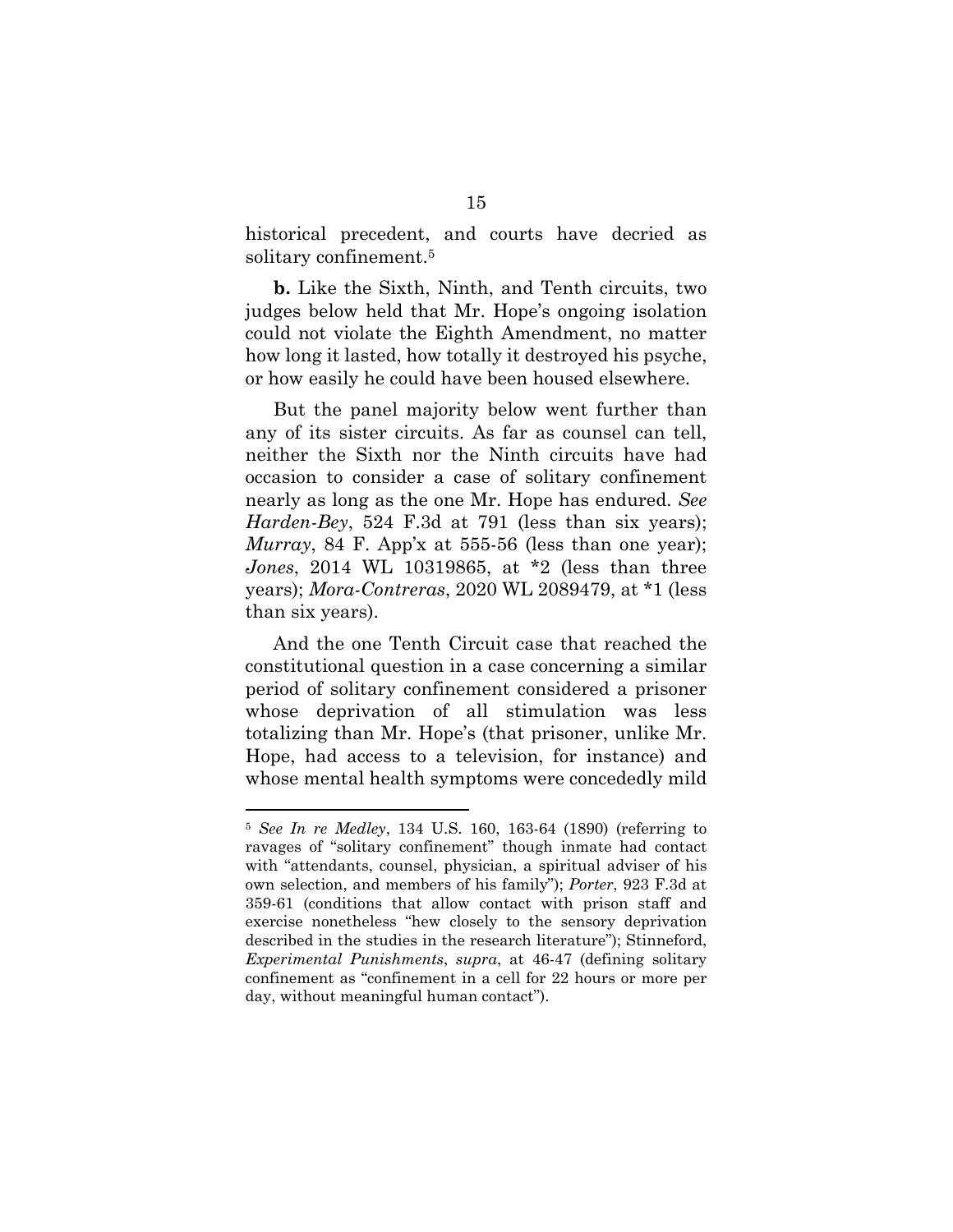(unlike Mr. Hope, who suffers from depression and hallucinations as a result of his time in solitary confinement). *Silverstein*, 559 Fed. App'x at 756-58. Most importantly, prison officials had determined the prisoner could not be safely housed outside of solitary confinement because he was a leader of the Aryan Brotherhood prison gang and had committed multiple murders while incarcerated. *Id.* at 756-58. By contrast, a committee of Texas's own security experts determined, in 2005, that Mr. Hope can safely be housed elsewhere. Pet.App.78a¶42.

\* \* \*

Mr. Hope alleges that he hasn't so much as shaken another human being's hand in more than 27 years; that a quarter century of isolation has permanently scarred him; and that Texas prison officials have determined that he is no longer an escape risk, such that it would be feasible to change his placement. In at least five circuits, that claim would survive a motion to dismiss. This Court should grant certiorari to resolve this decades-old split among the circuits.

#### **B. The Decision Below Was Wrong.**

The decision below contravenes the Eighth Amendment in at least two respects, and the panel's single citation cannot support its sweeping rule.

**1.** First, the conditions Mr. Hope alleges violate the Eighth Amendment because they are "cruel and unusual punishment" within the original meaning of that provision.

**a.** A punishment is "cruel" when it "superadd[s]" "terror, pain, or disgrace" to an existing sentence. *Bucklew v. Precythe*, 139 S. Ct. 1112, 1124 (2019).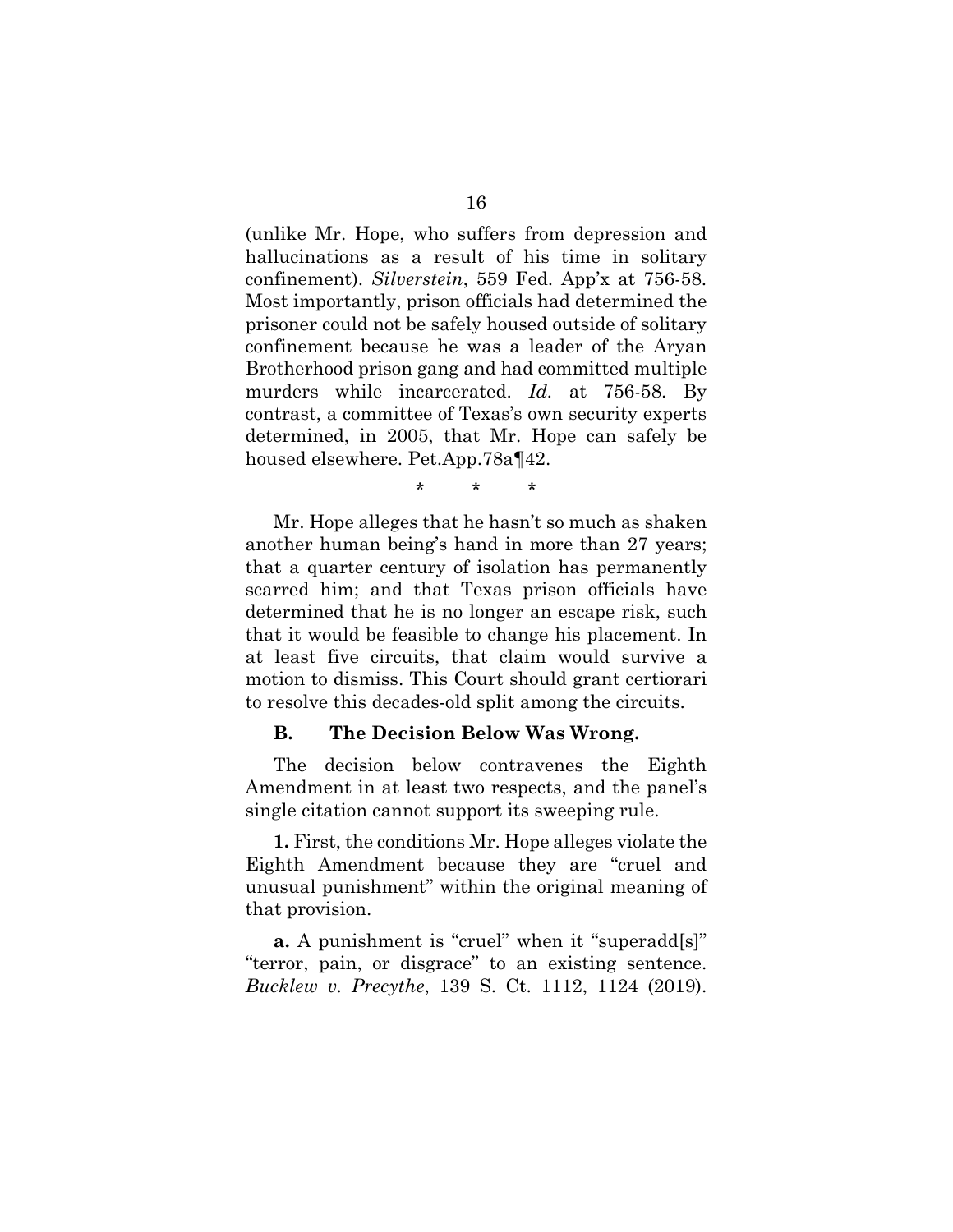More than a century ago, this Court held that just four weeks of solitary confinement superadds pain, terror, and disgrace even to a death sentence. *In re Medley*, 134 U.S. 160, 170 (1890). As the Court chronicled, the Founding generation viewed solitary confinement as "an additional punishment of such a severe kind that it is spoken of . . . as 'a further terror and peculiar mark of infamy' to be added to the punishment of death." *Id.* (discussing 25 George II, c. 37).

Prison administrators and prisoners over the centuries have confirmed the *Medley* court's view. The activists who created the first regime of solitary confinement in the New World wrote that it "may very safely be assumed" "that the prospect of long solitary confinement . . . would, to many minds, prove more terrible than even an execution"; a 1788 newspaper reported that condemned prisoners "considered solitude 'infinitely worse than the most agonizing death.'"6 Indeed, prisoners have routinely chosen death over even a few years of solitary confinement. *See* Gershom Powers, A BRIEF ACCOUNT OF THE

l

<sup>6</sup> David M. Shapiro, *Solitary Confinement in the Young Republic*, 133 HARV. L. REV. 542, 555 (2019) (quoting The Society, Established in Philadelphia, for Alleviating the Miseries of Public Prisons, EXTRACTS & REMARKS ON THE SUBJECT OF PUNISHMENT & REFORMATION OF CRIMINALS 4 (1790)); Mark E. Kann, PUNISHMENT, PRISONS, & PATRIARCHY 141 (2005); *see also* Shapiro, *supra*, at 558-59 (Duke of La Rochefoucauld noted that death was less severe than "that most dreaded of all punishments, solitary confinement" (citing La Rochefoucauld-Liancourt, ON THE PRISONS OF PHILADELPHIA BY A EUROPEAN 29-32 (1796)); Louis P. Masur, RITES OF EXECUTION 82-83 (1989) (president of the Philadelphia Court of Quarter-Sessions described solitary confinement as a "greater evil than certain death").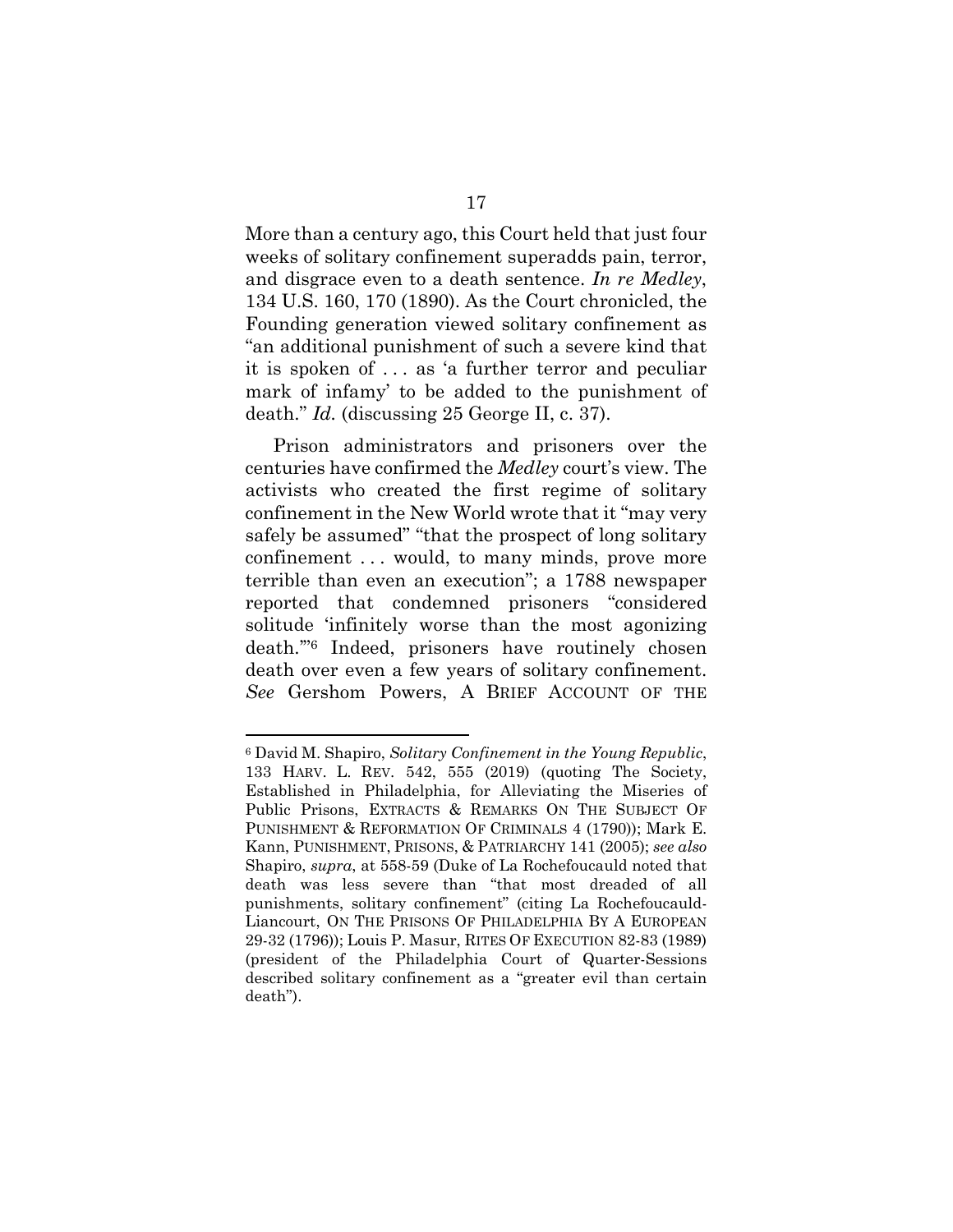CONSTRUCTION, MANAGEMENT, & DISCIPLINE, &C. &C., OF THE NEW YORK STATE PRISON AT AUBURN 36 (1826) (one nineteenth-century prisoner "threw himself from the fourth gallery upon the pavement," while "[a]nother beat and mangled his head against the walls of his cell until he destroyed one of his eyes"); Alex Kozinski, *Worse Than Death*, 125 YALE L.J. FORUM 230, 234 (2016).

Prison officials have long known that "even when administered with the utmost humanity," long-term solitary confinement "produces so many cases of insanity and of death as to indicate most clearly, that its general tendency is to enfeeble the body and the mind." Francis C. Gray, PRISON DISCIPLINE IN AMERICA 181 (1847). Contemporary research confirms as much: As the Fourth Circuit summarized one group of researchers on the point, "[T]here is not a single study of solitary confinement wherein non-voluntary confinement that lasted for longer than 10 days failed to result in negative psychological effects." *Porter*, 974 F.3d at 441-42.

In addition, this Court in *Bucklew* explained that the existence of a "feasible and readily implemented alternative method" of carrying out a sentence is particularly strong evidence that a punishment is "cruel." 139 S. Ct. at 1125. Mr. Hope has alleged just that: His complaint explains that, some 16 years ago, a committee of prison officials determined that he was no longer an escape risk, voiding the only reason he has been given for why housing him outside of solitary confinement would not be "feasible." Pet.App.78a¶42.

At this preliminary stage, then, Mr. Hope's allegations are more than sufficient to establish that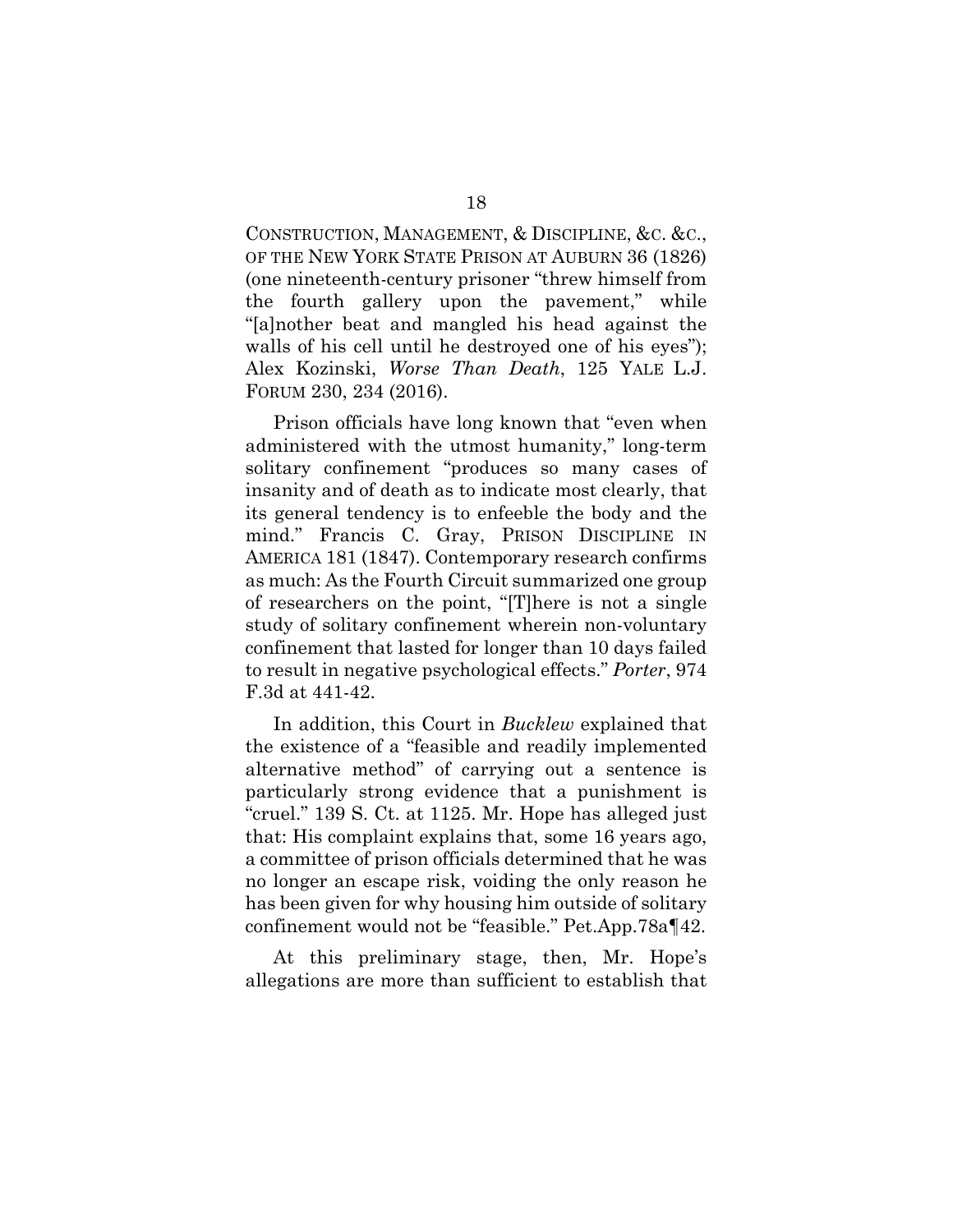his treatment has been "cruel" within the meaning of the Eighth Amendment.

**b.** A punishment is "unusual" if it has "long fallen out of use," *Bucklew*, 139 S. Ct. at 1123, or if it runs "contrary to longstanding usage or custom," *Edmo v. Corizon, Inc.*, 949 F.3d 489, 507 (9th Cir. 2020) (Bumatay, J., dissenting from denial of reh'g en banc). In the article cited by *Bucklew*, Professor John Stinneford elaborates that even a punishment that was once "usual" may become "unusual" (and thus constitutionally dubious) after a period of disuse; presumably, the punishment fell out of favor for a good reason, and any resurrection is suspect. John F. Stinneford, *The Original Meaning of "Unusual": The Eighth Amendment as a Bar to Cruel Innovation*, 102 NW. U. L. REV. 1739, 1745-46 (2008).

Under the original understanding of the term "unusual," then, "long-term" solitary confinement and certainly isolation as long as Mr. Hope's—is a quintessentially "unusual" punishment: "[I]t never achieved universal reception" at any point, let alone "over a period of numerous generations," and in any event had long been abandoned by the time Mr. Hope was placed in solitary confinement. John F. Stinneford, *Experimental Punishments*, 95 NOTRE DAME L. REV. 39, 45, 77 (2019).

Solitary confinement in the United States was "little known prior to the experiment in Walnut-Street Penitentiary, in Philadelphia, in 1787." *Medley*, 134 U.S. at 167-68. Not one inmate at Walnut Street ever served anywhere close to a decade—let alone multiple decades—in solitary confinement. David M. Shapiro, *Solitary Confinement in the Young Republic*, 133 HARV. L. REV. 542, 567-68 (2019). As late as 1827, the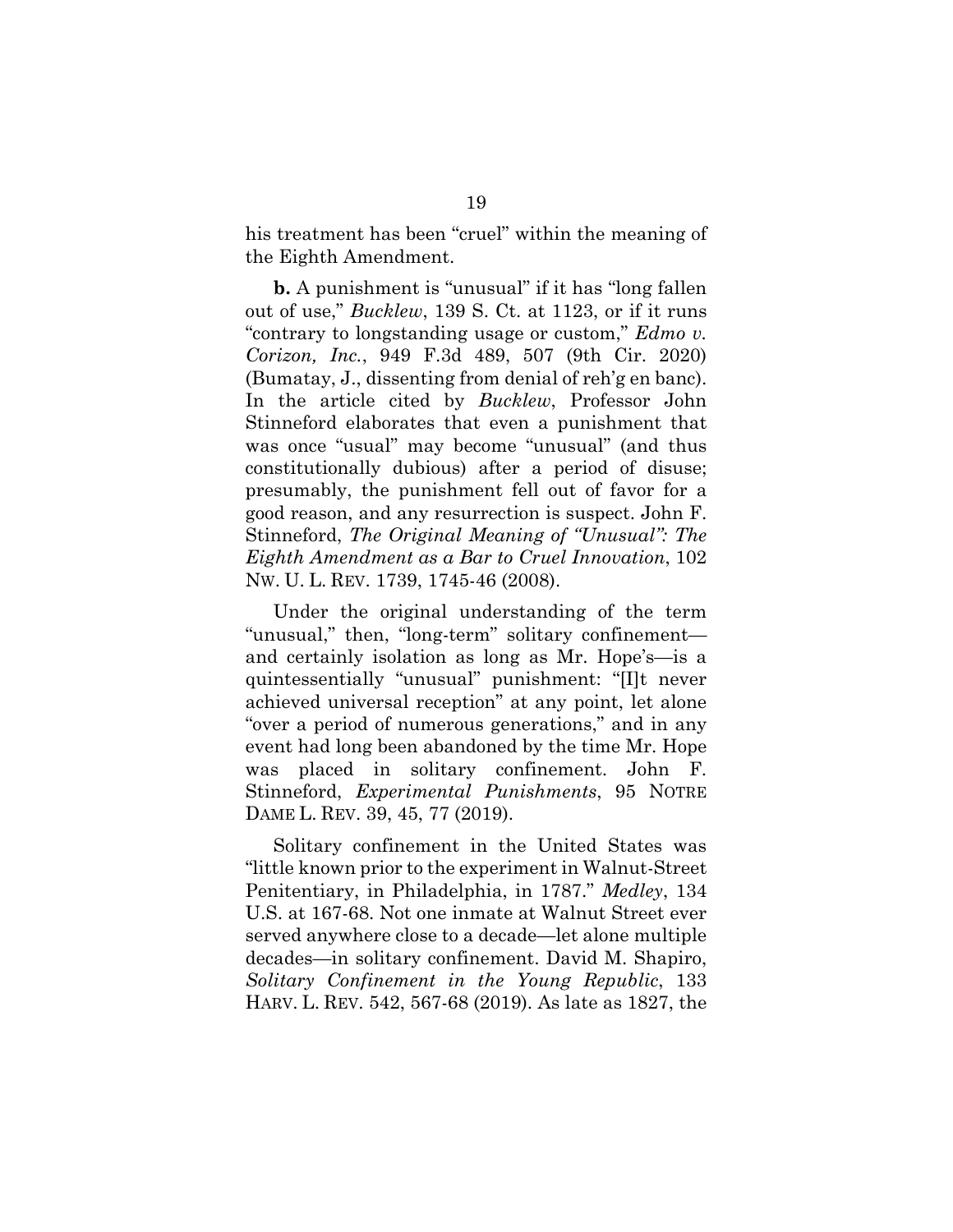jail's inspectors wrote: "We have known a convict to have been confined within a solitary cell upwards of sixteen months, and this is the longest time." *Id.* at 567.

In the centuries since, a few States attempted to impose long-term solitary confinement. Stinneford, *Experimental Punishments*, *supra*, at 60-62. All but one gave up on the experiment after a year or two because the effects were so grisly. *Id.* And even that one facility gave up on solitary confinement by the Civil War. *Id.* at 64-65; *see Medley*, 134 U.S. at 168 (long-term solitary "was found to be too severe" by 1850 or 1860). By the time prolonged solitary confinement was revived with Mr. Hope's generation of prisoners, then, it had "long fallen out of use." *Bucklew*, 139 S. Ct. at 1123; Stinneford, *Experimental Punishments supra*, at 64-65; Terry Allen Kupers, SOLITARY: THE INSIDE STORY OF SUPERMAX ISOLATION & HOW WE CAN ABOLISH IT 25 (2017) (solitary confinement resurrected in 1990s). This is precisely the sort of "unusual" punishment the Founders had in mind when they drafted the Eighth Amendment. Stinneford, *Original Meaning*, *supra*, at 1770-71 ("more than one hundred years" sufficient to qualify as "long disused").

Nor is Mr. Hope's punishment particularly "usual" today. "The clearest and most reliable objective evidence of contemporary values is the legislation enacted by the country's legislatures." *Penry v. Lynaugh*, 492 U.S. 302, 331 (1989). Only five State statutes authorize solitary confinement of longer than 30 days outside of death row. *See* Alexander A. Reinert, *Solitary Troubles*, 93 NOTRE DAME L. REV. 927, 959-62 & nn.181-82, 190 (2018). In many other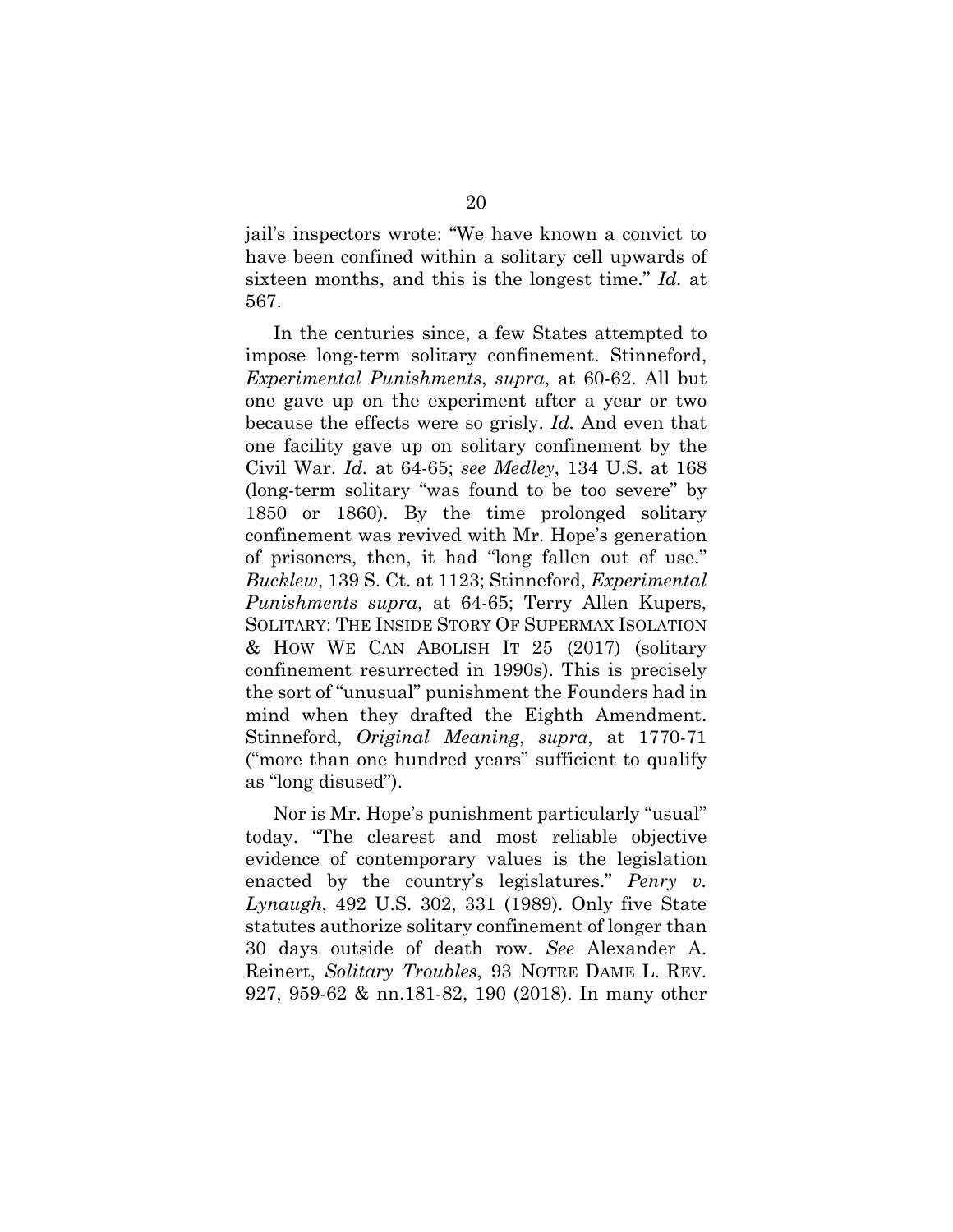States (including Texas), of course, prison administrators impose solitary confinement despite no statutory authorization to do so. *Id.* at 960. But even among those States, Mr. Hope's sentence is a dramatic outlier; only a miniscule fraction of America's prisoners have spent anywhere near three decades in solitary confinement, and the bulk of those prisoners are incarcerated in Texas. Appellant's Reply Br. Appendix.

**c.** Finally, Mr. Hope's decades in solitary confinement are "punishment" within the meaning of the Eighth Amendment. The conditions in which a prisoner is confined are as much a part of his "punishment" as the sentence imposed by a court. *Helling v. McKinney*, 509 U.S. 25, 31-32 (1983).

That rule applies with special force to solitary confinement. As a historical matter, solitary confinement was "punishment" even in the narrower sense of that which is "meted out by statutes or sentencing judges." *See Hudson v. McMillian*, 503 U.S. 1, 18-19 (1992) (Scalia, J., dissenting). In the one jail that allowed solitary confinement at the time of the Founding, isolation for any period longer than a few weeks "could be imposed only by a court acting pursuant to a criminal sentencing statute." Shapiro, *supra*, at 546. And as this Court put the point more than a century ago, confinement without human contact was never considered "a mere unimportant regulation as to the safe-keeping of the prisoner," but instead "an additional punishment" of a "severe kind." *Medley*, 134 U.S. at 167, 169-70.

**2.** Mr. Hope's 27 years in solitary confinement violates the Eighth Amendment for a second, independent reason: it (a) poses a "substantial risk of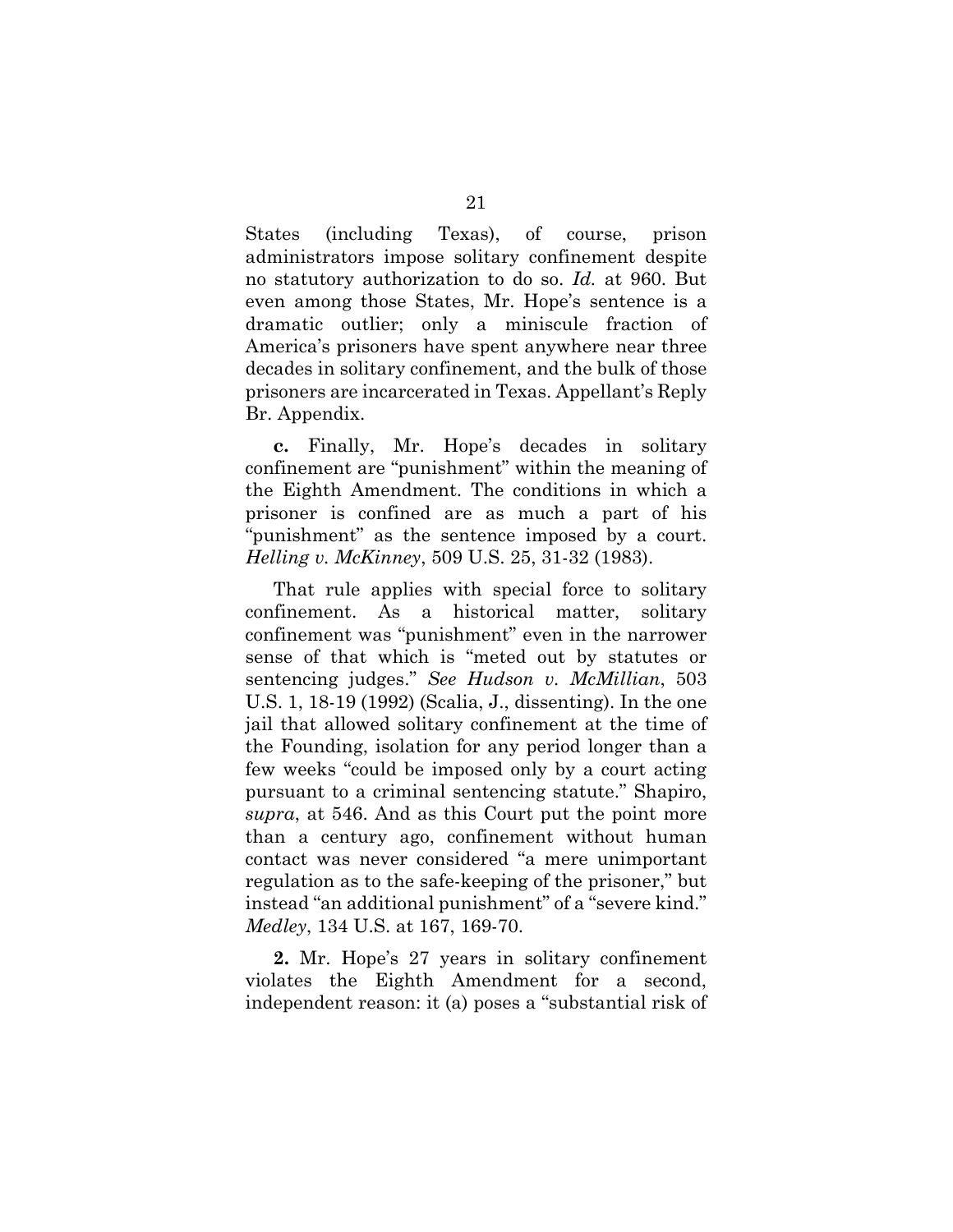serious harm"; and (b) was inflicted with "deliberate indifference" to his "health and safety." *Farmer*, 511 U.S. at 834.

**a.** Mr. Hope has *already* suffered "serious harm," and he faces more than a "substantial risk" of deteriorating further. Mr. Hope alleges that prolonged isolation has resulted in auditory and visual hallucinations, anxiety, depression, and insomnia. Pet.App.71a¶28. He has contemplated suicide. Pet.App.71a¶28. And he has developed chronic pain from being confined to a tiny cell. Pet.App.70a-71a¶27. As court after court has found, it is more than plausible that solitary confinement has, in fact, produced such serious harms. *E.g.*, *Porter*, 974 F.3d at 442; *Porter*, 923 F.3d at 364.

**b.** Drawing all inferences in his favor, Mr. Hope's complaint also plausibly alleges that Defendants are "deliberately indifferen[t]"—that they are "knowingly disregard[ing] an excessive risk to inmate health and safety." *Farmer*, 511 U.S. at 837. Mr. Hope has reported his anxiety, depression, and hallucinations to prison personnel, to no avail. Pet.App.70a-71a¶27; Pet.App.71a¶28; Pet.App.74a-75a¶35; Pet.App.77a¶40. And many other prisoners in solitary confinement in Mr. Hope's facility have committed suicide, putting Defendants on notice that long-term deprivation of meaningful human contact poses a risk of serious harm. Pet.App.71a¶29.

Indeed, as the Fourth Circuit put it, "[g]iven [D]efendants' status as corrections professionals, it would defy logic to suggest that they were unaware of the potential harm that the lack of human interaction . . . could cause." *Porter*, 923 F.3d at 361-62. Of course, "it remains open to the officials to prove that they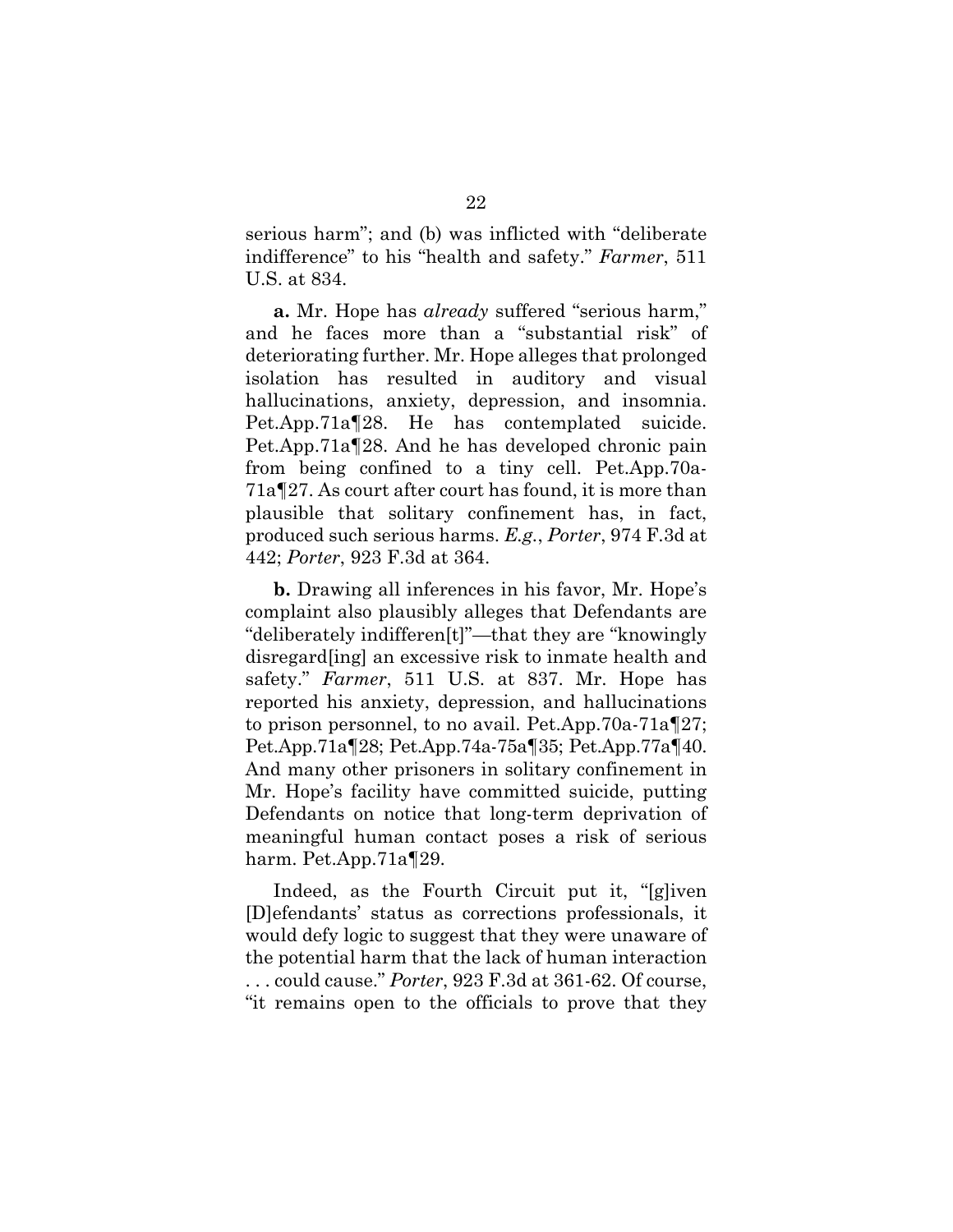were unaware even of an obvious risk." *Farmer*, 511 U.S. at 844. But at this preliminary stage, drawing all inferences in Mr. Hope's favor, it is at least plausible that Defendants acted with deliberate indifference.

**3.** Two judges below concluded that Mr. Hope was not even entitled to discovery because *no* duration of solitary confinement violates the Eighth Amendment, no matter its impact on a prisoner or whether there is any reason for imposing it. Pet.App.17a. By way of explanation, the panel majority said only: "As the Supreme Court has explained, 'the length of isolation sentences was not considered in a vacuum.' *Hutto*[*v. Finney*, 437 U.S. 678, 685 (1978)]." *Id.*

But *Hutto v. Finney* had nothing to do with solitary confinement. That case dealt with a placement termed—perhaps misleadingly—"punitive isolation," but far from depriving prisoners of human contact, the problem with "punitive isolation" was too much human contact: "An average of 4, and sometimes as many as 10 or 11, prisoners were crowded into windowless 8'x10' cells." 437 U.S. at 683-84. When the Supreme Court said "the length of isolation sentences was not considered in a vacuum," it was referring to sentences in these *overcrowded* cells—not to sentences like Mr. Hope's. *Id.* at 685-86.

If anything, *Hutto* buttresses Mr. Hope's claim. When this Court wrote that "the length of isolation sentences was not considered in a vacuum," it only meant that courts must consider both the duration of the imposed conditions *and* whether those conditions are "materially different from those affecting other prisoners." *Id.* at 685-86; *see also id*. at 686-87 (emphasizing that "the length of confinement cannot be ignored when deciding whether the confinement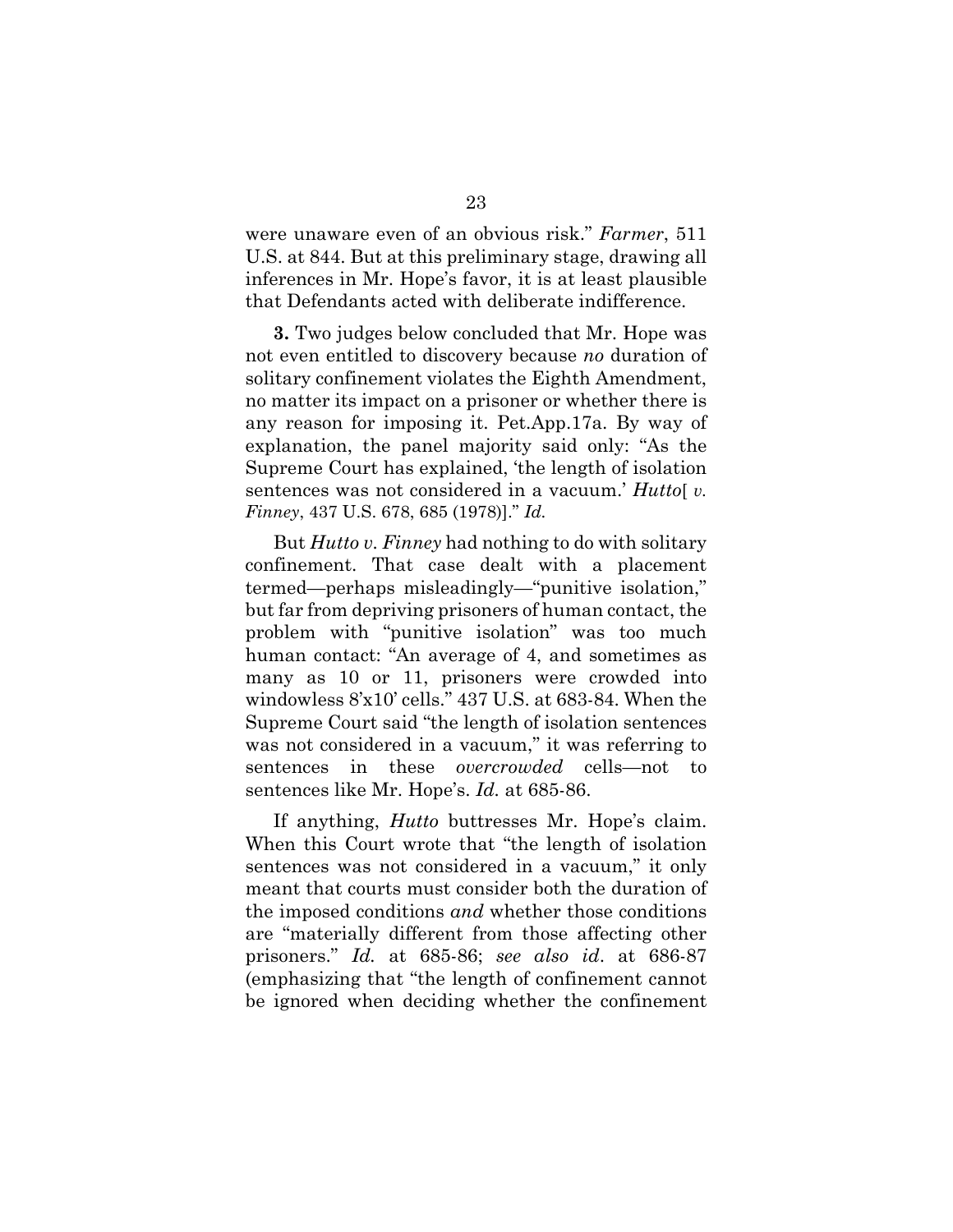meets constitutional standards"). Mr. Hope has endured both an extraordinary length of confinement in isolation and his conditions of confinement are different in just about every respect from those of other prisoners. Pet.App.61a-65a.

Despite citing *Hutto*, the panel below considered neither the length of Mr. Hope's isolation nor the "material[] differen[ces]" between his conditions and those of other prisoners. Pet.App.17a. Nor, for that matter, did the panel consider how isolation had affected Mr. Hope or whether there was any reason for his placement in solitary confinement. *Id.* Instead, the panel ruled against Mr. Hope because it concluded that solitary confinement can *never* violate the Constitution. *Id.* Such a rule has no basis in the text of the Eighth Amendment, historical practice or this Court's cases.

## **C. This Is An Ideal Vehicle To Resolve The Question Presented.**

This case is an ideal vehicle to resolve the question presented for four reasons.

*First*, there are no procedural obstacles that would complicate this Court's review. The question presented was pressed at every stage and passed upon below. Pet.App.61a-62a¶12, 63a-64a¶16, 70a-71a¶¶27-29, 72a-75a¶¶33-35, 77a¶¶39-40, 80a¶47; Fifth Circuit Record on Appeal (ROA) 118-119; ROA.151-52, 155-56; Appellant's Opening Br. 15-44; Pet.App.30a n.5. Moreover, because Mr. Hope remains in solitary confinement, he has a claim for injunctive relief, so thorny questions about qualified immunity will not stymie this Court's review. *See, e.g.*, *Grissom*, 902 F.3d at 1173-75; *Porter*, 974 F.3d at 435.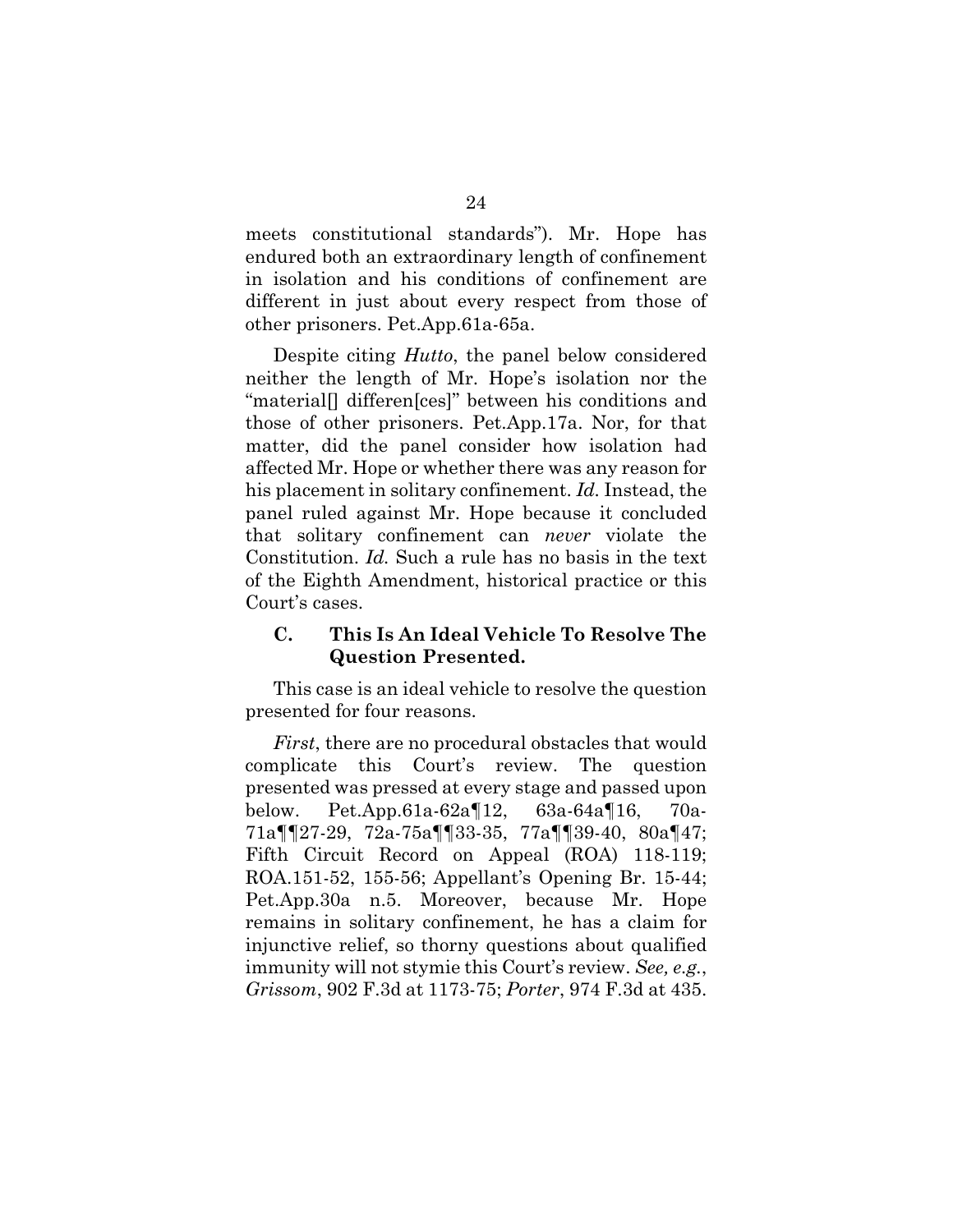*Second*, this case presents a clean legal question: Can prolonged solitary confinement *ever* violate the Eighth Amendment? The procedural posture of this case obligates the Court to take as true that Mr. Hope has been subjected to a quarter century of near-total isolation; that the deprivation of meaningful human contact has destroyed his body and mind; and that there is no basis for his ongoing solitary confinement, since correctional officials determined a decade and a half ago that he was no longer an escape risk. *Supra*, 5-6. The panel below treated all of those considerations as irrelevant and instead ruled against Mr. Hope because it believed solitary confinement *could not* violate the Eighth Amendment, a legal conclusion this Court is well-positioned to pass upon.

*Third*, counsel in this case have argued that the conditions of Mr. Hope's confinement are cruel and unusual within the original meaning of the Eighth Amendment. As far as counsel can tell, this is the only solitary confinement case to have raised an argument regarding the original meaning of those terms. In part because most solitary confinement cases—even many that reach this Court—are *pro se*, most will not present this Court with an opportunity to assess whether long-term solitary confinement is consistent with the original meaning of the Eighth Amendment. And this case is a particularly good vehicle for considering that argument because of the totality of Mr. Hope's isolation. Some prisoners who have spent decades in solitary confinement have had regular access to a telephone or television. *See, e.g.*, *Silverstein*, 559 F. App'x at 755-56. Even such limited amenities raise difficult commensurability questions regarding whether the conditions of confinement are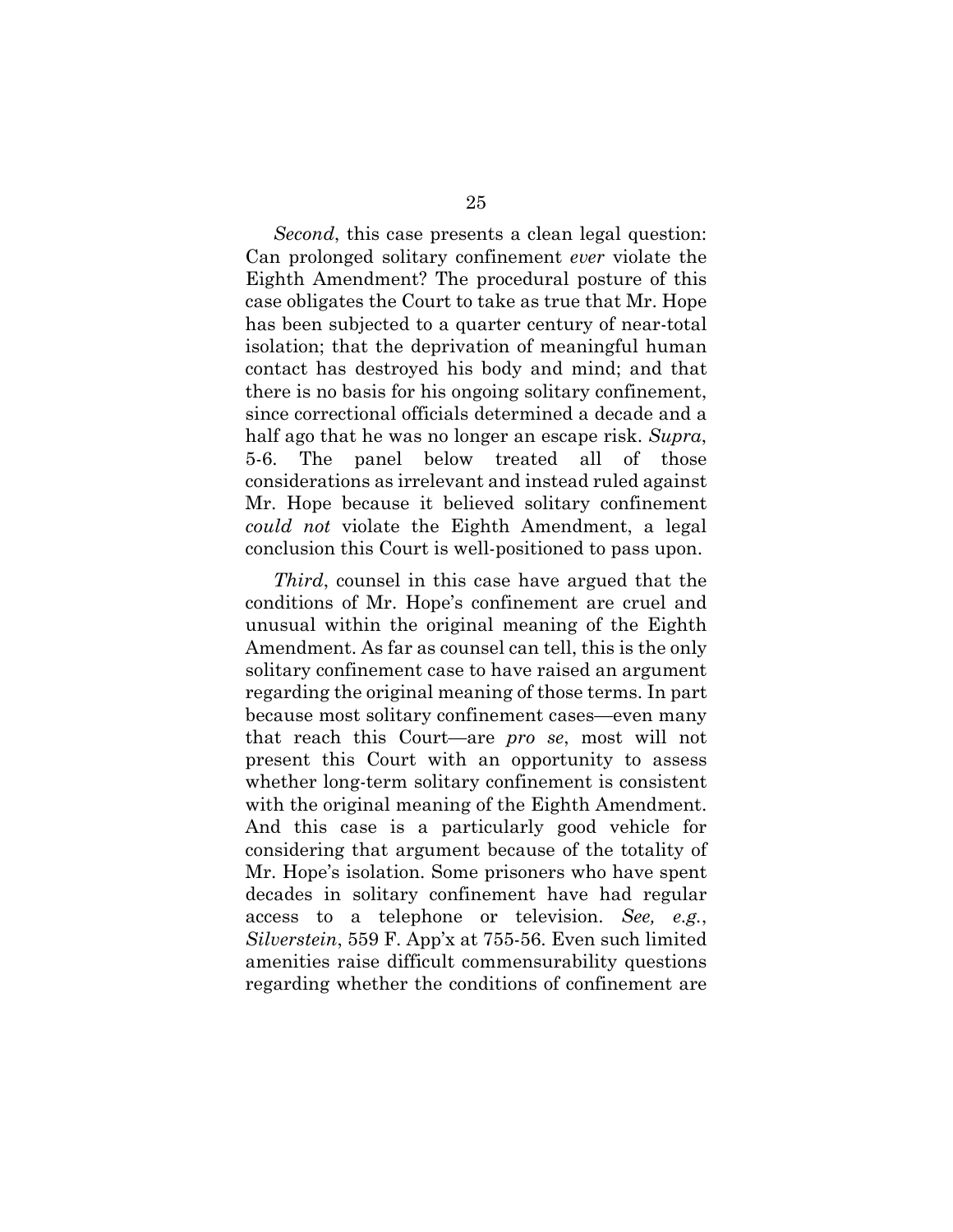akin to those abandoned as too cruel by both the Old and New Worlds in the nineteenth century. Mr. Hope's isolation, by contrast, resembles the sort of total isolation that Charles Dickens called a "immeasurably worse than any torture of the body." Charles Dickens, AMERICAN NOTES FOR GENERAL CIRCULATION 81 (Chapman & Hall 1913), https://www.gutenberg.org/files/675/675-h/675-h.htm.

*Fourth*, and finally, the extraordinary duration of Mr. Hope's time in isolation makes this case a uniquely suitable vehicle to address the question presented. Mr. Hope has been in solitary confinement since before the O.J. Simpson trial. While some terms of solitary confinement may raise difficult linedrawing questions regarding when the Eighth Amendment limits the use of isolation as punishment, Mr. Hope's won't; if the Eighth Amendment imposes any limitations on solitary confinement, 27 years surely triggers those limitations.

And precisely because of the extraordinary duration of Mr. Hope's confinement—precisely because such a tiny percentage of prisoners have *ever*, in the history of this country, been placed in solitary confinement for so long—this Court is unlikely to find a better vehicle to consider the question presented. In other words, because Mr. Hope's case is "unusual" within the meaning of the Eighth Amendment, this Court is unlikely to get another chance to pass on the question presented in the near future.

### **D. The Question Presented Is Exceptionally Important.**

Solitary confinement ravages the mind and body, and just about everyone who has witnessed—or even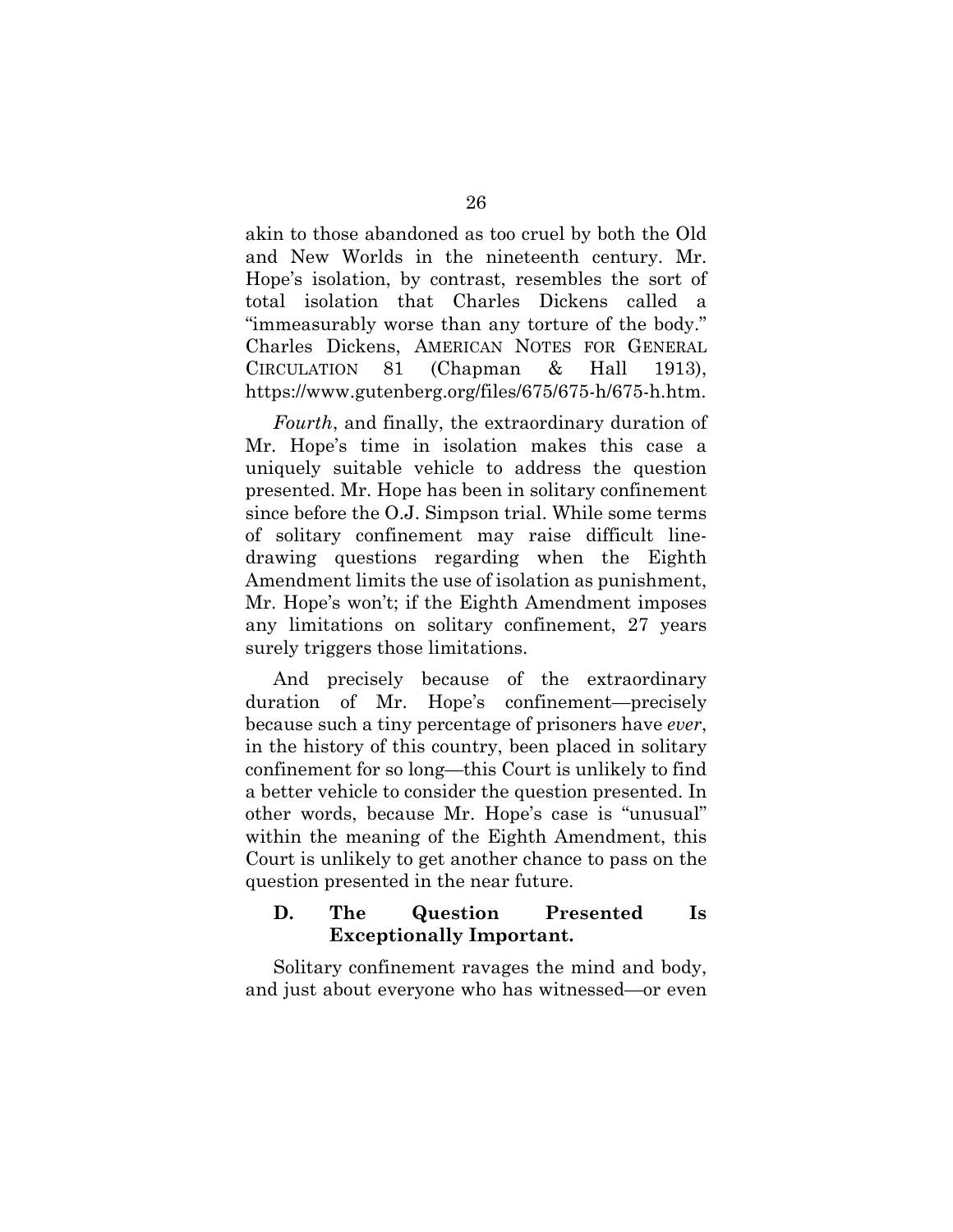read about—its effects has expressed grave concerns about its use.

Jurists around the country, across the political spectrum, and over the centuries have decried the harms of solitary confinement. One hundred years ago, this Court wrote that "experience demonstrated" that "[a] considerable number of prisoners fell, after even a short confinement, into a semi-fatuous condition, from which it was next to impossible to arouse them"; even those who "stood the ordeal better" still "did not recover sufficient mental activity to be of any subsequent service to the community." *Medley*, 134 U.S. at 168. Justice Sotomayor has opined that solitary confinement "comes perilously close to a penal tomb," "imprint[ing] on those that it clutches a wide range of psychological scars"7; Justice Kennedy that prolonged solitary confinement will inevitably bring prisoners "to the edge of madness, perhaps to madness itself"8; and Justice Breyer that "extended solitary confinement alone raises serious constitutional questions."9 Lower court judges have echoed those concerns.10

<sup>7</sup> *Apodaca v. Raemisch*, 139 S. Ct. 5, 10 (2019) (statement of Sotomayor, J., respecting denial of certiorari).

<sup>8</sup> *Davis v. Ayala*, 576 U.S. 257, 288 (2015) (Kennedy, J., concurring).

<sup>9</sup> *Ruiz v. Texas*, 137 S. Ct. 1246, 1246-47 (2017) (Breyer, J., dissenting from denial of stay).

<sup>10</sup> *Hamner v. Burls*, 937 F.3d 1171, 1180-81 (8th Cir. 2019) (Erickson, J., concurring); *Grissom*, 902 F.3d at 1176-77 (Lucero, J., concurring); *Wallace v. Baldwin*, 895 F.3d 481, 484-85 (7th Cir. 2018); *Palakovic v. Wetzel*, 854 F.3d 209, 225-26 (3d Cir. 2017); *Williams v. Sec'y Pa. Dep't of Corr.*, 848 F.3d 549, 566-67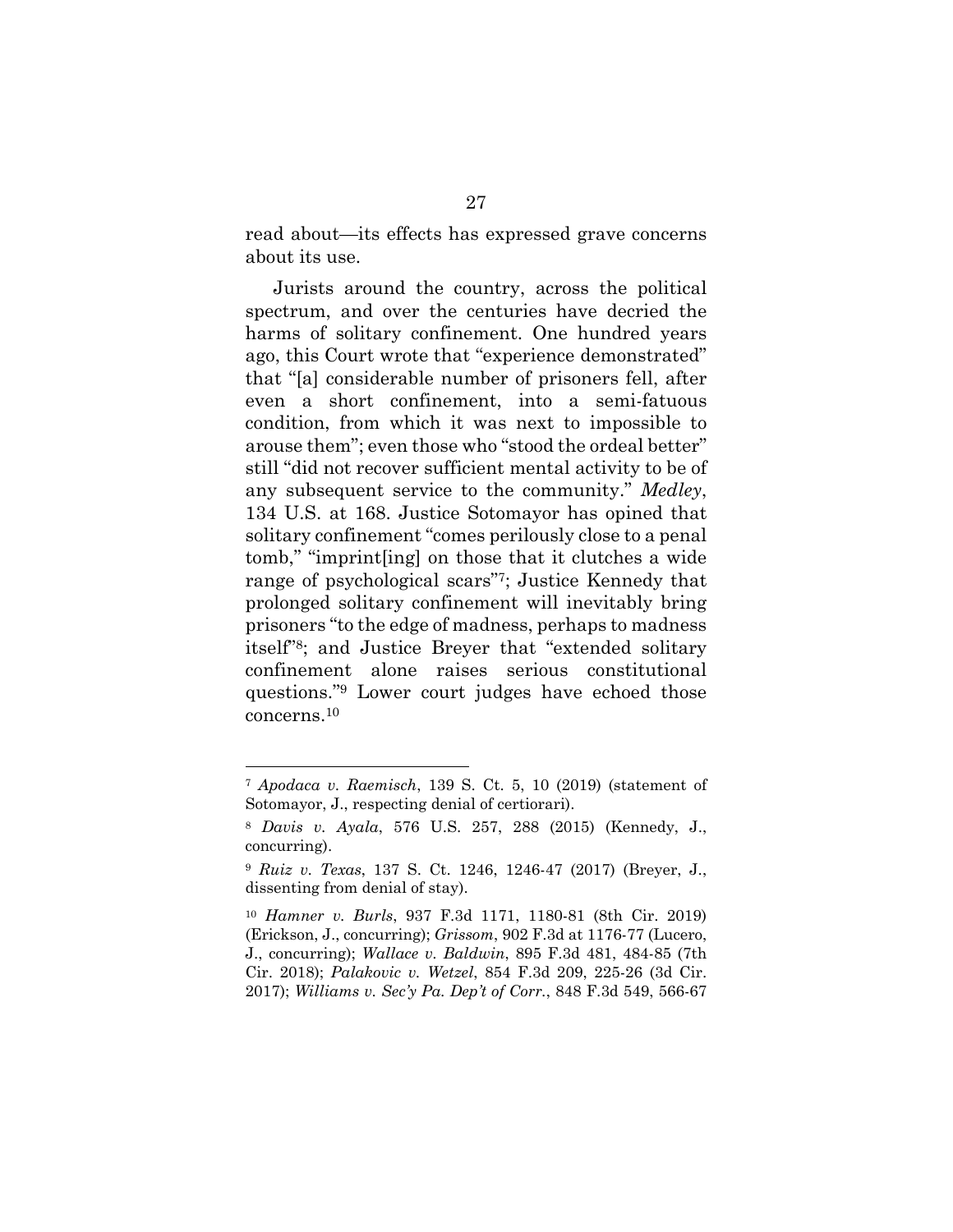Experts in psychology and in prison administration have confirmed those judges' fears and admonished that long-term solitary confinement is cruel and should rarely be used. *Supra*, 18, 22; Timothy Williams, *Prison Officials Join Movement to Curb Solitary Confinement*, THE NEW YORK TIMES (Sept. 2, 2015). One prison director spent a night in solitary confinement to understand its effect on prisoners; after recognizing that any longer in confinement would have "chipped [his mind] away" he outlawed solitary confinement in his State. Rick Raemisch, *My Night in Solitary*, THE NEW YORK TIMES (Feb. 20, 2014).

And over the centuries, the general public, too, has been consistently appalled by the use of long-term solitary confinement. *Medley* chronicled how, in the New World, "the whole subject attracted the general public attention, and its main feature of solitary confinement was found to be too severe," and, in the Old World, "[i]n Great Britain, as in other countries, public sentiment revolted against this severity," resulting in the repeal of the statute authorizing solitary confinement in the nineteenth century. 134 U.S. at 170. Today, politicians across the political spectrum have decried the placement of the January

l

<sup>(3</sup>d Cir. 2017); *Incumaa v. Stirling*, 791 F.3d 517, 534 (4th Cir. 2015); *Kervin v. Barnes*, 787 F.3d 833, 837 (7th Cir. 2015); *J.H. v. Williamson Cty.*, 951 F.3d 709, 719 (6th Cir. 2020); *Troutman v. Louisville Metro Dep't of Corr.*, 979 F.3d 472, 484 n.9 (6th Cir. 2020); *Young v. Martin*, 801 F.3d 172, 180 n.8 (3d Cir. 2015).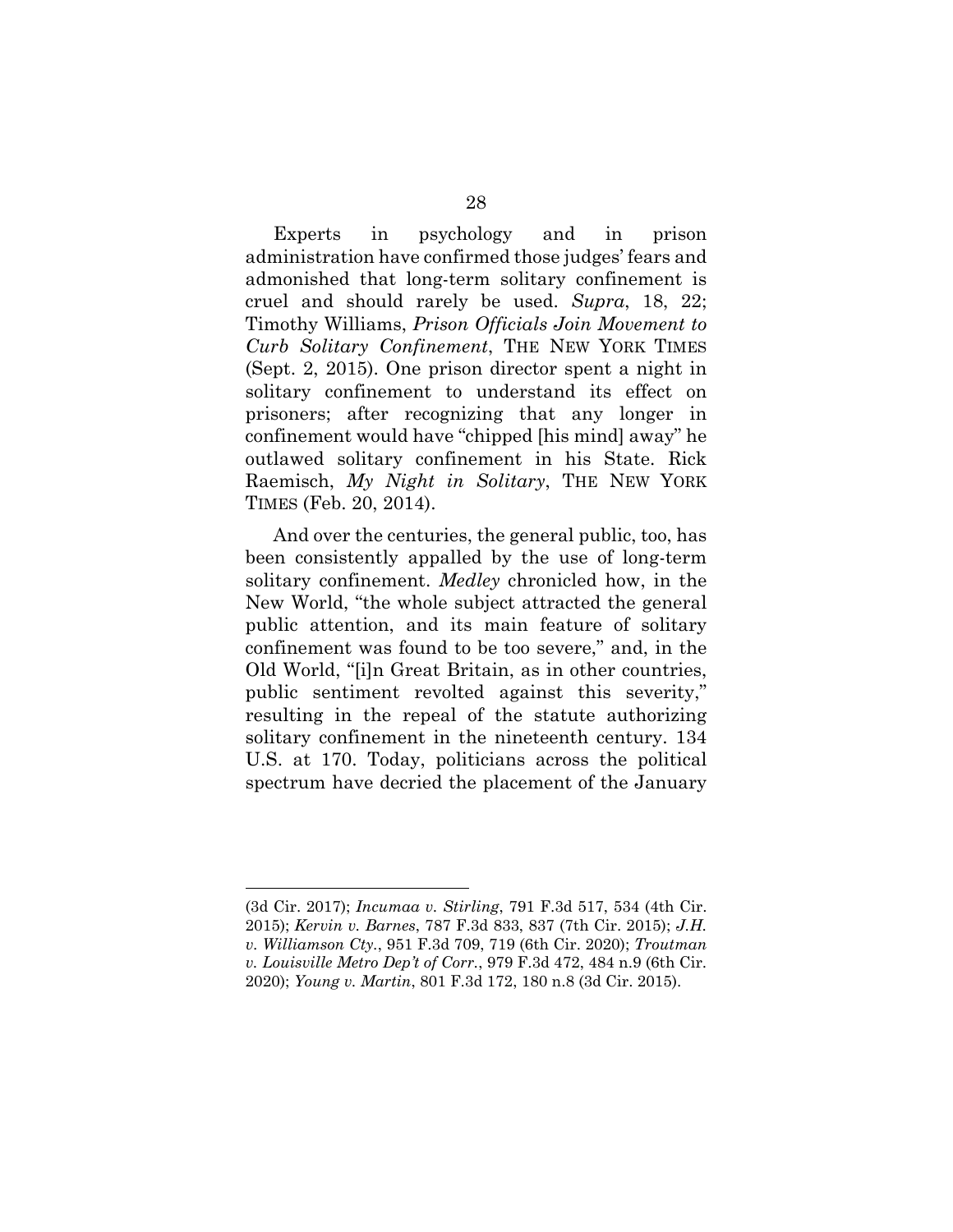6 defendants in solitary confinement, even for a few months.11

The concerns expressed by judges, researchers, correctional officials, and others apply to terms of solitary confinement of a fraction of the duration Mr. Hope has endured. Justice Sotomayor wrote of a term of isolation less than half the length of Mr. Hope's; the *Medley* court of a stint two orders of magnitude shorter. Researchers have raised concerns about solitary confinement for longer than 10 days. And Colorado's warden described deteriorating after just *20 hours* without human contact. *Supra*, 28.

Even one case of a prisoner spending decades, plural, in isolation should warrant this Court's attention, then. But the question presented is also important because of its implications beyond Mr. Hope's case. Certainly, the 138 Texas prisoners who have spent more than 20 years in solitary confinement and the more than 500 Texas prisoners who have spent more than a decade in solitary confinement are a very small fraction of the total prison population and

<sup>11</sup> *See, e.g.*, Kyle Cheney, et. al., *Jan. 6 Defendants win unlikely Dem champions as they face harsh detainment*, POLITICO (Apr. 19, 2021) (quoting Sen. Elizabeth Warren: "Solitary confinement is a form of punishment that is cruel and psychologically damaging."); Rep. Vicky Hartzler, Letter to Attorney General Merrick B. Garland & Bureau of Prisons Director Hon. Michael Carvajal, July 16, 2021 ("Given the harmful physiological and psychological effects of restrictive housing, also known as solitary confinement, recent reports on the use of solitary confinement for dozens of the pretrial defendants is alarming.").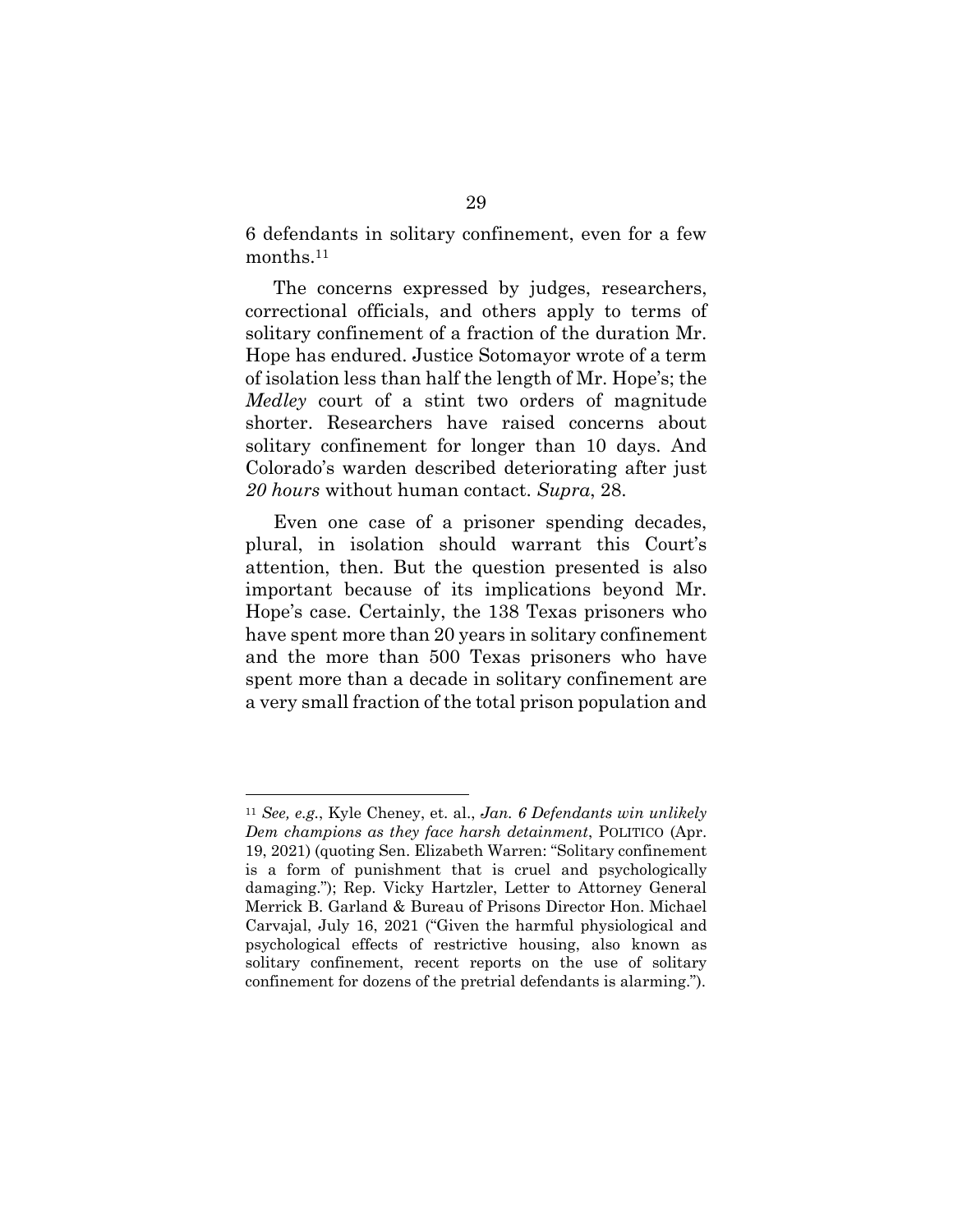concentrated in a single outlier State.12 But for at least those prisoners, not to mention the handful of prisoners in other States subjected to decades of solitary confinement, this Court should make clear that the Constitution does not categorically close the courthouse doors to their claims.

And though Mr. Hope's 27 years in solitary confinement are extraordinarily "unusual," solitary confinement for shorter terms is more common. Some 7,000 prisoners across the country have spent at least one year in solitary confinement. The Correctional Leaders Association & The Arthur Liman Center for Public Interest Law at Yale Law School, *Time-In-Cell 2019: A Snapshot of Restrictive Housing* 12-13 tbl.2 (Sept. 2020). And a not-insignificant fraction of those prisoners turn to courts for redress under the Eighth Amendment. But this Court has not provided any guidance on how to evaluate such claims. The result is a decades-old split among the circuits and a wide variation in the constitutional protections afforded to prisoners depending on which State they are housed in.

\* \* \*

Mr. Hope has spent more than half his life in neartotal isolation. He is one of a vanishingly small percentage of prisoners who have *ever* been placed in solitary confinement for so long, and he alleges there is no end in sight. In light of the disarray among the circuits about how to evaluate such claims and the centuries of evidence regarding the devastating

l

<sup>12</sup> Email from Tammy Houser, Texas Department of Criminal Justice – PIA, Open Records Coordinator, to Easha Anand, Counsel for Petitioner (Jan. 13, 2022) (on file with counsel).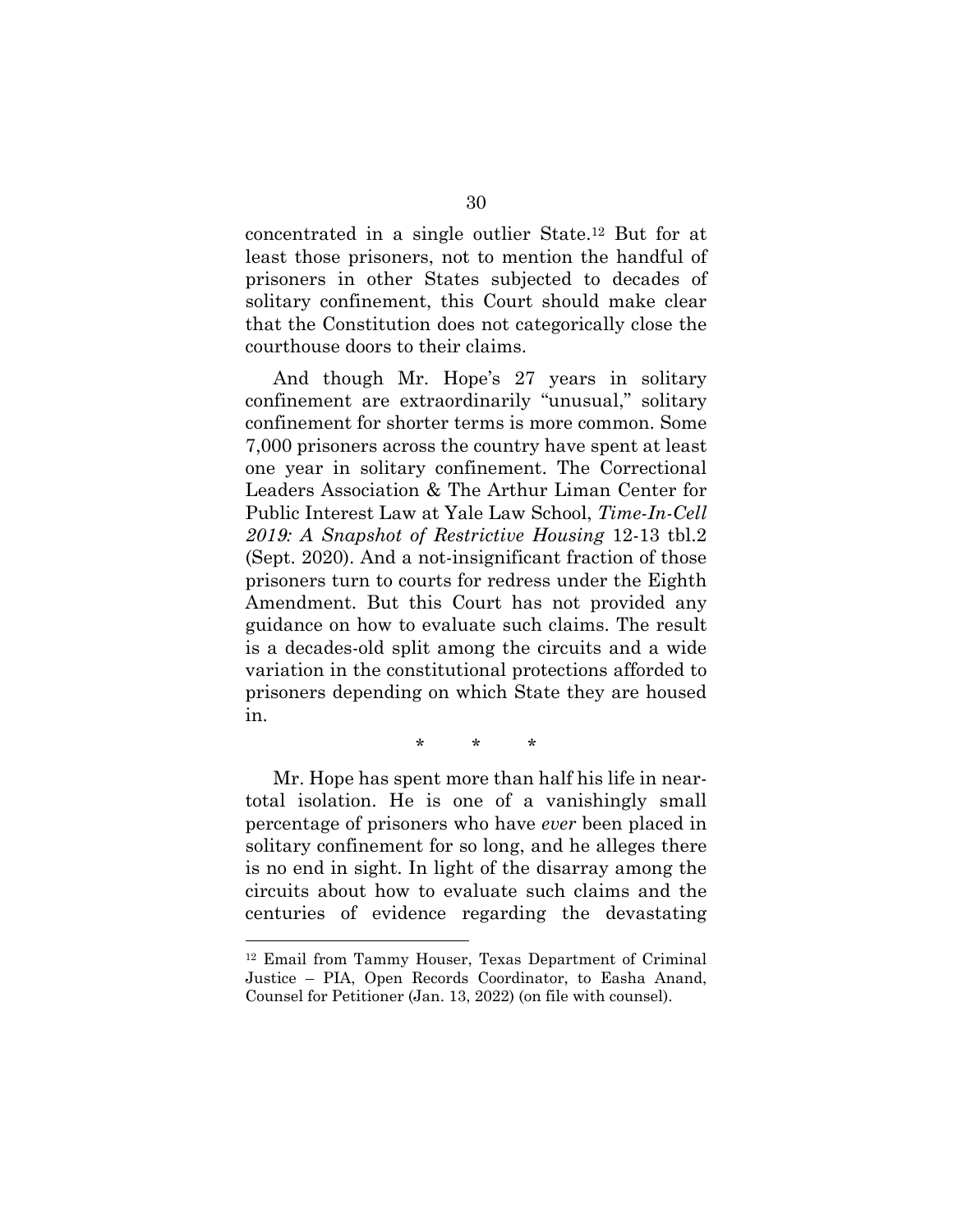effects of solitary confinement, this Court should grant certiorari.

## **II. This Court Should Make Clear That Hearings With A Pre-Ordained Outcome Do Not Satisfy The Due Process Clause's Requirement Of Periodic Reviews.**

At this preliminary stage, Mr. Hope has plausibly alleged that the Eighth Amendment forbids keeping him in solitary confinement any longer. But even if it does not, at the very least, the Due Process Clause demands that prison officials provide Mr. Hope with *some* procedural protections in his third decade of solitary confinement. Mr. Hope has alleged that his periodic "reviews" provide no such protections because defendants simply copy/paste exactly the same explanation for his ongoing isolation with no possibility of a different outcome. Such review-less reviews cannot satisfy the requisites of the Fourteenth Amendment.

The panel majority's decision to the contrary deviates from both this Court's precedents and the precedents of every other circuit to consider the question. Indeed, the decision below provides clear grounds for summary reversal to confirm that prison officials at the very least have to *consider* removing Mr. Hope from solitary confinement. There can be no argument that simply convening a gathering at which a prisoner is allowed to speak suffices to satisfy the Due Process Clause. The Constitution demands that any process be provided "at a meaningful time and in a meaningful manner"; sham "reviews" can't suffice. *Armstrong v. Manzo*, 380 U.S. 545, 552 (1965).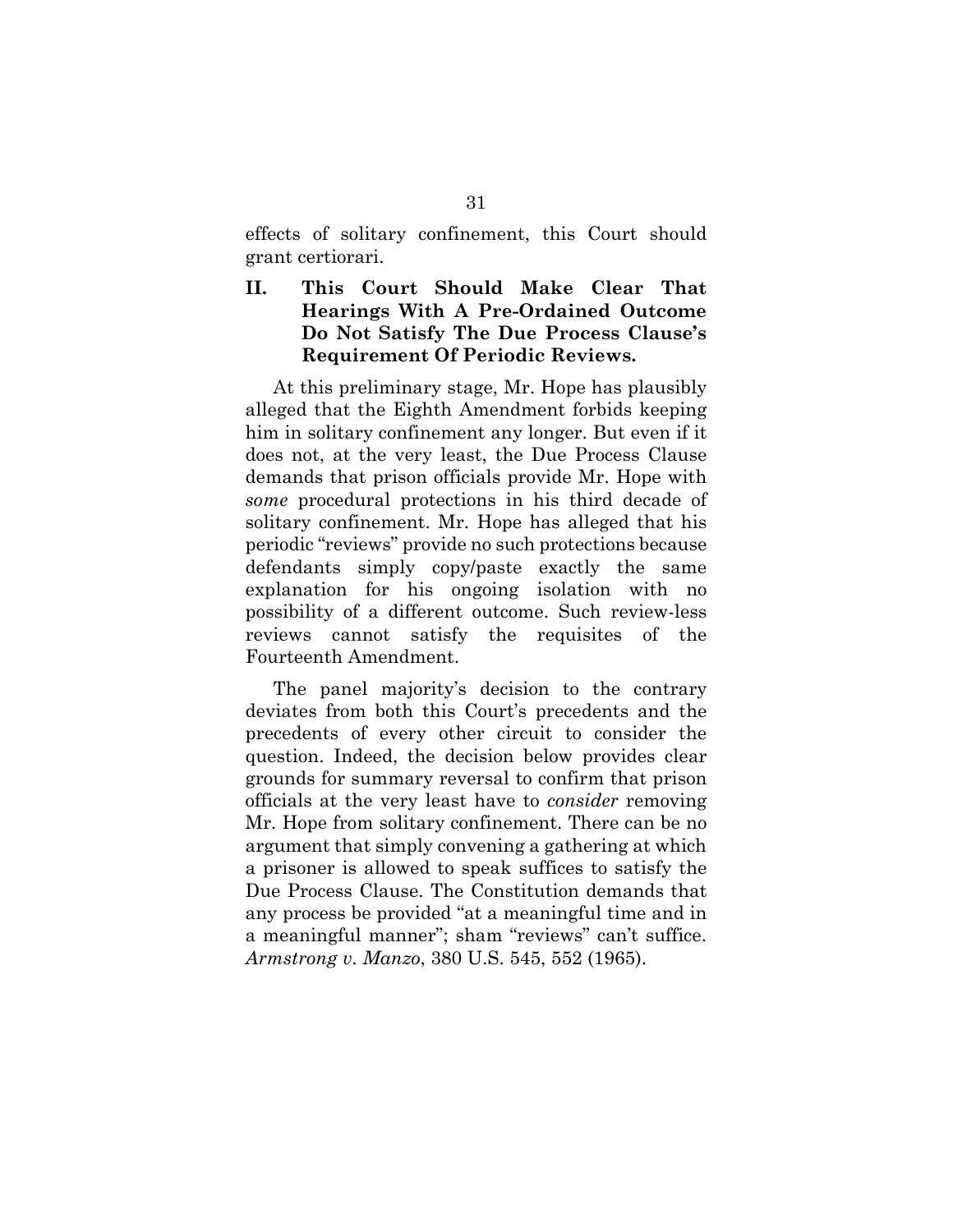## **A. The Decision Below Is Contrary To Both This Court's Precedents And The Precedents Of Every Other Circuit To Consider The Question.**

**1.** The Fourteenth Amendment's Due Process Clause protects persons against the deprivation of life, liberty, or property without sufficient procedural protection. *Wilkinson v. Austin*, 545 U.S. 209, 221 (2005). Where a prisoner is deprived of a "liberty interest"—that is, by imposing an "atypical and significant hardship"13—it must provide "such procedural protections as the particular situation demands." *Id.* at 224.

While the demands of the Due Process Clause are flexible, this Court has made clear that, at minimum, it requires periodic, meaningful hearings when subjecting a prisoner to solitary confinement. *See Hewitt v. Helms*, 459 U.S. 460, 477 n.9 (1983); *Armstrong*, 380 U.S. at 552. Sham hearings, no matter how frequent, do not satisfy the Fourteenth Amendment because, as Judge Haynes explained in dissent, such hearings are tantamount to no "hearings at all." Pet.App.29a.

**2.** Courts evaluate the procedural protections demanded by the Fourteenth Amendment using the *Mathews v. Eldridge* balancing test. 424 U.S. 319 (1976). That test considers the procedures provided in light of the plaintiff's interest, the "risk of an

<sup>13</sup> The Fifth Circuit's conclusion that Mr. Hope faced such an "atypical and significant hardship," Pet.App.13a, accords with the opinion of every court to consider a sentence of solitary confinement anywhere near as long as Mr. Hope's. *See Wilkerson v. Goodwin*, 774 F.3d 845, 855 (5th Cir. 2014) (collecting cases).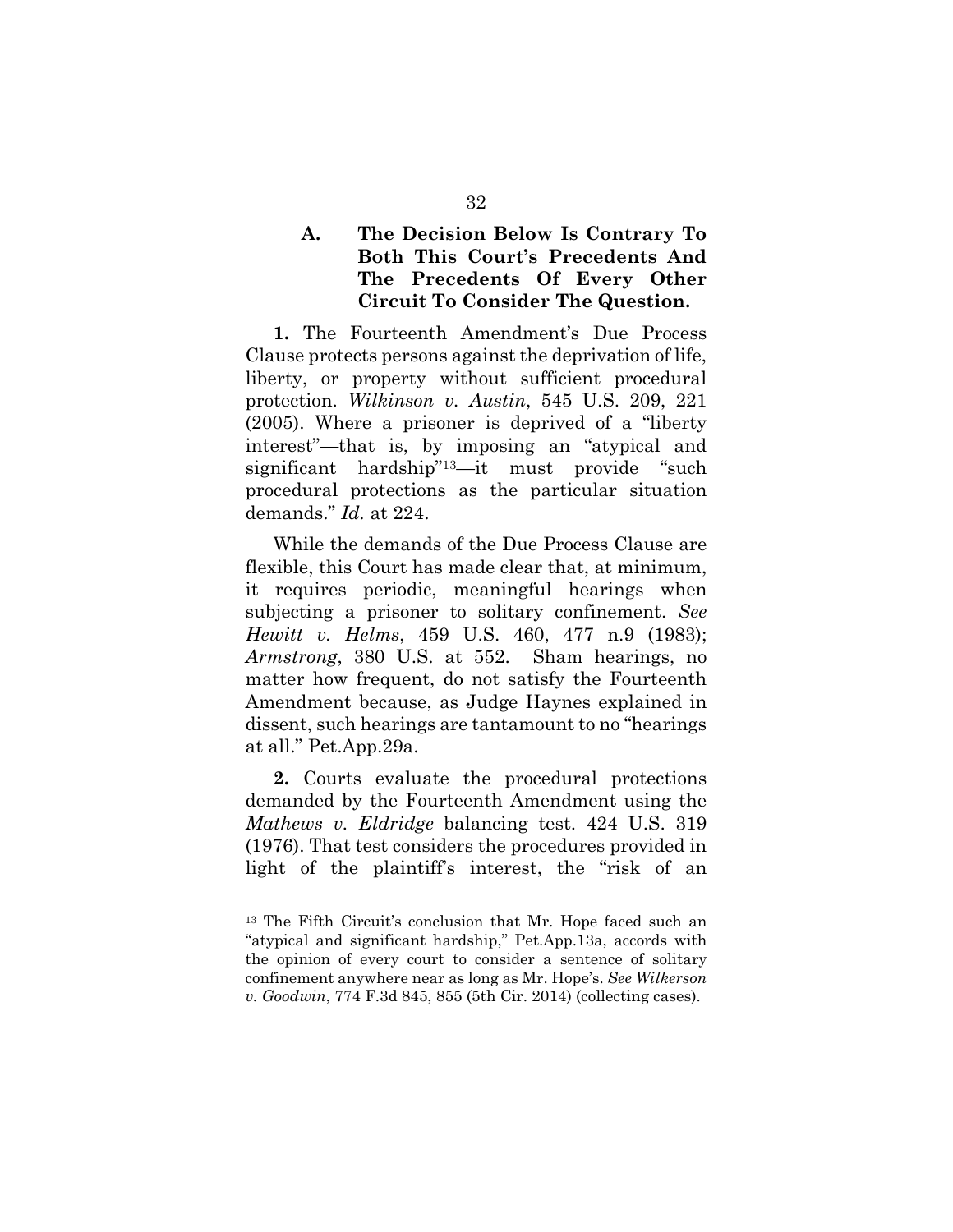erroneous deprivation of such interest," and the Government's interest. *Id.* at 335. As Judge Haynes put the point in her dissent, "the majority opinion errs on virtually every step" of that analysis. Pet.App.28a.

As for the plaintiff's interest, Judge Haynes explained that the majority was wrong to assume that interest was low. Pet.App.23a-24a. "For over two decades, the beginning, middle, and end of every day of Hope's life has taken place in a single cell no larger than a parking space," she wrote. Pet.App.28a-29a. To find that liberty interest "low," as the majority did, "overlooks the crux of Mr. Hope's allegations." Pet.App.29a.

As for the "risk of an erroneous deprivation," Judge Haynes explained that "if Hope is correct that the forty-eight SCC hearings were a 'sham,' then it would be as if he never attended any hearings at all." Pet.App.29a. Plainly, that is not "meaningful" process—the Due Process Clause is not satisfied by show trials.

Finally, as to the State's interest, Judge Haynes "strongly disagreed" that "the State retains any meaningful interest in continuing to isolate Hope in solitary confinement." Pet.App.29a. Whatever interest once existed "expired over fifteen years ago when the 'escape risk' designator was removed from his file." Pet.App.30a.

Balancing the three *Mathews v. Eldridge* factors, then, makes clear that Mr. Hope's due process claim should survive a motion to dismiss.

**3.** Consider just one facet of Mr. Hope's allegations regarding the sham hearings he attends: That his "reviews" merely sign off on a pre-ordained outcome.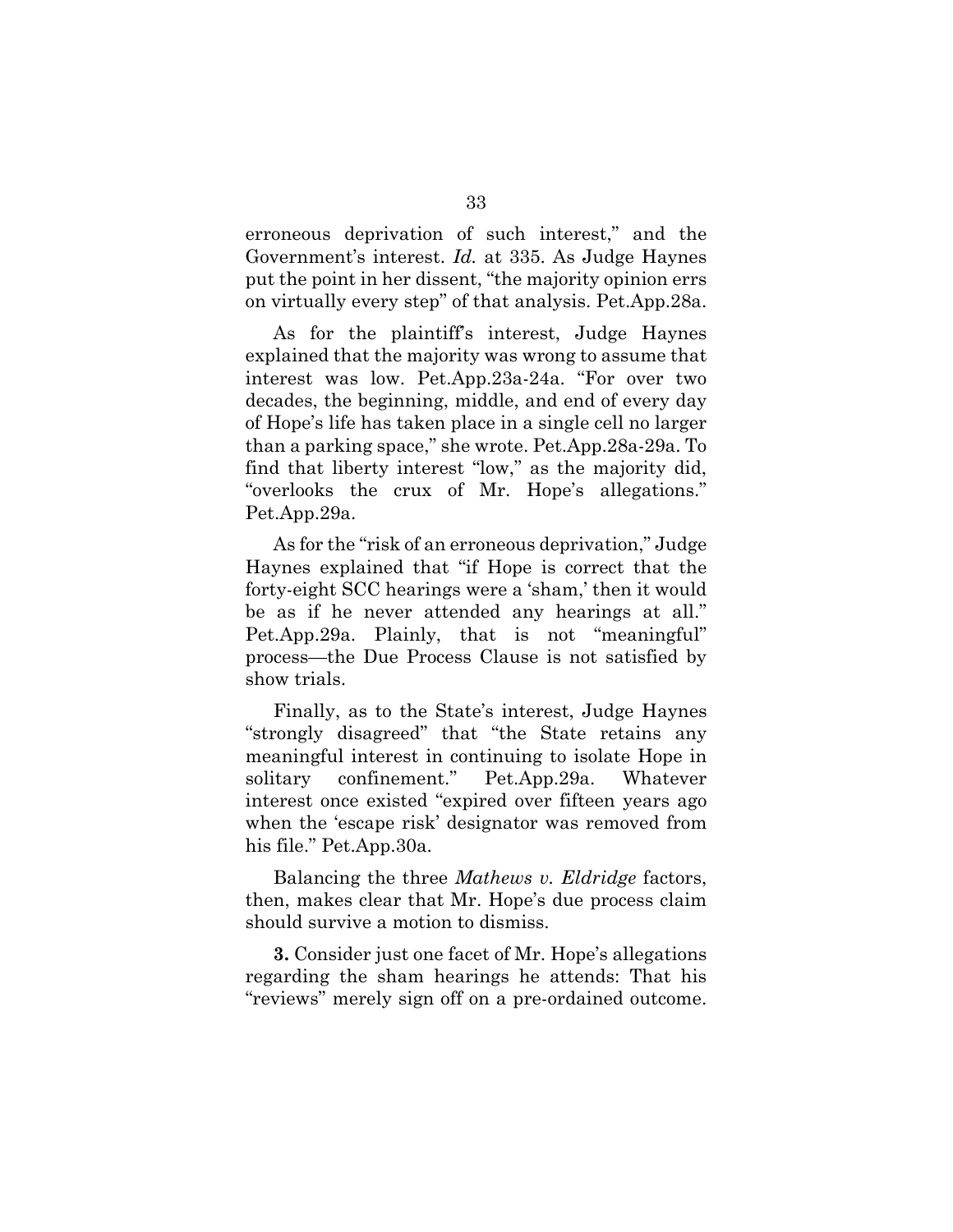Every circuit to consider that question has held that the Due Process Clause is not satisfied by such hearings. The Seventh Circuit's opinion in *Isby v. Brown* is illustrative. That Court held that the Due Process Clause requires "an actual review—*i.e.*, one open to the possibility of a different outcome." 856 F.3d at 528. "Rote repetition of the same two boilerplate sentences following each review" cannot satisfy that requirement. *Id.* 

That holding followed from two considerations. First, the Seventh Circuit noted that "periodic reviews" of administrative segregation are necessary to comply with the Due Process Clause, and "[i]t is inherent in [the Supreme Court's] use of the term 'periodic' that ongoing Ad[ministrative] Seg[regation] reviews may not be frozen in time, forever rehashing information addressed at the inmate's initial Ad Seg determination." *Id.* (discussing *Hewitt*, 459 U.S. at 468). Second, though the government's interest in safety and security is "substantial," the validity of that government interest "continues only so long as the inmate continues to pose a safety or security risk." *Id.* at 526. Reviews must therefore assess whether the inmate "continues to pose" such a risk, not whether the inmate once did; past behavior is relevant, of course, but only insofar as it predicts future behavior. *Id.* at 526-28.

At least six other circuits similarly hold. *See Proctor v. LeClaire*, 846 F.3d 597, 611 (2d Cir. 2017) ("[R]eviewing prison officials must actually evaluate whether the inmate's continued Ad Seg confinement is justified."); *Incumaa v. Stirling*, 791 F.3d 517, 534 (4th Cir. 2015) ("The ICC has merely rubber-stamped Appellant's incarceration in [solitary confinement]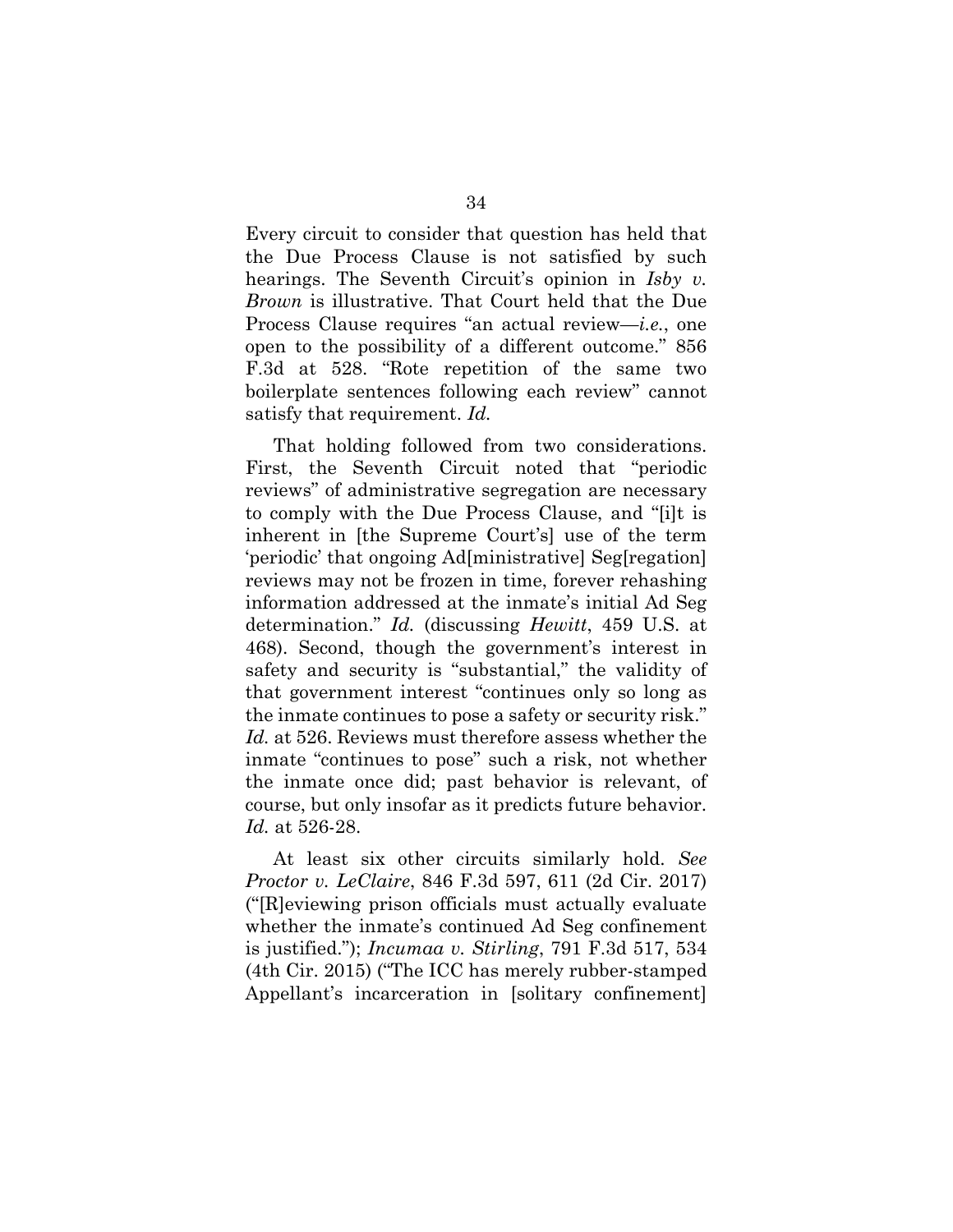(figuratively and sometimes literally), listing in 'rote repetition' the same justification every 30 days."); *Selby v. Caruso*, 734 F.3d 554, 560 (6th Cir. 2013) (plaintiff's allegations "render the monthly reviews during that time a sham"; "perfunctory and meaningless" reviews cannot satisfy Due Process Clause); *Williams v. Hobbs*, 662 F.3d 994, 1008 (8th Cir. 2011) ("[A]ll of the reviews that [defendants] administered lacked the requisite meaningfulness," because plaintiff was told that he would remain in solitary confinement "even if [he] proved to be the perfect model citizen."); *Toevs v. Reid*, 685 F.3d 903, 915 (10th Cir. 2012) ("perfunctory and repetitive" reviews violated right to procedural due process); *Quintanilla v. Bryson*, 730 F. App'x 738, 744 (11th Cir. 2018) (holding that periodic reviews "must be meaningful," "cannot be a sham or a pretext," and must actually evaluate "whether confinement in administrative segregation remains necessary in light of current facts").14

The procedure Mr. Hope has alleged flouts the basics of due process even more clearly than cases in those other circuits. Mr. Hope alleges not only that the hearings reach a pre-ordained outcome, but that committee members are so dedicated to that preordained outcome that they do not bother even listening to Mr. Hope make his case for release from

l

<sup>14</sup> The Due Process Clause mandates periodic reviews for prisoners in administrative segregation. *Hewitt*, 459 U.S. at 477 n.9. Some courts have held that prisoners placed in disciplinary, rather than administrative, segregation are not entitled to such reviews. *See, e.g.*, *Proctor*, 846 F.3d at 611. All parties agree that Mr. Hope was placed in administrative segregation. *E.g.*, Appellees' Br. 4-6.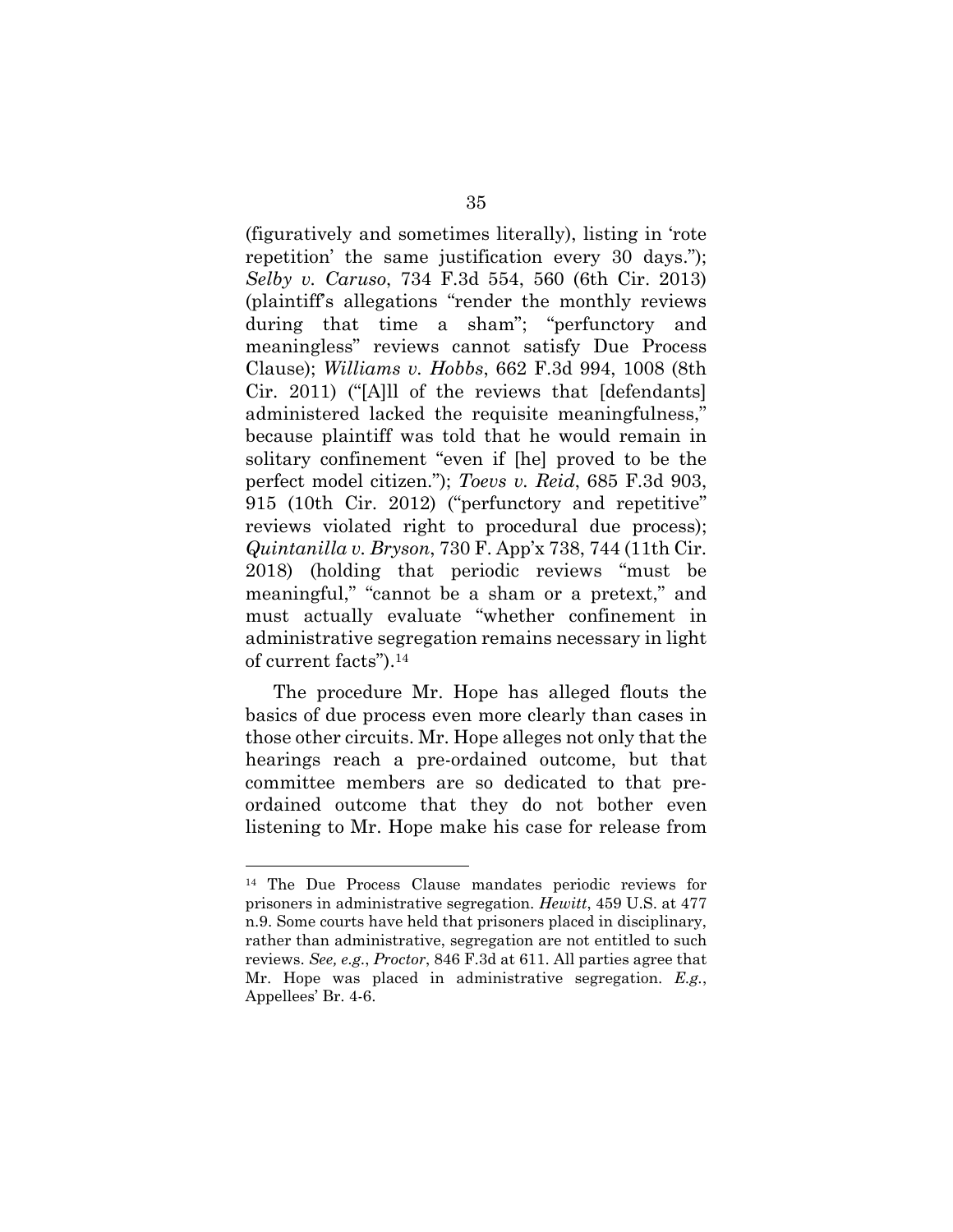isolation, instead using the hearings to make small talk about, for instance, "the price and availability of firewood." Pet.App.71a-72a. And he alleges not only that the hearings rely exclusively on his past conduct, but that they do so while ignoring critical new evidence, namely, the fact that a committee of security experts has already concluded that he is no longer an escape risk. Pet.App.78a¶42.

**4.** The panel below thus stood alone in holding that sham "reviews" that do not even bother to evaluate Mr. Hope's ongoing placement in solitary confinement satisfy the requirements of the Due Process Clause. And that holding is obviously wrong: If, as this Court has held, the Due Process Clause requires periodic reviews, those reviews must actually, well, *review* a prisoner's ongoing solitary confinement. *See Hewitt*, 459 U.S. at 468; *Armstrong*, 380 U.S. at 552. The Due Process Clause cannot be satisfied by a charade, and Mr. Hope has alleged that his periodic reviews where prison officials don't even review his file or talk about his case—are just that.

### **B. This Court's Intervention Is Warranted.**

Mr. Hope has suffered an extraordinary deprivation of liberty: 27 years (and counting) without meaningful human contact. At the very least, the Constitution demands that prison officials actually evaluate whether solitary confinement is still warranted.

There are no obstacles to this Court's review. Mr. Hope argued at every stage that the process he was afforded was insufficient to protect his liberty interest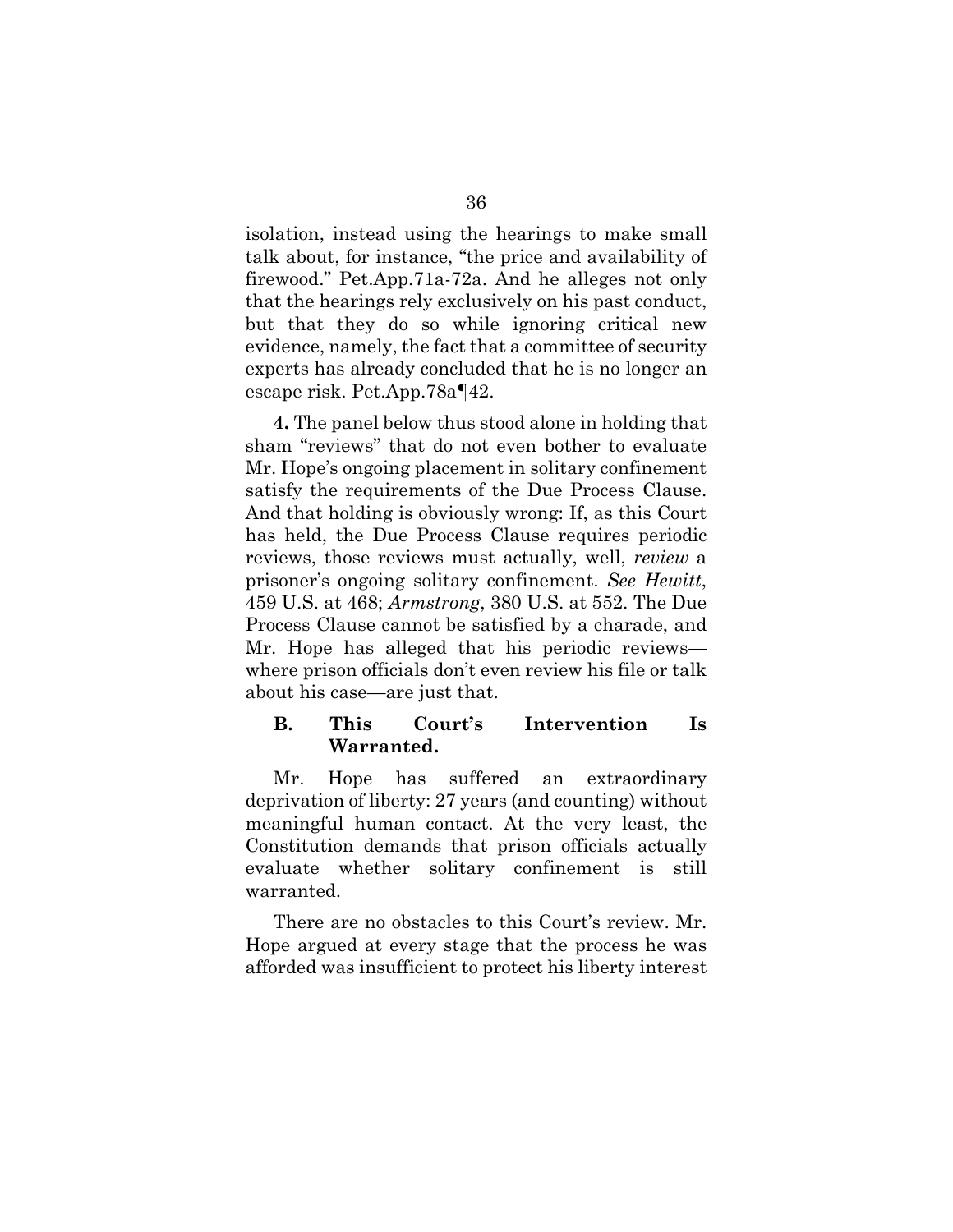in avoiding solitary confinement for years on end,15 and the panel clearly passed upon the question presented. Pet.App.15a. And because Mr. Hope alleges that his review-less "reviews" continue, he has an action for injunctive relief as well as damages, meaning that qualified immunity poses no obstacle to this Court's review.

This Court should be particularly skeptical of administrative hearings that impose decades of solitary confinement because, historically, prison administrators never had the power to do that. Even in the one jail that allowed solitary confinement at the Founding, isolation for any period longer than a few days "could only be imposed by a court acting pursuant to a sentencing statute." Shapiro, *supra*, at 546, 557-58. By contrast, Mr. Hope was placed in isolation by prison administrators. No Texas statute authorizes his placement, and no court signed off on it. *See* Reinert, *supra*, at 959-62 & nn.181-82, 190.

It would have been anathema to the Founding generation that unelected, unaccountable bureaucrats, rather than courts and legislatures, were solely in charge of how much torturous isolation to subject a prisoner to. How much more outrageous if those bureaucrats made the decision based on sham hearings that merely rubber-stamped the continued deprivation of human contact.

#### **CONCLUSION**

The petition should be granted.

l

<sup>15</sup> *See* Pet.App.72a-74a; ROA.118; ROA.153-54; Appellant's Opening Brief 52-53.